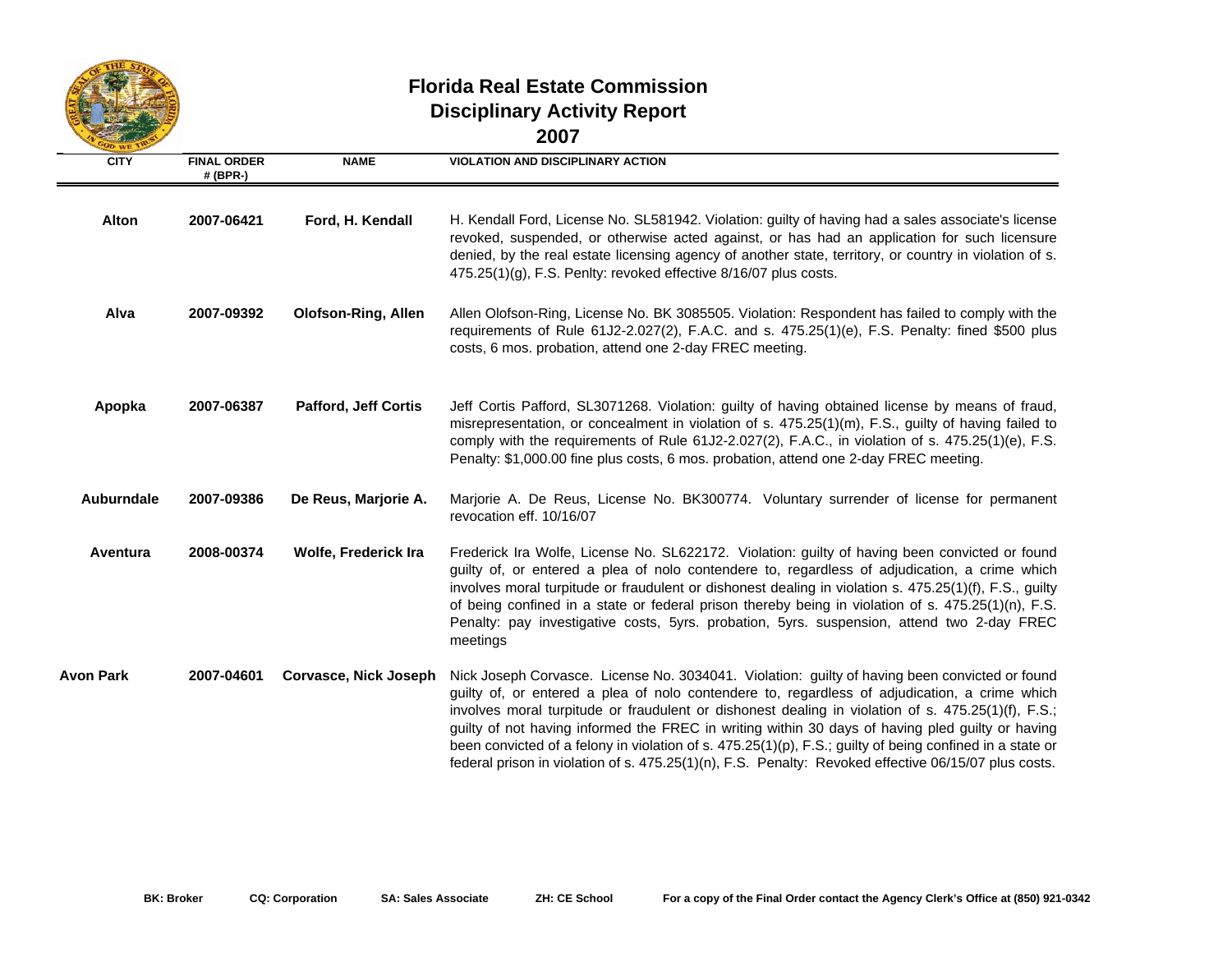| <b>Bartow</b>        | 2007-09384 | Jackson II, Robert<br><b>Emerson</b> | Robert Emerson Jackson, II, License No. SL3057757. Violation: guilty of having been convicted<br>or found guilty of, or entered a plea of nolo contendere to, regardless of adjudication, a crime<br>which involves moral turpitude or fraudulent or dishonest dealing in violation of s. 475.25(1)(f),<br>F.S., guilty of not having informed the FREC in writing within 30 days of having pled guilty or<br>having been convicted of a felony in violation of s. $475.25(1)(p)$ , F.S., guilty of having had a<br>registration suspended, revoked, or otherwise acted against in any jurisdiction in violation of s.<br>475.25(1)(s), F.S. Penalty: permanent revocation of license eff. 12/4/07, plus pay costs. |
|----------------------|------------|--------------------------------------|---------------------------------------------------------------------------------------------------------------------------------------------------------------------------------------------------------------------------------------------------------------------------------------------------------------------------------------------------------------------------------------------------------------------------------------------------------------------------------------------------------------------------------------------------------------------------------------------------------------------------------------------------------------------------------------------------------------------|
| <b>Boca Raton</b>    | 2007-05686 | <b>Cooper, Judith Smith</b>          | Judith Smith Cooper, License No. SL3074042. Violation: obtained a license be means of fraud,<br>misrepresentation, or concealment in violation of s. 475.25(1)(m), F.S. and failed to comply with<br>the requirements of Rule 61J2-2.027(2) of the F.A.C. and therefore is in violation of s.<br>475.25(1)(e), F.S. Penalty: fined \$500 plus costs, 6 mos. probation, attend one 2-day FREC<br>meeting.                                                                                                                                                                                                                                                                                                            |
| <b>Boca Raton</b>    | 2007-04605 | Kaye, Gerald L.                      | Gerald L. Kaye; License Number SL 3037369. Violation: culpable negligence. Penalty: fined<br>\$1,000.00 plus costs, 6mos. probation, attend one 2-day FREC general meeting, education<br>requirements.                                                                                                                                                                                                                                                                                                                                                                                                                                                                                                              |
| <b>Boca Raton</b>    | 2007-01426 | Kirschner, Judd                      | Judd Kirschner, License No. BK 666523; Violation: fraud, misrepresentation, concealment, false<br>promises, false pretense, dishonest dealing by trick, scheme or device, culpable negligence, or<br>breach of trust in any business transaction in violation of s. 475.25(1)(b), F. S.; failure to account<br>or deliver funds in violation of s. 475.25(1)(d)1, F. S.; failure to timely notify the Commission of an<br>escrow dispute, in violation of Rule 61J2010.032(1)(a), F. A. C. and s. 475.25(1)(e), F. S. Penalty:<br>fine \$3,000 plus costs, attend two 2-day FREC general meetings, 3-year suspension.                                                                                               |
| <b>Boca Raton</b>    | 2008-00676 | Meyer, Arthur S.                     | Arthur S. Meyer, SL661785. Violation: guilty of misrepresentation, concealment, false promises,<br>false pretenses, dishonest dealing by trick, scheme or device, culpable negligence, or breach of<br>trust in any business transaction in violation of s. 475.25(1)(b), F.S. Penalty: fined \$1,000 plus<br>costs, 30 day suspension, attend one 2-day FREC meeting, 6mos. probation                                                                                                                                                                                                                                                                                                                              |
| <b>Boca Raton</b>    | 2007-01430 | Raulin, Jan                          | Jan Raulin, License No. SL 496500. Penalty: revoked effective 01/16/07; voluntarily surrendered<br>license for permanent revocation.                                                                                                                                                                                                                                                                                                                                                                                                                                                                                                                                                                                |
| <b>Boynton Beach</b> | 2007-05587 | Gonzalez, Moris                      | Moris Gonzalez. License No. 3097674. Violation: guilty of failure to account or deliver funds in<br>violation of s. $475.25(1)(d)(1)$ , F.S. Penalty: fined \$1,000 plus costs; 2 yrs. suspension; 2 yrs.<br>probation; attend two 2-day FREC meetings.                                                                                                                                                                                                                                                                                                                                                                                                                                                             |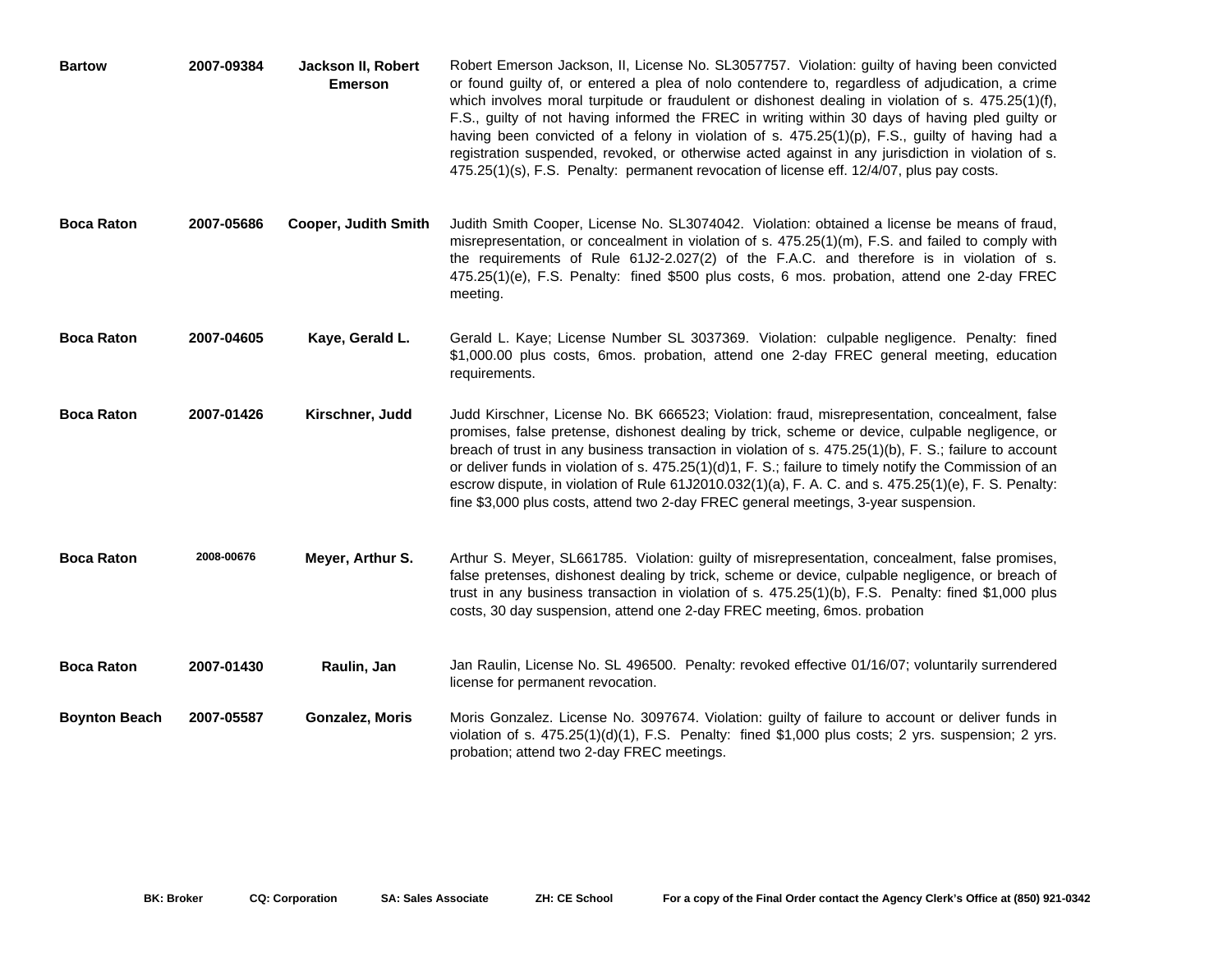| <b>Bradenton</b>   | 2007-04153 | Bolan, Mary E.       | Mary E. Bolan, License No. SL585873. Violation: guilty of having been convicted or found guilty<br>of, or entered a plea of nolo contendere to, regardless of adjudication, a crime which involves<br>moral turpitude or fraudulent or dishonest dealing in violation of s. 475.25(1)(f), F.S.; guilty of not<br>having informed the FREC in writing within 30 days of having pled guilty or having been convicted<br>of a felony in violation of s. 475.25(1)(p), F.S. Penalty: revoked eff. 5/23/07 plus costs.                                                                                                                                                                                                                                                                                                                                                                                                                                                                                       |
|--------------------|------------|----------------------|---------------------------------------------------------------------------------------------------------------------------------------------------------------------------------------------------------------------------------------------------------------------------------------------------------------------------------------------------------------------------------------------------------------------------------------------------------------------------------------------------------------------------------------------------------------------------------------------------------------------------------------------------------------------------------------------------------------------------------------------------------------------------------------------------------------------------------------------------------------------------------------------------------------------------------------------------------------------------------------------------------|
| <b>Bradenton</b>   | 2007-03348 | Harper, F. Gordon    |                                                                                                                                                                                                                                                                                                                                                                                                                                                                                                                                                                                                                                                                                                                                                                                                                                                                                                                                                                                                         |
|                    |            |                      | F. Gordon Harper, License No. SL 3021079. Violation: guilty of having operated as a broker<br>without being the holder of a valid and current license as a broker in violation of ss. 475.42(1)(a),<br>F. S. and 475.25(1)(e), F. S.; guilty of having operated as a broker under a trade name without<br>causing the same to be noted in the records of the Commission and placed on his license or so<br>operate as a member of a partnership or as a corporation or as an officer or manager thereof,<br>without the partnership or corporation being the holder of a valid current registration in violation of<br>ss. $475.42(1)(k)$ , F. S. and $475.25(1)(e)$ , F. S.; guilty of aiding, assisting, procurring, employing, or<br>advising any unlicensed person or entity to practice a profession contrary to Chapter 455, 475 or<br>the rules of the Petitioner in violation of s. 455.227(1)(j), F. S. Penalty: fined \$1,000 plus costs, 1<br>year probation, attend one 2-day FREC meeting. |
| <b>Brandon</b>     | 2007-04607 | Pass, Dwayne A.      |                                                                                                                                                                                                                                                                                                                                                                                                                                                                                                                                                                                                                                                                                                                                                                                                                                                                                                                                                                                                         |
|                    |            |                      | Dwayne A. Pass. License No. 469617. Violation: guilty of having operated as a broker without<br>being the holder of a valid and current license as a broker in violation of s. 475.42(1)(a), F.S. in<br>violation of s. 475.25(1)(e), F.S.; guilty of having operated as a broker while licensed as a sales<br>associate in violation of s. $475.42(1)(b)$ , F.S. and in violation of s. $475.25(1)(e)$ , F.S.; guilty of<br>having advertised property or services in a manner which is fraudulent, false, deceptive, or<br>misleading in form or content in violation of Rule 61J2-10.025 of the F.A.C. and s. 475.25(1)(c),<br>F.S. Penalty: 6mos. probation; \$500.00 fine plus costs; attend one 2-day FREC meeting.                                                                                                                                                                                                                                                                               |
| <b>Bryceville</b>  | 2007-06384 | Mullis, Ronald L.    | Ronald L. Mullis, BK164863. Voluntary surrender of license for permanent revocation effective<br>$7/17/07$ .                                                                                                                                                                                                                                                                                                                                                                                                                                                                                                                                                                                                                                                                                                                                                                                                                                                                                            |
| <b>Buena Vista</b> | 2007-06427 | Loudermilk, Celia H. | Celia H. Loudermilk, SL631190. Voluntary surrender of license for permanent revocation effective<br>7/17/07.                                                                                                                                                                                                                                                                                                                                                                                                                                                                                                                                                                                                                                                                                                                                                                                                                                                                                            |
| <b>Cantonment</b>  | 2007-09929 | Pridgen, Harold      | Harold Pridgen, License No. BK427835. Violation: guilty of culpable negligence. Penalty: fined<br>\$1,000 plus costs, 6 mos. probation, attend one 2-day FREC meeting.                                                                                                                                                                                                                                                                                                                                                                                                                                                                                                                                                                                                                                                                                                                                                                                                                                  |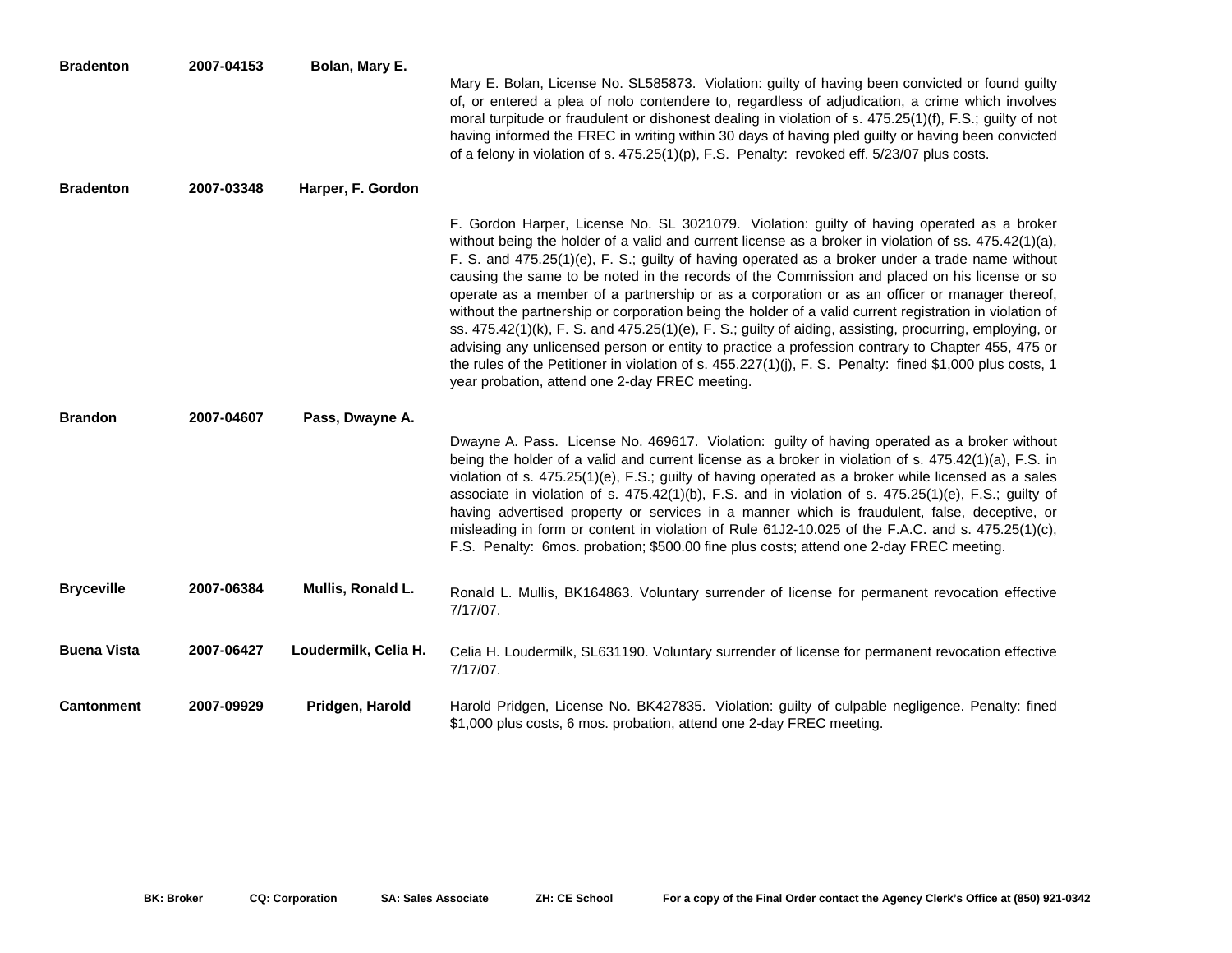| <b>Cape Coral</b>  | 2007-09921 | Maschenik, Michael E.                       | Michael E. Maschenik, License No. SL3034869. Violation: guilty of having collected any money in<br>connection with any real estate brokerage transaction except in the name of the employer and<br>with the express consent of the employer and is guilty of commencing or maintaining any action<br>for a commission or compensation against any person except his registered employer in violation<br>of s. $475.42(1)(d)$ , F.S., and s. $475.25(1)(e)$ , F.S., guilty of operating as a broker while licensed as<br>a sales associate in violation of s. $475.42(1)(b)$ , F.S., and s. $475.25(1)(e)$ , F.S. Penalty: \$1,000<br>fine plus costs, 1yr. probation, attend one 2-day FREC meeting. |
|--------------------|------------|---------------------------------------------|------------------------------------------------------------------------------------------------------------------------------------------------------------------------------------------------------------------------------------------------------------------------------------------------------------------------------------------------------------------------------------------------------------------------------------------------------------------------------------------------------------------------------------------------------------------------------------------------------------------------------------------------------------------------------------------------------|
| <b>Celebration</b> | 2007-01428 | Pumphrey, Thomas L.<br>Team, Inc.           | and Home Management Thomas Larry Pumphrey, License No. BK 3010053, 3097572 and 636257; Home Management<br>Team, Inc., License No. CQ 1012077. Violation: obstructed or hindered the enforcement of s.<br>475, F.S. or the performance of any lawful duty by any person acting under the authority of s. 475,<br>F.S. in violation of ss. 475.42(1)(i) and 475.25(1)(e), F.S. Penalty: revoked effective. 2/20/07.                                                                                                                                                                                                                                                                                    |
| <b>Chipley</b>     | 2007-08415 | Thornton, Albert L.                         | Albert L. Thornton, License No. SL3053590. Voluntary surrender of license for permanent<br>revocation effective 02/25/07.                                                                                                                                                                                                                                                                                                                                                                                                                                                                                                                                                                            |
| <b>Clearwater</b>  | 2007-03391 | McGill, Gregory A.                          | Gregory A. McGill, License No. SL 3102317. Violation: failed to comply with the requirements of<br>Rule 61J2-2.027(2) of the F.A.C. Penalty: fine \$500 plus costs, 6 mos. probation, attend one 2-<br>day FREC general meeting.                                                                                                                                                                                                                                                                                                                                                                                                                                                                     |
| <b>Clearwater</b>  | 2008-00361 | Nestor, John Michael                        | John Michael Nestor, License No. BK3011536, BK3008692, BK3144305. Violation: guilty of<br>having employed any person as a sales associate who is not the holder of a valid and current<br>license as a sales associate in violation of s. $475.42(1)(c)$ , F.S., in violation of s. $475.25(1)(e)$ ,<br>F.S., Penalty: 6mos. suspension, 6mos probation, \$1,000 fine plus costs, attend one (1) 2-day<br>FREC meeting.                                                                                                                                                                                                                                                                              |
| <b>Clearwater</b>  | 2007-07641 | <b>Excel Realty of Palm</b><br>Harbor, Inc. | Excel Realty of Palm Harbor, Inc., License No. CQ1009295. Violation: guilty of having obstructed<br>or hindered in any manner the enforcement of Chapter 475, F.S. or the performance of any lawful<br>duty by any person acting under the authority of Chapter 475, F.S. in violation of s. 475.42(1)(i),<br>F.S. and s. 475.25(1)(e), F.S. Penalty: revoked effective 09/28/07, fined \$2,130.15 in costs.                                                                                                                                                                                                                                                                                         |
| <b>Clermont</b>    | 2007-04164 | Pileggi, Teresa                             | Teresa Pileggi, License No. SL3068123. Violation: Obtained a license by means of fraud,<br>misrepresentation, or concealment; failed to comply with the requirements of Rule 61J2-2.027(2)<br>of the F.A.C. Penalty: fined \$1,000 plus costs, 6 mos. probation, attend one 2-day FREC<br>meeting.                                                                                                                                                                                                                                                                                                                                                                                                   |
| <b>Clermont</b>    | 2007-07156 | Scholl, Kenneth                             | Kenneth Scholl, License No. SL704861. Violation: guilty of failure to make disclosure regarding<br>agency as required by s. 475.278(2), F.S., in violation of s. 475.25(1)(q), F.S. Penalty: 6 mos.<br>probation, attend one 2-day FREC meeting.                                                                                                                                                                                                                                                                                                                                                                                                                                                     |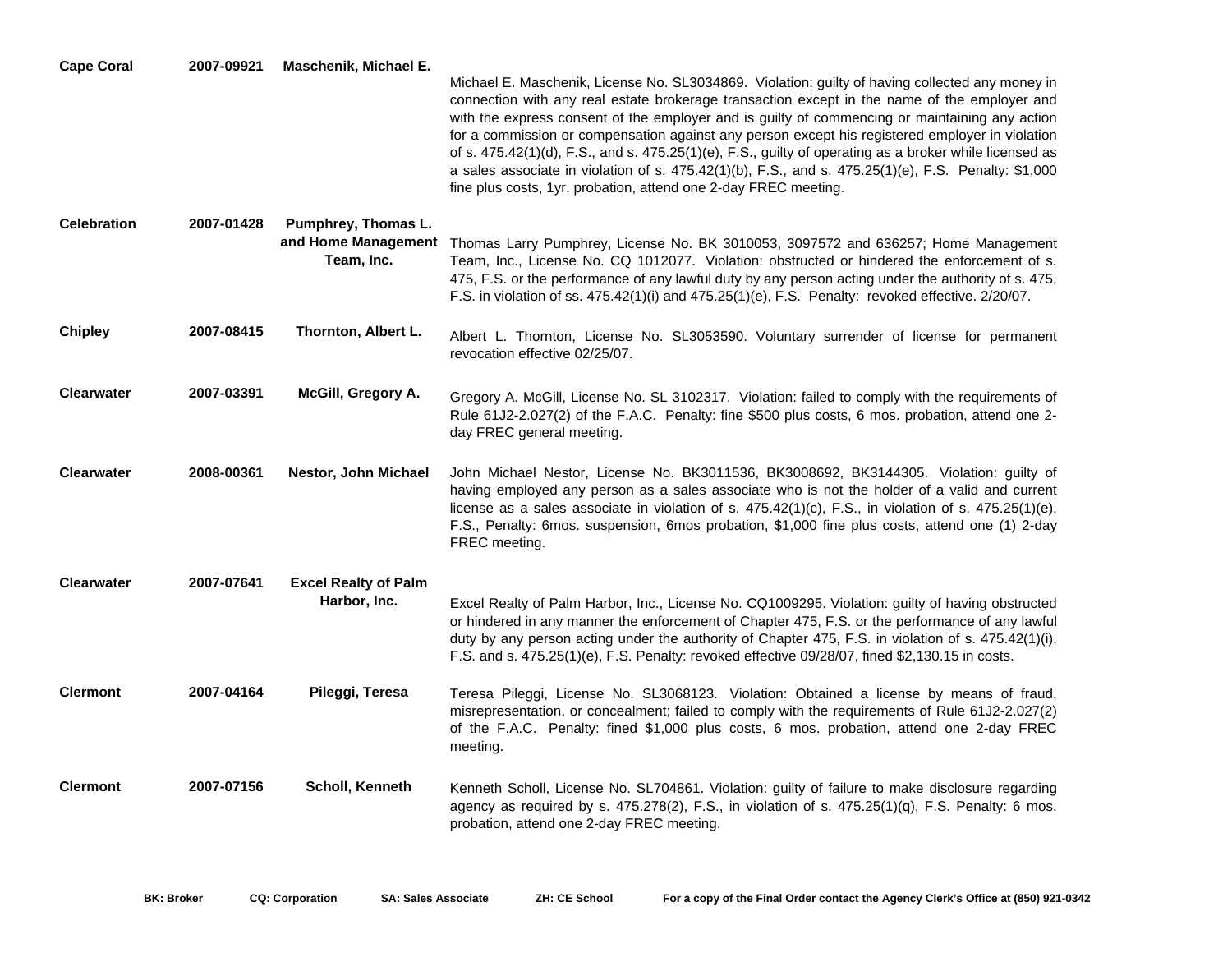| Cocoa                | 2007-06391 | <b>Sturtevant, Rick Dean</b> | Rick Dean Sturtevant, License No. BK3078550. Violation: obtained a license by means of fraud,<br>misrepresentation, or concealment in violation of s. 475.25(1)(m), F.S. Penalty: fined \$1,000.00<br>plus costs, 1 yr. probation, attend one 2-day FREC meeting.                                                                                                                                                                                                                                                                                                                                                                                                                                                                                                                                                                                                                                      |
|----------------------|------------|------------------------------|--------------------------------------------------------------------------------------------------------------------------------------------------------------------------------------------------------------------------------------------------------------------------------------------------------------------------------------------------------------------------------------------------------------------------------------------------------------------------------------------------------------------------------------------------------------------------------------------------------------------------------------------------------------------------------------------------------------------------------------------------------------------------------------------------------------------------------------------------------------------------------------------------------|
| <b>Coconut Creek</b> | 2007-09399 | Uzzo, Christopher P.         | Christopher P. Uzzo, License No. SL679227. Violation: guilty of having advertised property or<br>services in a manner which is fraudulent, false, deceptive, or misleading in form or content in<br>violation of Rule 61J2-10.025, F.A.C. and s. 475.25(1)(c), F.S., guilty of having operated as a<br>broker while licensed as a sales associate in vioaltion of s. 475.42(1)(b), F.S. Penalty: fined<br>\$1,000.00 plus costs, 1 yr. probation, attend one 2-day FREC meeting.                                                                                                                                                                                                                                                                                                                                                                                                                       |
| <b>Columbus, GA</b>  | 2007-05644 | Savage, Betty Jo             | Betty Jo Savage, License No. SL3055653. Violation: obtained a license be means of fraud,<br>misrepresentation, or concealment in violation of s. 475.25(1)(m), F.S. and failed to comply with<br>the requirements of Rule $61J2-2.027(2)$ of the F.A.C. and therefore in violation of s. $475.25(1)(e)$ ,<br>F.S. Penalty: fined \$250 plus costs, 6 mos. probation, attend one 2-day FREC meeting.                                                                                                                                                                                                                                                                                                                                                                                                                                                                                                    |
| <b>Coral Gables</b>  | 2007-05585 | Bacelar, Maria Claudia       | Maria Claudia Bacelar, License No. SL301905. Violation: guilty of failure to comply with duties of<br>the brokerage relationship of s. 475.278, F.S. Penalty: fined \$4,000.00 plus costs, 1 yr. probation,<br>attend two 2-day FREC meetings.                                                                                                                                                                                                                                                                                                                                                                                                                                                                                                                                                                                                                                                         |
| <b>Coral Gables</b>  | 2005-05679 | Romano, Alexander P.         | Alexander P. Romano, License No. SL670494. Violation: guilty o f multiple violations of ss.<br>475.25(1)(f) and 475.25(1)(p), F.S. and in violation of Rule 61J2-24.001 of the F.A.C. Penalty:<br>fined \$4,500 plus costs, 5-yr. suspension, 3-hr. ethics course.                                                                                                                                                                                                                                                                                                                                                                                                                                                                                                                                                                                                                                     |
| <b>Coral Springs</b> | 2007-08397 | Gordon, Susan Adale          | Susan Adale Gordon, License No. SL3020816. Violation: obtaining a license by means of<br>concealment in violation of s. 475.25(1)(m), F.S. Penalty: fined \$750.00 plus costs, probation and<br>attend two 2-day FREC meetings.                                                                                                                                                                                                                                                                                                                                                                                                                                                                                                                                                                                                                                                                        |
| <b>Coral Springs</b> | 2007-04612 | Ralph, Clairmont             |                                                                                                                                                                                                                                                                                                                                                                                                                                                                                                                                                                                                                                                                                                                                                                                                                                                                                                        |
|                      |            |                              | Clairmont Ralph. License No. SL3101002. Violation: guilty of failure to maintain trust funds in<br>the real estate brokerage escrow bank account or some other proper depository until<br>disbursement thereof was properly authorized in violation of s. 475.25(1)(k), F.S.; guilty of fraud,<br>misrepresentation, concealment, false promises, false pretenses, dishonest dealing by trick,<br>scheme or device, culpable negligence, or breach of trust in any business transaction in violation<br>of s. 475.25(1)(b), F.S.; guilty of failure to deposit money in an escrow account when the licensee<br>is the purchaser of real estate under a contract where the contract requires the purchaser to place<br>deposit money in an escrow account to be applied to the purchase price if the sale is<br>consummated in violation of s. 475.25(1)(d)2, F.S. Penalty: Revoked effective 06/15/07. |
| <b>Coral Springs</b> | 2007-03385 | Rosales, Maria Rebeca        | Maria Rebeca Rosales, License No. SL 3081976. Violation: failed to comply with the<br>requirements of Rule 61J2-2.027(2) of the F.A.C., in violation of s. 475.25(1)(e), F.S. Penalty:<br>fined \$750 plus costs, 6-mos. probation, attend one 2-day FREC meeting.                                                                                                                                                                                                                                                                                                                                                                                                                                                                                                                                                                                                                                     |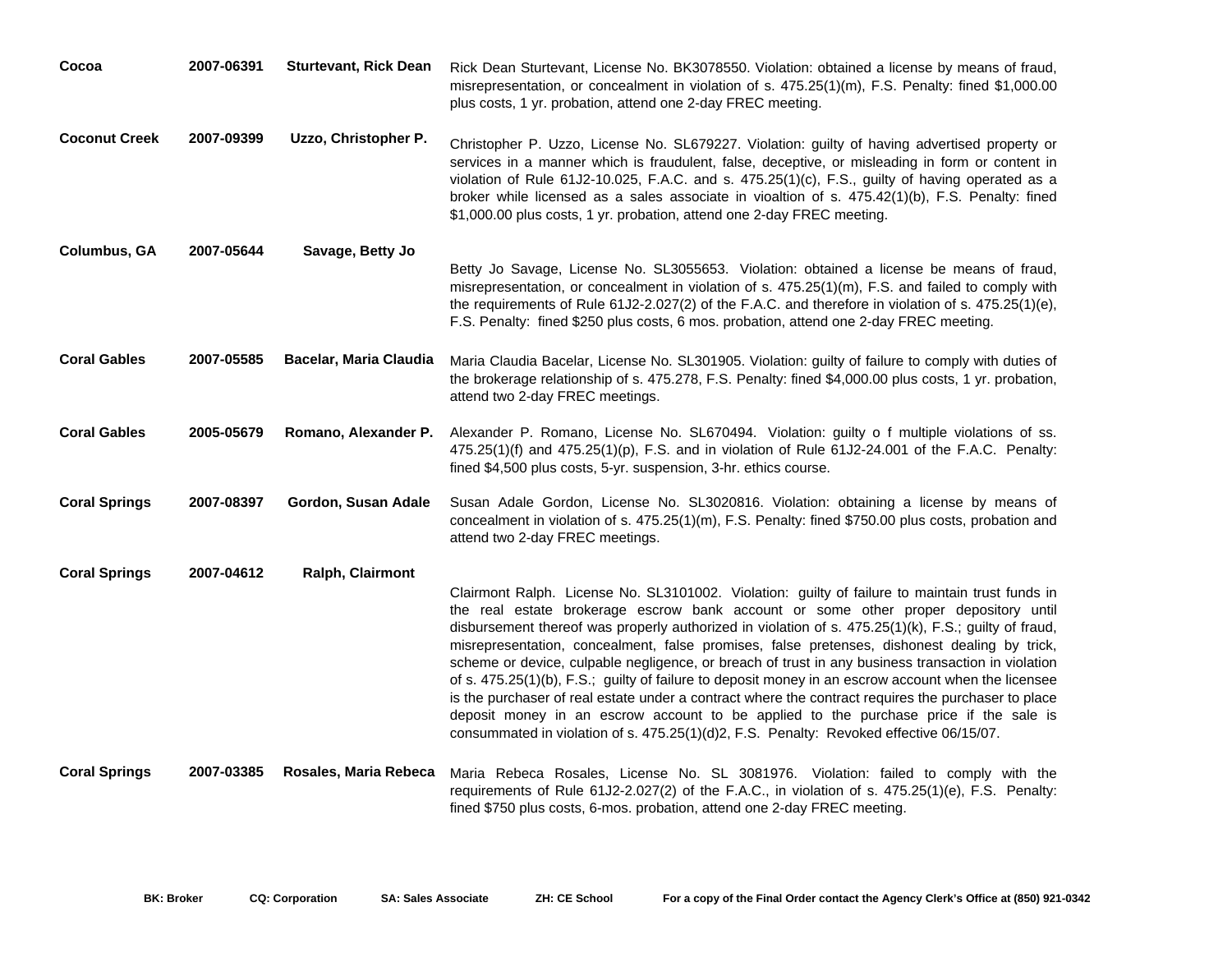| <b>Crestview</b> | 2007-09389 | Linthicome, Rosalee L.      | Rosalee L. Linthicome, License No. BK650598. Violation: guilty of failure to immediately deposit<br>trust funds in violation of Rule 61J2-14.010, F.A.C. and s. 475.25(1)(e), F.S.; guilty of failure to<br>immediately place or maintain trust funds in the real estate brokerage escrow bank account or<br>some other proper depository until disbursement there of was proerly authorized in violation of s.<br>475.25(1)(k), F.S.; guilty of breach of trust in any business transaction in violation of s.<br>475.25(1(b), F.S. Penalty: fined \$3,000.00 plus costs; 90 days suspension effective 12/04/07, 12<br>mos. probation, attend two 2-day FREC meetings. |
|------------------|------------|-----------------------------|-------------------------------------------------------------------------------------------------------------------------------------------------------------------------------------------------------------------------------------------------------------------------------------------------------------------------------------------------------------------------------------------------------------------------------------------------------------------------------------------------------------------------------------------------------------------------------------------------------------------------------------------------------------------------|
| Dania            | 2008-00359 | <b>Marius, John Patrick</b> | John Patrick Marius, License No. BK3014715. Violation: guilty of misrepresentation and<br>concealment in any business transaction. Penalty: fined \$500 plus costs, 6mos probation, attend<br>two (2) 2-day FREC meetings.                                                                                                                                                                                                                                                                                                                                                                                                                                              |
| Dania Bch.       | 2007-07635 | Meyer, Gary                 | Gary Meyer, License No. SL629603. Violation: guilty of obtaining a license by means of fraud,<br>misrepresentation, or concealment in violation of s.475.25(1)(m), F.S., guilty of failure to comply<br>with the continuing education requirements of Rule 61J2-3.009, F.A.C., and in violation of s.<br>475.25(1)(e), F.S. Penalty: fined \$500.00 plus costs, attend one 2-day FREC meeting, 6 mos.<br>probation.                                                                                                                                                                                                                                                     |
| Dania Bch.       | 2007-09932 | Vargas, Joseph              | Joseph Vargas, License No. SA701977. Violation: guilty of violating s. 475.42(1)(e), F.S.<br>Penalty: \$250 fine plus costs, 1yr. Probation, attend two 2-day FREC meetings.                                                                                                                                                                                                                                                                                                                                                                                                                                                                                            |
| <b>Davenport</b> | 2007-03390 | Lozano, Henry A.            | Henry Alberto Lozano, License No. SL3019284. Violation: obtained a license by means of fraud,<br>misrepresentation, or concealment in violation of s. 475.25(1)(m), F.S. and failed to comply with<br>the requirements of Rule 61J2-2.027(2) of the F.A.C. and in violation of s. $475.25(1)(e)$ , F.S.<br>Penalty: 10 years suspension, fined \$1,000.00 plus costs.                                                                                                                                                                                                                                                                                                   |
| <b>Davenport</b> | 2007-08416 | <b>Smith, David Allen</b>   | David Allen Smith, License No. SL700679. Violation: guilty of having obtained a license by means<br>of fraud, misrepresentation, or concealment in violation of s. 475.25(1)(m), F.S.; guilty of failing to<br>comply with the requirements of Rule 61J2-2.027(2), F.A.C. and s. 475.25(1)(e), F.S. Penalty:<br>fined \$1,000.00 plus costs, 1 yr. probation, attend four 2-day FREC meetings.                                                                                                                                                                                                                                                                          |
| <b>Davie</b>     | 2007-04214 |                             | Kornberg, Lance Hunter Lance Hunter Kornberg, License No. SL3072201. Violation: obtained a license by means of fraud,<br>misrepresentation, or concealment and failed to comply with the requirements of Rule 61J2-<br>2.027(2) of the F.A.C. Penalty: investigative costs of \$765.60, 1 yr. probation, attend one 2-day<br>FREC meeting.                                                                                                                                                                                                                                                                                                                              |
| Daytona Bch.     | 2007-06423 | Grosberg, Edward J.         | Edward J. Grosberg, License No. SL650486. Violation: guilty of having been convicted or found<br>guilty of or entered a plea of nolo contendere to, regardless of adjudication, a crime which directly<br>relates to the activities of a licensed real estate sales associate or that involves moral turpitude or<br>fraudulent or dishonest dealing in violation of s. 475.25(1)(f), F.S., guilty of not having informed<br>the FREC in writing within 30 days of having pled guilty or having been convicted of a felony in<br>violation of s. 475.25(1)(p), F.S. Penalty: fined \$500.00 plus costs, 6 mos. probation.                                               |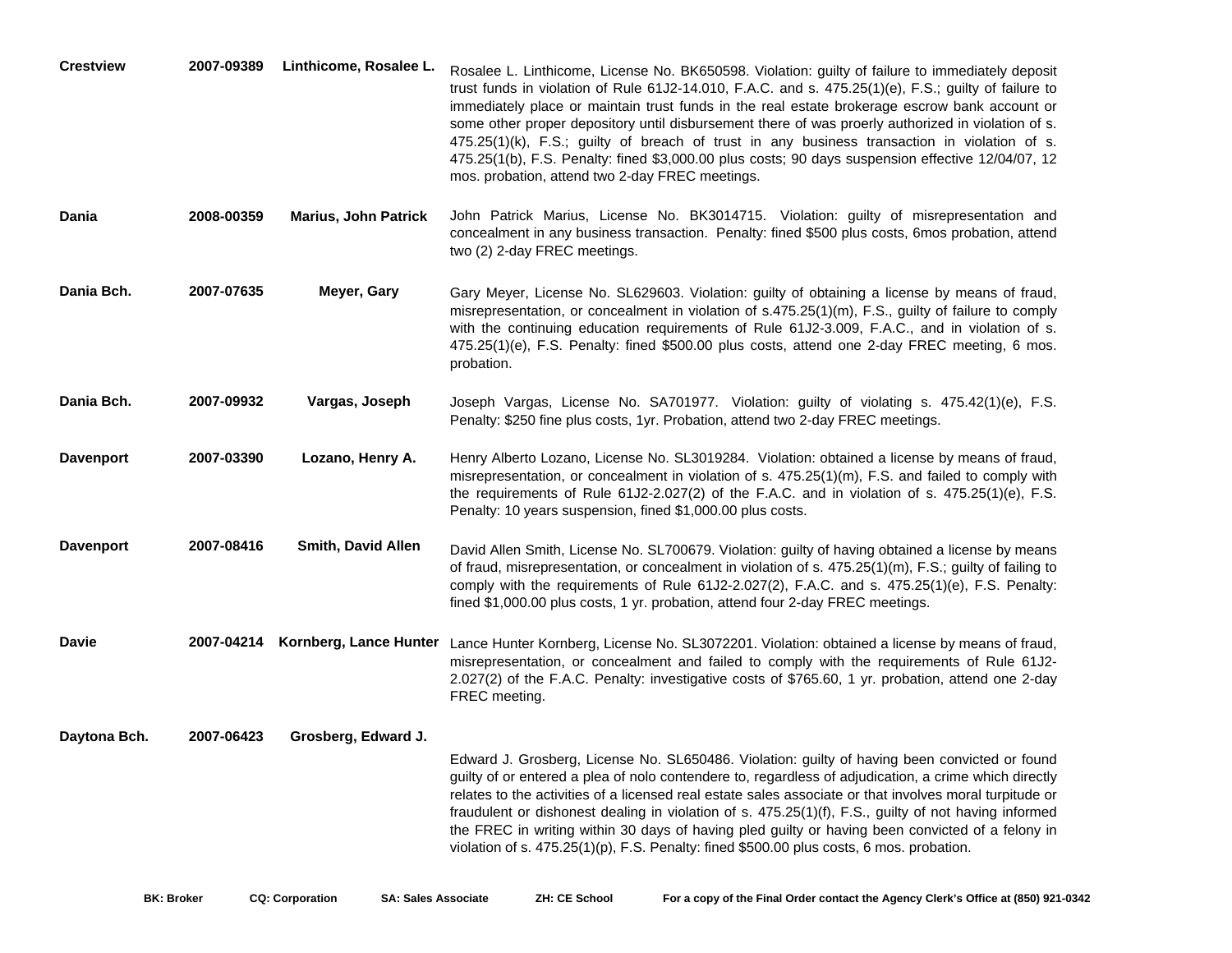| Daytona Bch.                | 2007-05594 | Kerrigan, John               | John Kerrigan, License No. SL3056071. Violation: violation of s. 475.25(1)(e), F.S. and failed to<br>comply with the requirements of Rule 61J2-2.027(2), F.A.C Penalty: fined \$250 plus costs, 6<br>mos. probation and attend one 2-day FREC meeting.                                                                                                                                                                                                                                                                                                                                          |
|-----------------------------|------------|------------------------------|-------------------------------------------------------------------------------------------------------------------------------------------------------------------------------------------------------------------------------------------------------------------------------------------------------------------------------------------------------------------------------------------------------------------------------------------------------------------------------------------------------------------------------------------------------------------------------------------------|
| Daytona Bch.                | 2007-05634 | <b>Shipley, Lonnie Edwin</b> | Lonnie Edwin Shipley, License No. SL3013918. Violation: guilty of having violated a lawful order of<br>the FREC. Penalty: Revoked eff. 7/23/07.                                                                                                                                                                                                                                                                                                                                                                                                                                                 |
| Defuniak Springs 2007-09373 |            | Armbruster, Colleen          | Colleen Armbruster, broker, License No. BK 0362890. Violation: guilty of failure to account or<br>deliver funds; guilty of failure to provide written notification to the Commission within fifteen<br>business days of the last party's demand and failure to institute one of the settlement procedures;<br>guilty of failure to provide written notification to the Commission within fifteen business days of the<br>good faith doubt of the procedure as set forth; Penalty: fined \$3,000 plus costs, 30 day<br>suspension, attend two 2-day FREC meetings.                               |
| Defuniak Springs 2007-09373 |            | Armbruster Realty, Inc.      | Armbruster Realty, Inc., License No. CQ0211855. Violation: guilty of failure to account or deliver<br>funds, guilty failure to provide written notification to the Commission within fifteen business days of<br>the last party's demand and failure to institute one of the settlement procedures as set forth, guilty<br>of failure to provide written notification to the Commission within fifteen business days of the good<br>faith doubt of the procedure instituted to resolve the escrow dispute and institute one of the<br>settlement procedures. Penalty: fined \$1,000 plus costs. |
| Defuniak Springs 2007-09881 |            | Hurst, Janet S.              |                                                                                                                                                                                                                                                                                                                                                                                                                                                                                                                                                                                                 |
|                             |            |                              | Janet S. Hurst, License No. BK3101898 & 0708495. Violation: guilty of failure to maintain trust<br>funds in the real estate brokerage escrow bank account or some other proper depository until<br>disbursement thereof was properly authorized. Guilty of failure to immediately deposit trust funds<br>in a bank, savings and loan association, trust company, credit union or title company. Penalty:<br>fined \$2,000 plus costs, 30 day suspension, 1yr. probation, attend two 2-day FREC meetings.                                                                                        |
| <b>Deland</b>               | 2007-04602 | Coto, Michael Joseph         | Michael Joseph Coto, License No. SL3060200. Violation: obtained a license by means of<br>misrepresentation or concealment; failed to comply with Rule 61J2-2.027(2) of the F.A.C.<br>Penalty: fined \$1,000.00 plus costs, 6 mos. probation, attend one 2-day FREC meeting.                                                                                                                                                                                                                                                                                                                     |
| <b>DeLeon Springs</b>       | 2007-06431 | Campbell, Monaca Leigh       | Monaca Leigh Campbell, License No. SL691148. Violation: guilty of having been convicted or<br>found guilty of, or entered a plea of nolo contendere to, regardless of adjudication, a crime which<br>involves moral turpitude or fraudulent or dishonest dealing in violation of s. 475.25(1)(f), F.S.,<br>guilty of not having informed the FREC in writing within 30 days of having pled guilty or having<br>been convicted of a felony in violation of s. 475.25(1)(p), F.S. Penalty: revoked effective 08/18/07.                                                                            |
| <b>Delray Beach</b>         | 2007-02131 | <b>Delivrance, Michlin</b>   | Michlin Delivrance, License No. SL3118186. Violation: obstructed or hindered the enforcement of<br>s. 475, F. S., or the performance of any lawful duty by any person acting under the authority of s.<br>475, F. S., in violation of s. 475.42(1)(i), F. S. Penalty: revoked effective. 3/15/07.                                                                                                                                                                                                                                                                                               |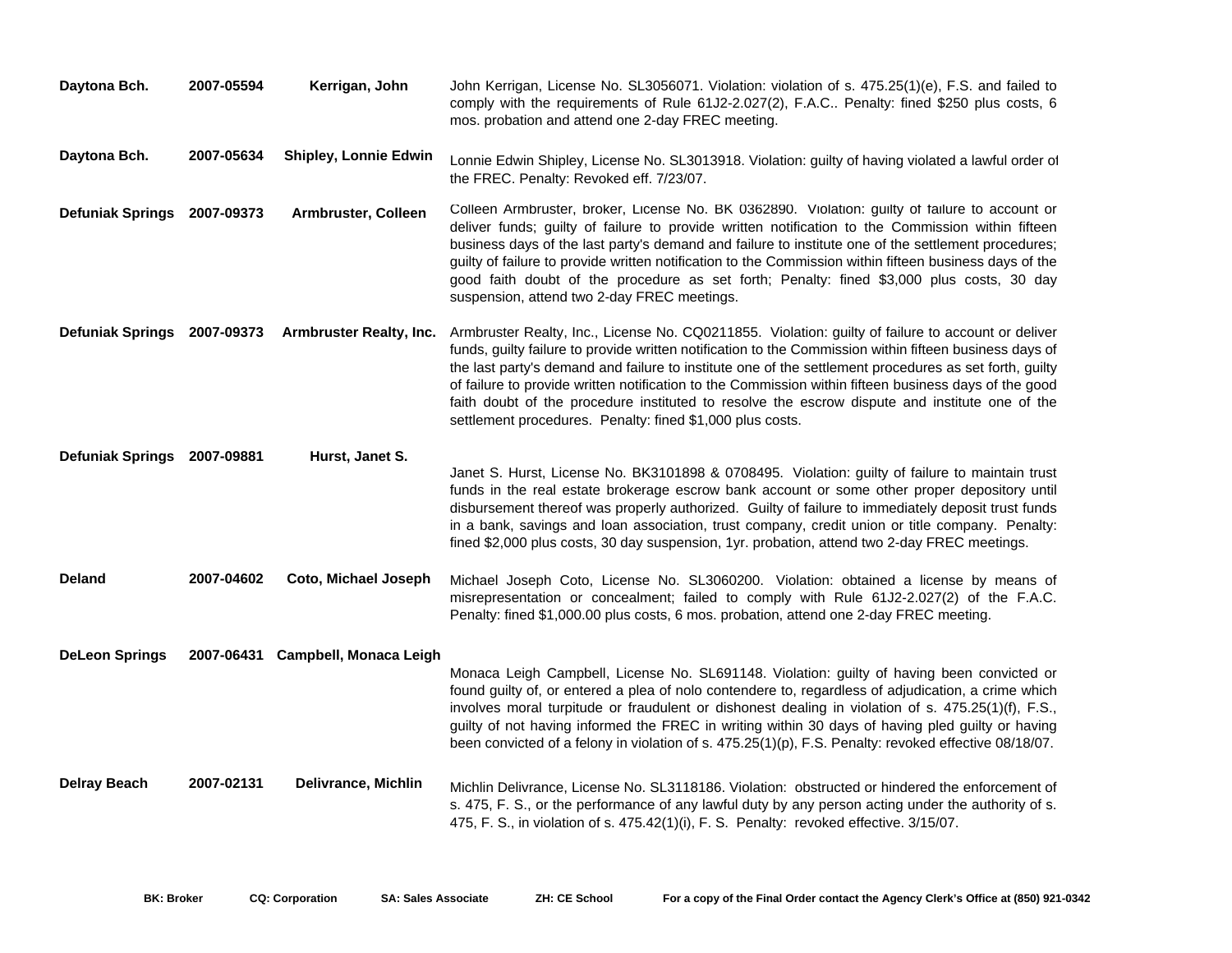| <b>Delray Beach</b>  | 2007-04162 | <b>Malhotra, Thrity</b>      | Thrity Malhotra, License No. BK664842; voluntary surrender of license for permanent revocation<br>eff. 3/21/07.                                                                                                                                                                                                                                                                                                                                                                                                                                                                                                                                                                                                                                                                                                                |
|----------------------|------------|------------------------------|--------------------------------------------------------------------------------------------------------------------------------------------------------------------------------------------------------------------------------------------------------------------------------------------------------------------------------------------------------------------------------------------------------------------------------------------------------------------------------------------------------------------------------------------------------------------------------------------------------------------------------------------------------------------------------------------------------------------------------------------------------------------------------------------------------------------------------|
| <b>Destin</b>        | 2008-00365 | Phillips, Karen Lynn         | Karen Lynn Phillips, License No. SL 557915; Violation: operated as a broker while licensed as a<br>sales associate in violation of s. 475.42(1)(b), F.S., guilty of dishonest dealing by trick, scheme or<br>device, culpable negligence, or breach of trust in any business transaction in violation of s.<br>475.25(1)(b), F.S., guilty of having collected any money in connection with any real estate<br>brokerage transaction except in the name of the employer and with the express consent of the<br>employer in violation of s. $475.42(1)(d)$ , F.S., and s. $475.25(1)(e)$ , F.S., guilty of practicing or<br>offering to practice beyond the scope permitted by law in violation of s. 455.227(1)(o), F.S.<br>Penalty: \$2,000 plus costs, 1yr probation, attend two 2-day FREC meetings, 6 months<br>suspension. |
| <b>Destin</b>        | 2007-08414 | Stuart, David W.             | David W. Stuart, License No. BK238520. Violation: being convicted of a crime which involves<br>fraudulent or dishonest dealing. Penalty: fined \$1,000.00 plus costs, 90-day suspension, 6 mos.<br>probation, attend one 2-day FREC meeting.                                                                                                                                                                                                                                                                                                                                                                                                                                                                                                                                                                                   |
| Erwin, TN            | 2007-01343 | Barnes, Clarke E.            | E. Clarke Barnes, License No. SL 3017075. Violation: guilty of having violated a lawful order of the<br>FREC in violation of ss. 475.42(1)(e), F. S. and 475.25(1)(e), F.S. Penalty: license revoked<br>effective 02/16/07.                                                                                                                                                                                                                                                                                                                                                                                                                                                                                                                                                                                                    |
| Evansville, IN       | 2007-08407 | <b>Lutz, Kenneth Charles</b> | Kenneth Charles Lutz, License No. BK625419. Violation: guilty of fraud, misrepresentation,<br>concealment, false promises, false pretenses, dishonest dealing by trick, scheme or device,<br>culpable negligence, or breach of trust in any business transaction in violation of s. $475.25(1)(b)$ ,<br>F.S., guilty of failing to maintain trust funds in the real estate brokerage escrow account or some<br>other proper depository until disbursement thereof was properly authorized in violation of s.<br>475.25(1)(k), F.S. Penalty: fined \$2,000 plus costs, 1yr probation, attend one 2-day FREC<br>meeting, 60 day suspension, retake the initial brokers licensing class.                                                                                                                                          |
| <b>Fisher Island</b> | 2007-09374 | Azria, Victor                | Victor Azria, License No. BK3010512 & 3006540. Violation: guilty of failure to account or deliver<br>funds in violation of s. $475.25(1)(d)$ , F.S., guilty of failure to preserve and make available to the<br>Department all books, records, and supporting documents and keep an accurate record of all trust<br>fund transactions, in violation of Rule 61J2-14.012(1), of the F.A.C., guilty of failure to timely notify<br>the Commission of an escrow dispute and implement a settlement procedure in violation of Rule<br>61J2-10.032(1)(a), of the F.A.C. Penalty: fined \$3,000 plus costs, 1yr probation, attend two 2-day<br>FREC meetings.                                                                                                                                                                        |
| <b>Fisher Island</b> | 2007-09374 | <b>Planet Realty Corp.</b>   | Planet Realty Corp., License No. CQ215936. Violation: guilty of failure to account or deliver funds<br>in violation of s. $475.25(1)(d)$ , F.S., guilty of failure to preserve and make available to the<br>Department all books, records, and supporting documents and keep an accurate record of all trust<br>fund transactions, in violation of Rule 61J2-14.012(1), of the F.A.C., guilty of failure to timely notify<br>the Commission of an escrow dispute and implement a settlement procedure in violation of Rule<br>61J2-10.032(1)(a), of the F.A.C. Penalty: fined \$3,000 plus costs, reprimanded.                                                                                                                                                                                                                 |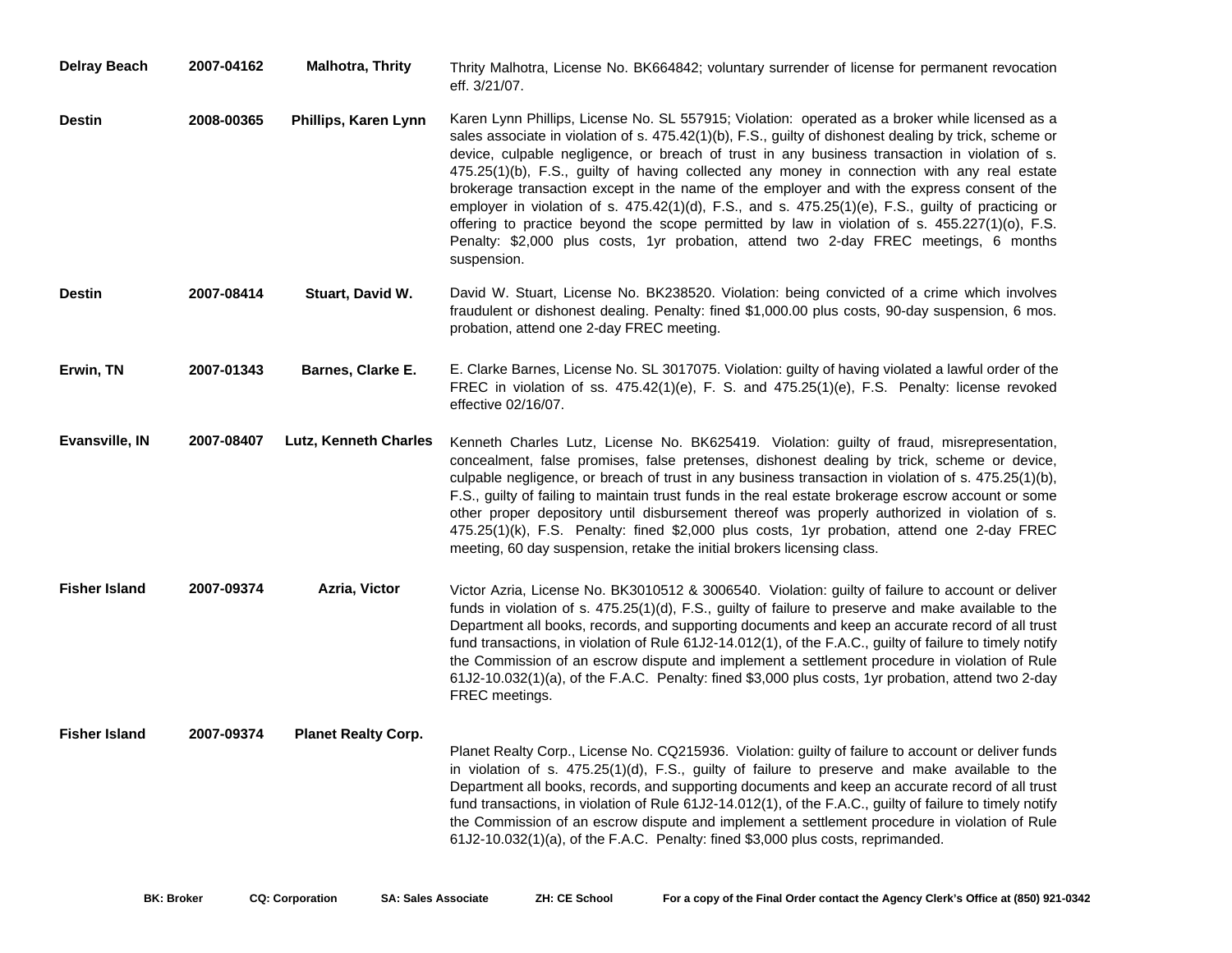| <b>Ft. Lauderdale</b> | 2007-08392 | Baum, Gregory Alan       | Gregory Alan Baum, License No. BK667072. Violation: guilty of obtaining a license by means of<br>fraud, misrepresentation or concealment and failing to comply with the requirements of Rule 61J2-<br>2.027(2). Penalty: fined \$1,000 plus costs, attend one 2-day FREC meeting.                                                                                                                                                                                                                                   |
|-----------------------|------------|--------------------------|---------------------------------------------------------------------------------------------------------------------------------------------------------------------------------------------------------------------------------------------------------------------------------------------------------------------------------------------------------------------------------------------------------------------------------------------------------------------------------------------------------------------|
| <b>Ft. Lauderdale</b> | 2007-06420 | <b>Fiorelli, Anthony</b> | Anthony Fiorelli, License No. SL3062200. Violation: violated Rule 61J2-2.027(2) of the F.A.C. and<br>in violation of s. 475.25(1)(e), F.S. Penalty: fined \$500.00 plus costs, 1 yr. probation with early<br>termination, attend one 2-day FREC meeting.                                                                                                                                                                                                                                                            |
| <b>Ft. Lauderdale</b> | 2006-06300 | Horrillo, Stephen        | Stephen Horrillo, License No. SL3016394. Violation: guilty of obtaining a license by means of<br>fraud, misrepresentation, or concealment and failed to comply with the requirements of Rule 61J2-<br>2.027(2), F.A.C. in violation of s. 475.25(1)(e), F.S. Penalty appealed - appeal dismissed 09/27/07<br>- Penalty: Revoked effective 10/12/07.                                                                                                                                                                 |
| Ft. Lauderdale        | 2007-06424 | <b>Keiser College</b>    | Keiser College, License No. ZH1002108. Violation: guilty of failing to ensure a course was<br>properly permitted before offering to the public in violation of s. 475.451(3), F.S., in violation of s.<br>475.25(1)(e), F.S. Penalty: fined \$1,000.00 plus costs, 6 mos. probation.                                                                                                                                                                                                                                |
| <b>Ft. Lauderdale</b> | 2007-02136 | Lomax, Richard           | Richard Lomax, License No. BK 669556. Violation: obtained a license by means of fraud,<br>misrepresentation, or concealment in violation of s. 475.25(1)(m), F.S. Penalty: revoked<br>effective. 3/15/07.                                                                                                                                                                                                                                                                                                           |
| <b>Ft. Lauderdale</b> | 2007-08408 | Mineo, Richard           | Richard Mineo, License No. BK3010705. Violation: guilty of failure to immediately deposit trust<br>funds in violation of Rule 61J2-14.010, F.A.C., in violation of s. 475.25(1)(e), F.S., guilty of having<br>held funds in an interest bearing escrow account without the prior knowledge or consent of all<br>parties in violation of Rule 61J2-14.014, F.A.C., in violation of s. 475.25(1)(e), F.S. Penalty: fined<br>\$1,000 plus costs, 90 day suspension, 1 yr. probation, attend three 2-day FREC meetings. |
| <b>Ft. Lauderdale</b> | 2007-05643 | Noble, Vincent A. Jr.    | Vincent Augustine Noble, Jr., License No. SL3041251. Violation: obtained a license be means of<br>fraud, misrepresentation, or concealment in violation of s. 475.25(1)(m), F.S. and failed to comply<br>with the requirements of Rule $61J2-2.027(2)$ of the F.A.C. and in violation of s. $475.25(1)(e)$ , F.S.<br>Penalty: revoked eff. 7/23/07 plus costs.                                                                                                                                                      |
| <b>Ft. Lauderdale</b> | 2007-03332 | Sher, Joan C.            | Joan C. Sher, BK 159205; Violation: inadvertently employed someone without a current and<br>active sales associate license. Penalty: fined \$1,000 plus costs, 6 mo. probation, attend one 2-<br>day FREC meeting.                                                                                                                                                                                                                                                                                                  |
| Ft. Lauderdale        | 2007-04170 | Sperling, Phyllis J.     | Phyllis J. Sperling, License No. SL3087108. Violation: guilty of having obtained a license by<br>means of fraud, misrepresentation, or concealment in violation of 475.25(1)(m), F. S.; guilty of<br>failing to comply with the requirements of Rule 61J2-2.027(2) of the F.A.C. and in violation of<br>Section 475.25(1)(e), F.S. Penalty: fined \$1,000 plus costs, 6 mos. probation, attend one 2-day<br>FREC meeting.                                                                                           |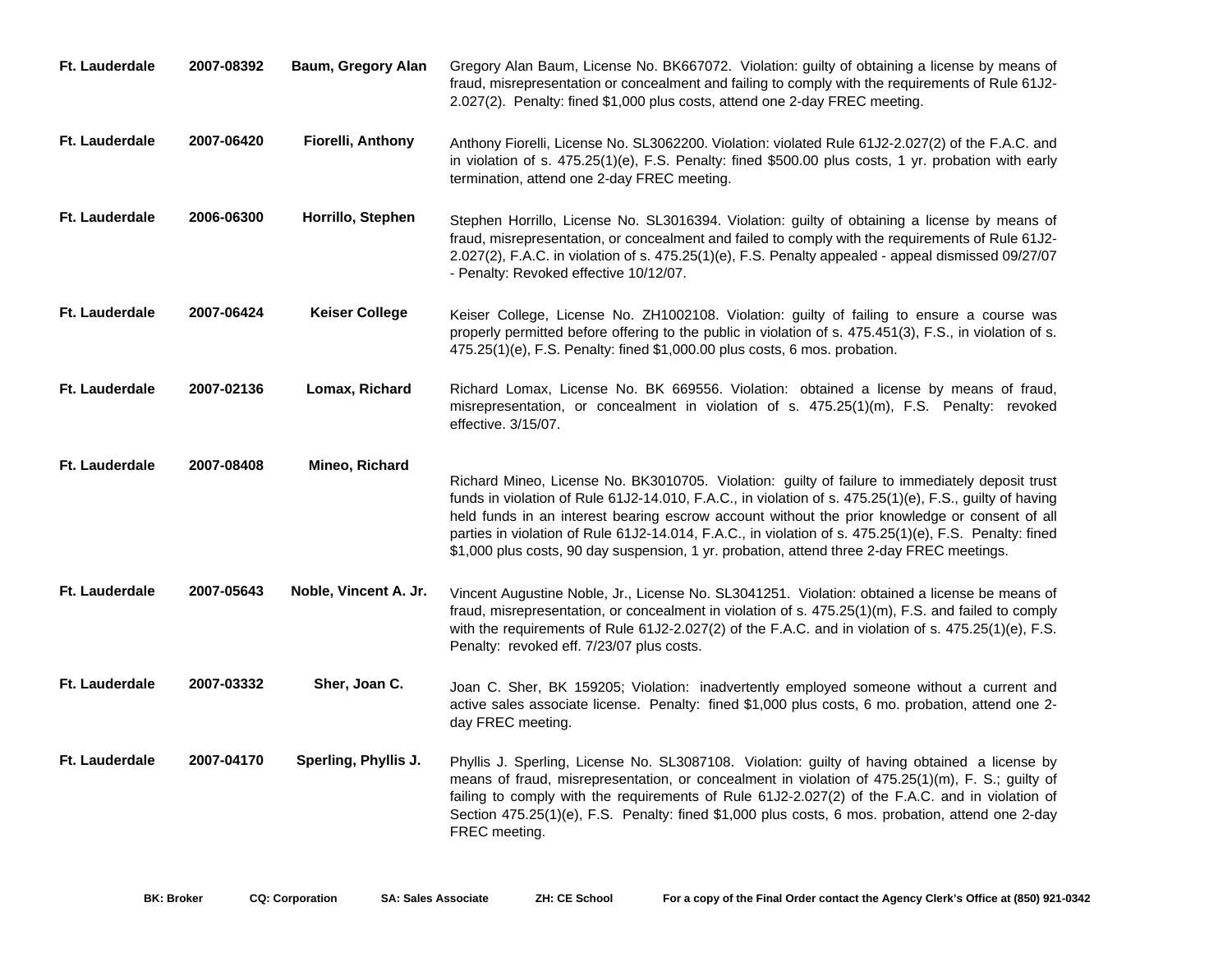| Ft. Lauderdale        | 2006-05617 | Stefan, Tudor                |                                                                                                                                                                                                                                                                                                                                                                                                                                                                                                                                                                                                                                                                                                                                                                                          |
|-----------------------|------------|------------------------------|------------------------------------------------------------------------------------------------------------------------------------------------------------------------------------------------------------------------------------------------------------------------------------------------------------------------------------------------------------------------------------------------------------------------------------------------------------------------------------------------------------------------------------------------------------------------------------------------------------------------------------------------------------------------------------------------------------------------------------------------------------------------------------------|
|                       |            |                              | Tudor Stefan, License No. SL703089. Violation: guilty of fraud, misrepresentation, concealment,<br>false promises, false pretenses, dishonest dealing by trick, scheme or device, culpable<br>negligence, or breach of trust in any business transaction in violation of s. 475.25(1)(b), F.S.,<br>guilty of having advertised property or services in a manner which is fraudulent, false, deceptive,<br>or misleading in form or content in violation of Rule 61J2-10.025, F.A.C. and s. 475.25(1)(c), F.S.,<br>guilty of failure to see that Bruce Beemer had a current registration with the Petitioner in violation<br>of Rule 61J2-5.019, F.A.C. and s. 475.25(1)(e), F.S. Penalty: revoked eff. 8/8/06. Penalty<br>appealed: 4TH DCA Case No. 4D06-3514. Appeal dismissed 3/8/07. |
| <b>Ft. Lauderdale</b> | 2007-09371 | <b>Tweraser, Wolfgang</b>    | Wolfgang Tweraser, License No. SL3029708. Violation: guilty of failing to immediately deposit<br>trust funds in violation of Rule 61J2-14.010, F.A.C., and having held funds in an interest bearing<br>escrow account without the prior knowledge or consent of all parties in violation of Rule 61J2-<br>14.014, F.A.C., Penalty: fined \$1,000 plus costs, 90 day suspension, 1yr probation, attend three 2<br>day FREC meetings.                                                                                                                                                                                                                                                                                                                                                      |
| <b>Ft. Lauderdale</b> | 2007-09370 | <b>Tweraser Realty, Inc.</b> | Tweraser Realty Inc., License No. CQ1011829. Violation: guilty of failing to immediately deposit<br>trust funds in violation of Rule 61J2-14.010, F.A.C., and having held funds in an interest bearing<br>escrow account without the prior knowledge or consent of all parties, in violation of Rule 61J2-<br>14.014, F.A.C. Penalty: fined \$1,000 plus costs, 6 mos. probation, reprimanded.                                                                                                                                                                                                                                                                                                                                                                                           |
| <b>Ft. Lauderdale</b> | 2007-06396 | Zidian, Charles Peter        | Charles Peter Zidian, License No. BK3075323. Violation: guilty of fraud, misrepresentation,<br>concealment, false promises, false pretenses, dishonest dealing by trick, scheme or device,<br>culpable negligence, or breach of trust in any busniess transaction in vioation of s. 475.25(1)(b),<br>F.S., guilty of faulre to account or deliver funds in violation of s. 475.25(1)(d)1, F.S. Penalty:<br>revoked effective 08/15/07, costs.                                                                                                                                                                                                                                                                                                                                            |
| Ft. Myers             | 2007-03379 | Burt, Cynthia S.             | Cynthia S. Burt, License No. SL 615035; Violation: violated a lawful order of the FREC in violation<br>of ss. 475.42(1)(e), F.S. and 475.25(1)(e), F.S. Penalty: revoked effective 4/26/07.                                                                                                                                                                                                                                                                                                                                                                                                                                                                                                                                                                                              |
| Ft. Myers             | 2007-03376 | Casanova, Raul               | Raul Casanova, License No. SL 3139519. Violation: guilty of having had a registration<br>suspended, revoked, or otherwise acted against in any jurisdiction in violation of s. 475.25(1)(s),<br>F.S. Penalty: fined \$1,000 plus costs, 6 mos. probation, attend one 2-day FREC meeting.                                                                                                                                                                                                                                                                                                                                                                                                                                                                                                 |
| Ft. Myers             | 2007-01420 | Decman, Michael B.           | Michael Brian Decman, License No. SL 3124075. Violation: obtained a license be means of<br>fraud, misrepresentation, or concealment in violation of s. 475.25(1)(m), F.S.; failed to comply with<br>the requirements of Rule 61J2-2.027(2) of the F.A.C. and in violation of Section 475.25(1)(e), F.S.<br>Penalty: fined \$2,000 plus costs, attend one 2-day FREC meeting, 6 mos. probation.                                                                                                                                                                                                                                                                                                                                                                                           |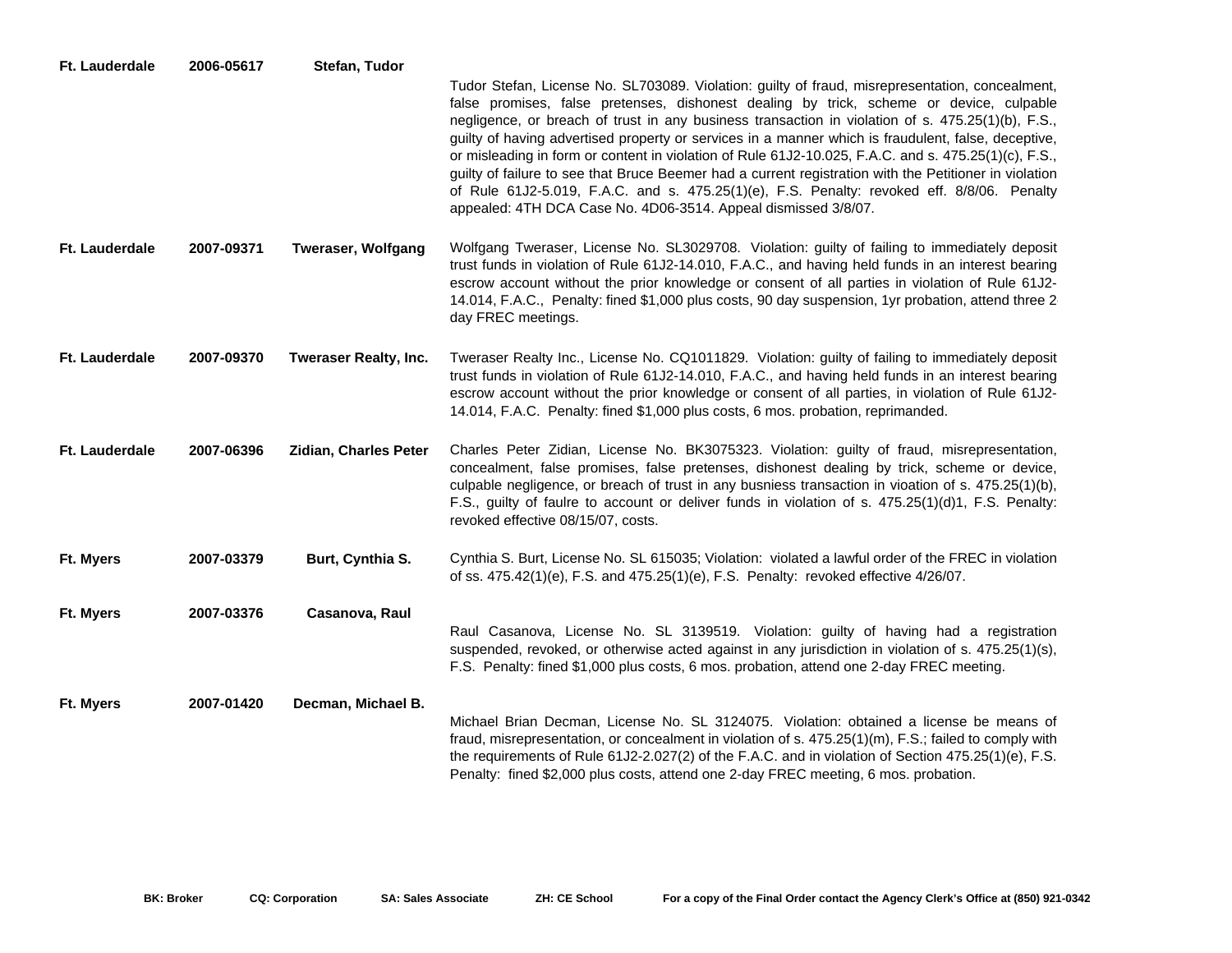| <b>Ft. Myers</b>  | 2007-07152  | Finn-Bouchard, Sheila | Sheila Finn-Bouchard, License No. SL566883. Violation: guilty of having operated as a broker<br>while licensed as a sales associate in violation of s. $475.42(1)(b)$ , F.S. in violation of $475.25(1)(e)$ ,<br>F.S. Penalty: fined \$1,000 plus costs, 12 mos. Probation, attend one 2-day FREC meeting.                                                                                                                                                                                                                                                                                                                                                                                                                   |
|-------------------|-------------|-----------------------|------------------------------------------------------------------------------------------------------------------------------------------------------------------------------------------------------------------------------------------------------------------------------------------------------------------------------------------------------------------------------------------------------------------------------------------------------------------------------------------------------------------------------------------------------------------------------------------------------------------------------------------------------------------------------------------------------------------------------|
| Ft. Myers         | 2007-04604  | Jack, Christopher Kim | Christopher Kim Jack. License No. 663132. Violation: guilty of misrepresentation, concealment,<br>false promises, false pretenses, dishonest dealing by trick, scheme or device, culpable<br>negligence, or breach of trust in any business transaction in violation of s. 475.25(1)(b), F.S.;<br>guilty of having operated as a broker while licensed as a sales associate in violation of s.<br>475.42(1)(b), F.S. in violation of s. 475.25(1)(e), F.S.; guilty of aiding, assisting, procuring,<br>employing, or advising any unlicensed person or entity to practice a profession contrary to<br>Chapter 455, 475 or the rules of the Petitioner in violation of s. 455.227(1)(j), F.S. Penalty:<br>Revoked plus costs. |
| Ft. Myers         | 2007-04615  | Kadyssev, Alexandr    | Alexandr Kadyssev, License No. SL3069323. Violation: obtained a license by means of fraud,<br>misrepresentation, or concealment in violation of s. 475.25(1)(m), F.S.; failed to comply with the<br>requirements of Rule 61J2-2.027(2), F.A.C. Penalty; fined \$2,000 plus costs, 6 mos. suspension,<br>1 yr. probation, attend two 2-day FREC meetings, 3-hr. ethics course.                                                                                                                                                                                                                                                                                                                                                |
| Ft. Myers         | 2007-03382  | Rardin, Malia J.      | Malia J. Rardin, License No. SL 3109673. guilty of violation of s. 475.278, F. S. and in violation of<br>s. 475.25(1)(e), F.S. Penalty: fined \$1000.00 plus costs, attend one 2-day FREC meeting and 3-<br>hr. Ethics course                                                                                                                                                                                                                                                                                                                                                                                                                                                                                                |
| Ft. Myers         | 2007-06389  | Ross, John Jr.        | John Ross Jr., License No. BK443131. Violation: guilty of, or entered a plea of nolo contendere to,<br>regardless of adjudication, a crime which involves moral turpitude in violation of s. 475.25(1)(f),<br>F.S., guilty of not having informed the FREC in writing within 30 days of having pled guilty of<br>having been convicted of a felony in vioation of s. 475.25(1)(p), F.S. Penalty: costs, suspension<br>until 9/29/2010, attend one 2-day FREC meeting.                                                                                                                                                                                                                                                        |
| Ft. Myers Beach   | 2007-033378 | Booth, Laurie A.      | Laurie A. Booth, License No. SL 669240. Violation: guilty of having operated as a broker while<br>licensed as a sales associate in violation of s. 475.42(1)(b), F.S. and in violation of s.<br>475.25(1)(e), F.S.; guilty of failure to immediately place with the registered employer any money,<br>fund, deposit, check or draft entrusted to her as agent of the registered employer in violation of<br>rule 61J2-14.009, F.A.C. and s. 475.25(1)(k), F.S. and, therefore, in violation of s. 475.25(1)(e),<br>F.S.; guilty of failure to account or deliver funds in violation of s. 475.25(1)(d)1, F.S. Penalty:<br>revoked effective 4/26/07.                                                                         |
| <b>Ft. Pierce</b> | 2007-07154  | Mascioli, I.A.        | I.A. Mascioli, License No. BK605940. Violation: guilty of having violated a lawful order of the<br>FREC in violation of s. 475.42(1)(e), F.S. and s. 475.25(1)(e), F.S. Penalty: fined \$1,000, costs, 6<br>mos. Probation, attend one 2-day FREC meeting.                                                                                                                                                                                                                                                                                                                                                                                                                                                                   |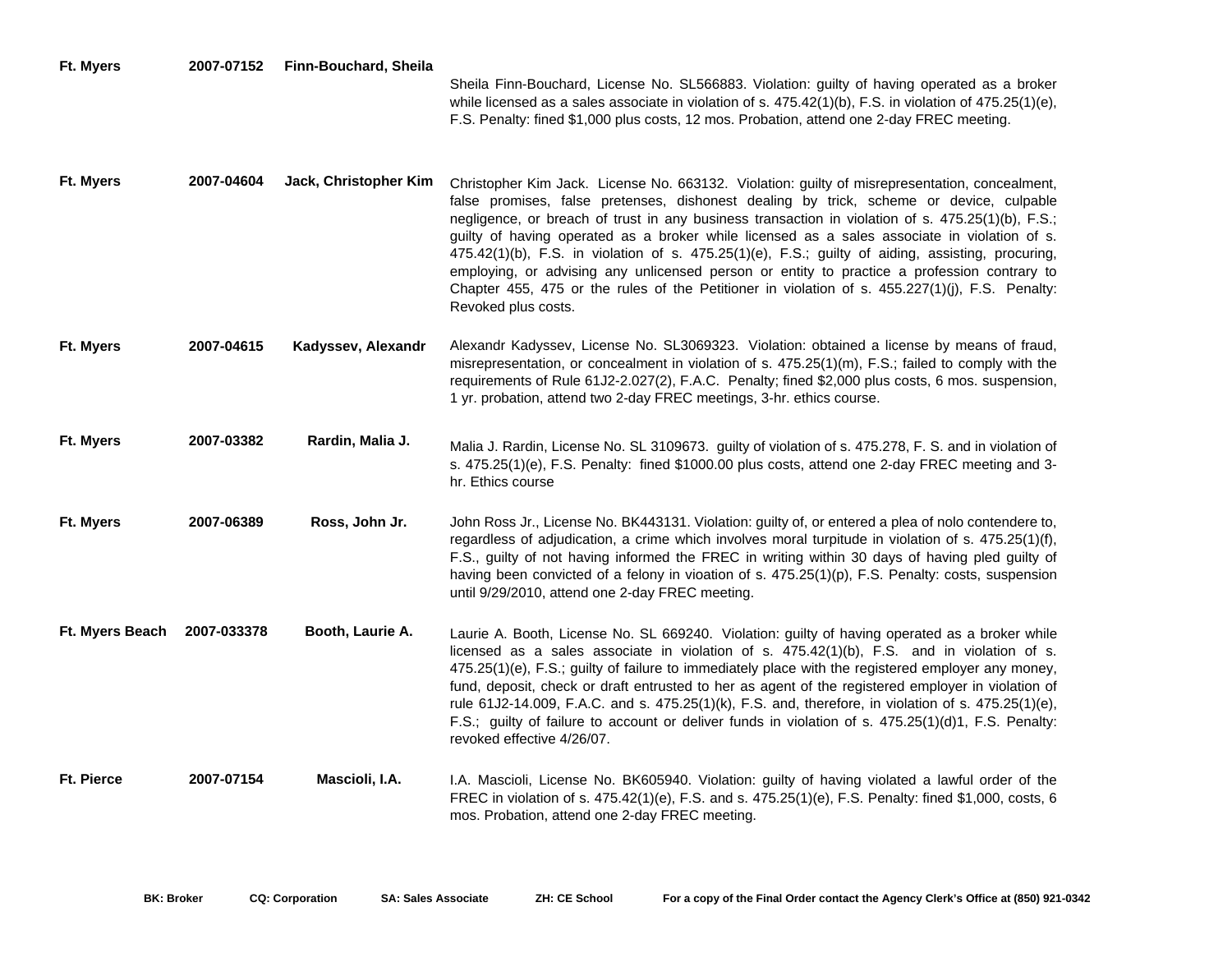| Gainesville        | 2007-01433 | Woodbury, William O.                         | William Oliver Woodbury, License No. SL 3025883. Violation: guilty of having been convicted or<br>found guilty of, entered a plea of nolo contendere to, regardless of adjudication, a crime which<br>directly relates to the activities of a license real estate sales associate or that involves moral<br>turpitude or fraudulent or dishonest dealing in violation of s. 475.25(1)(f), F. S. Penalty: revoked<br>effective 02/20/07, costs.                                                                                                                                                                                                                                                                                                                                                                                                                                                                                                                                                                                                                                                                   |
|--------------------|------------|----------------------------------------------|------------------------------------------------------------------------------------------------------------------------------------------------------------------------------------------------------------------------------------------------------------------------------------------------------------------------------------------------------------------------------------------------------------------------------------------------------------------------------------------------------------------------------------------------------------------------------------------------------------------------------------------------------------------------------------------------------------------------------------------------------------------------------------------------------------------------------------------------------------------------------------------------------------------------------------------------------------------------------------------------------------------------------------------------------------------------------------------------------------------|
| Groveland          | 2007-09928 | Pfug, Garrett A.                             | Garrett A. Pfug, License No. SL3161439. Violation: guilty of having obtained a license by means<br>of fraud, misrepresentation, or concealment in violation of s. 475.25(1)(m), F.S. Guilty of failing to<br>comply with the requirements of Rule 61J2-2.027(2), of the F.A.C., in violation of s. 475.25(1)(e),<br>F.S. Penalty: \$500 fine plus costs, 1yr. probation, attend one 2-day FREC meeting.                                                                                                                                                                                                                                                                                                                                                                                                                                                                                                                                                                                                                                                                                                          |
| <b>Gulf Breeze</b> | 2007-09381 | Godwin, Roy G.                               | Roy G. Godwin, License No. BK 314352. Violation: guilty of fraud, misrepresentation,<br>concealment, false promises, false pretenses, dishonest dealing by trick, scheme or device,<br>culpable negligence, or breach of trust in any business transaction in violation of s. 475.42(1)(b),<br>F.S. Penalty: fined \$1,000 plus costs, 30 day suspension, 6 mos. probation, attend one 2-day<br>FREC meeting.                                                                                                                                                                                                                                                                                                                                                                                                                                                                                                                                                                                                                                                                                                    |
| <b>Haines City</b> | 2007-09401 | <b>Talbot, Carol Ann</b>                     | Carol Ann Talbot, License No. SL3039264. Violation: guilty of having operated as a sales<br>associate for any person not registered as his or her employer in violation of s. 475.42(1)(b), F.S.<br>Penalty: fined \$1,000 plus costs, 1 yr. suspension, 1 yr. probation, attend two 2-day FREC<br>meetings.                                                                                                                                                                                                                                                                                                                                                                                                                                                                                                                                                                                                                                                                                                                                                                                                     |
| <b>Hallandale</b>  | 2007-01421 | De Rosa, Cathy                               | Cathy De Rosa, License No. BK3006401 and BK3155237; Violation: failed to inform the Florida<br>Real Estate Commission in writing within thirty (30) days of having pled guilty or having been<br>convicted of a felony in violation of s. 475.25(1)(p), F. S. Penalty: fined \$1,000 plus costs, to<br>attend one (2-day) FREC general meeting.                                                                                                                                                                                                                                                                                                                                                                                                                                                                                                                                                                                                                                                                                                                                                                  |
| <b>Hallandale</b>  | 2007-06433 | Lichten, John Seltzer<br>Case No. 2005026053 | John Seltzer Lichten, License No. BK456023. Violation: Guilty of failure to account or deliver<br>funds in violation of s. $457.25(1)(d)1$ , F.S., guilty of failure to maintain trust funds in the real estate<br>brokerage escrow bank account or some other proper depository until disbursement thereof was<br>properly authorized in violation of s. 475.25(1)(e), F.S., guilty of having obstructed or hindered in<br>any manner the enforcement of Chapter 475, F.S., or the performance of any lawful duty by any<br>person acting under the authority of Chapter 475, F.S. in violation of 475.42(1)(i), F.S. and in<br>violation of s. 475.25(1)(e), F.S., guilty of failure to notify the Petitioner, in writing, of the current<br>mailing address and any change in the in the current mailing address, within ten days after the<br>change, in violation of Rule 61J2-10.038, F.A.C., guilty of failing to register a branch office in<br>violation of Rule 61J2-10.023, F.A.C. and s. 475.24, F.S. and s. 475.25(1)(e), F.S. Penalty:<br>License revoked effective 08/16/07, \$1,537.80 in costs. |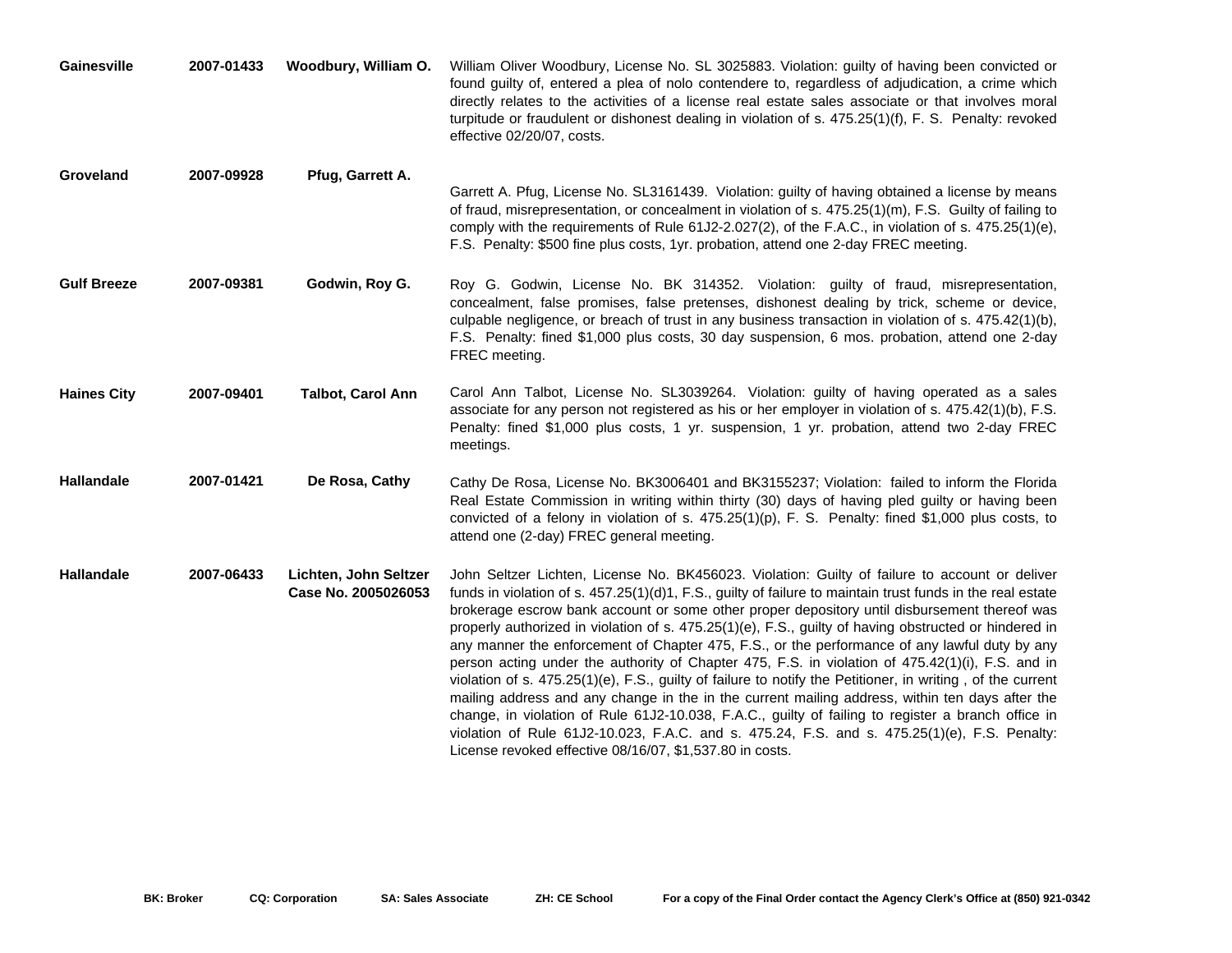| Hallandale        | 2007-06432 | Lichten, John Seltzer<br>Case No. 20050059458  | John Seltzer Lichten, License No. BK456023. Violation: Guilty of failure to account or deliver<br>funds in violation of s. $457.25(1)(d)1$ , F.S., guilty of failure to maintain trust funds in the real estate<br>brokerage escrow bank account or some other proper depository until disbursement thereof was<br>properly authorized in violation of s. 475.25(1)(e), F.S., guilty of having obstructed or hindered in<br>any manner the enforcement of Chapter 475, F.S., or the performance of any lawful duty by any<br>person acting under the authority of Chapter 475, F.S. in violation of 475.42(1)(i), F.S. and in<br>violation of s. 475.25(1)(e), F.S., guilty of failure to notify the Petitioner, in writing, of the current<br>mailing address and any change in the in the current mailing address, within ten days after the<br>change, in violation of Rule 61J2-10.038, F.A.C., guilty of failing to register a branch office in<br>violation of Rule 61J2-10.023, F.A.C. and s. 475.24, F.S. and s. 475.25(1)(e), F.S. Penalty:<br>License revoked effective 08/16/07, \$1,537.80 in costs. |
|-------------------|------------|------------------------------------------------|------------------------------------------------------------------------------------------------------------------------------------------------------------------------------------------------------------------------------------------------------------------------------------------------------------------------------------------------------------------------------------------------------------------------------------------------------------------------------------------------------------------------------------------------------------------------------------------------------------------------------------------------------------------------------------------------------------------------------------------------------------------------------------------------------------------------------------------------------------------------------------------------------------------------------------------------------------------------------------------------------------------------------------------------------------------------------------------------------------------|
| <b>Hallandale</b> | 2007-06433 | Lichten Mgmt. Co., Inc.<br>Case No. 2005026055 | Lichten Management Co., Inc., License No. CQ1016149. Violation: guilty of failure to account or<br>deliver funds in violation of s. 475.25(1)(d)1, F.S. Penalty: License revoked effective 08/16/07,<br>\$1,455.30 in costs.                                                                                                                                                                                                                                                                                                                                                                                                                                                                                                                                                                                                                                                                                                                                                                                                                                                                                     |
| <b>Hallandale</b> | 2007-06432 | Lichten Mgmt. Co., Inc.<br>Case No. 2005005959 | Lichten Management Co., Inc., License No. CQ1016149. Violation: guilty of failure to account or<br>deliver funds in violation of s. 475.25(1)(d)1, F.S. Penalty: License revoked effective 08/16/07,<br>\$910.80 in costs.                                                                                                                                                                                                                                                                                                                                                                                                                                                                                                                                                                                                                                                                                                                                                                                                                                                                                       |
| <b>Hawthorne</b>  | 2007-05631 | Segal, Jane L. and<br>Dorjan, Inc.             | Jane Livingston Segal, broker/owner of Dorjan Inc. License Nos. 375703 and 238320. Violation:<br>failed to account or deliver funds and failed to institute one of the settlement procedures as set<br>forth in s. $475.25(1)(d)1$ , F.S. within 30-days of the last demand in violation of s. $475.25(1)(d)1$ ,<br>F.S. and Rule 61J2-10.032(1)(a) of the F.A.C. Penalty: fined \$2,000 plus costs; 6 mos.<br>probation; and attend one 2-day FREC meeting.                                                                                                                                                                                                                                                                                                                                                                                                                                                                                                                                                                                                                                                     |
| <b>Hobe Sound</b> | 2007-08409 | Nelson, Lawrence Race                          | Lawrence Race Nelson, License No. BK3067989. Violation: guilty of obtaining a license by<br>means of fraud, misrepresentation, or concealment in violation of s. 475.25(1)(m), F.S., guilty of<br>failing to comply with the requirements of Rule 61J2-2.027(2), F.A.C., in violation of s.<br>475.25(1)(e), F.S. Penalty: fined \$1,000 plus costs, 6 mos. probation, attend two 2-day FREC<br>meetings.                                                                                                                                                                                                                                                                                                                                                                                                                                                                                                                                                                                                                                                                                                        |
| Hollywood         |            |                                                | 2007-09874 Bronson, James Edmond James Edmond Bronson, License No. SL3096767. Violation: guilty of obtaining a license by<br>means of fraud, misrepresentation, or concealment in violation of s. 475.25(1)(m), F.S., guilty of<br>failing to comply with the requirements of Rule 61J2-2.027(2), of the F.A.C., in violation of<br>s.475.25(1)(e), F.S. Penalty: fined \$500 plus costs, 6 mos. probation, attend one 2-day FREC<br>meeting.                                                                                                                                                                                                                                                                                                                                                                                                                                                                                                                                                                                                                                                                    |
| Homosassa         | 2007-07150 | <b>Carnevale, Michael</b>                      | Michael Carnevale, License No. BK3057037. Violation: failed to disclose his criminal record<br>history in violation of Rule 61J2-2.027(2), F.A.C. and s. 475.25(1)(e), F.S. Penalty: \$1,000 fine,<br>costs, attend one 2-day FREC meeting, 6 mos. probation.                                                                                                                                                                                                                                                                                                                                                                                                                                                                                                                                                                                                                                                                                                                                                                                                                                                    |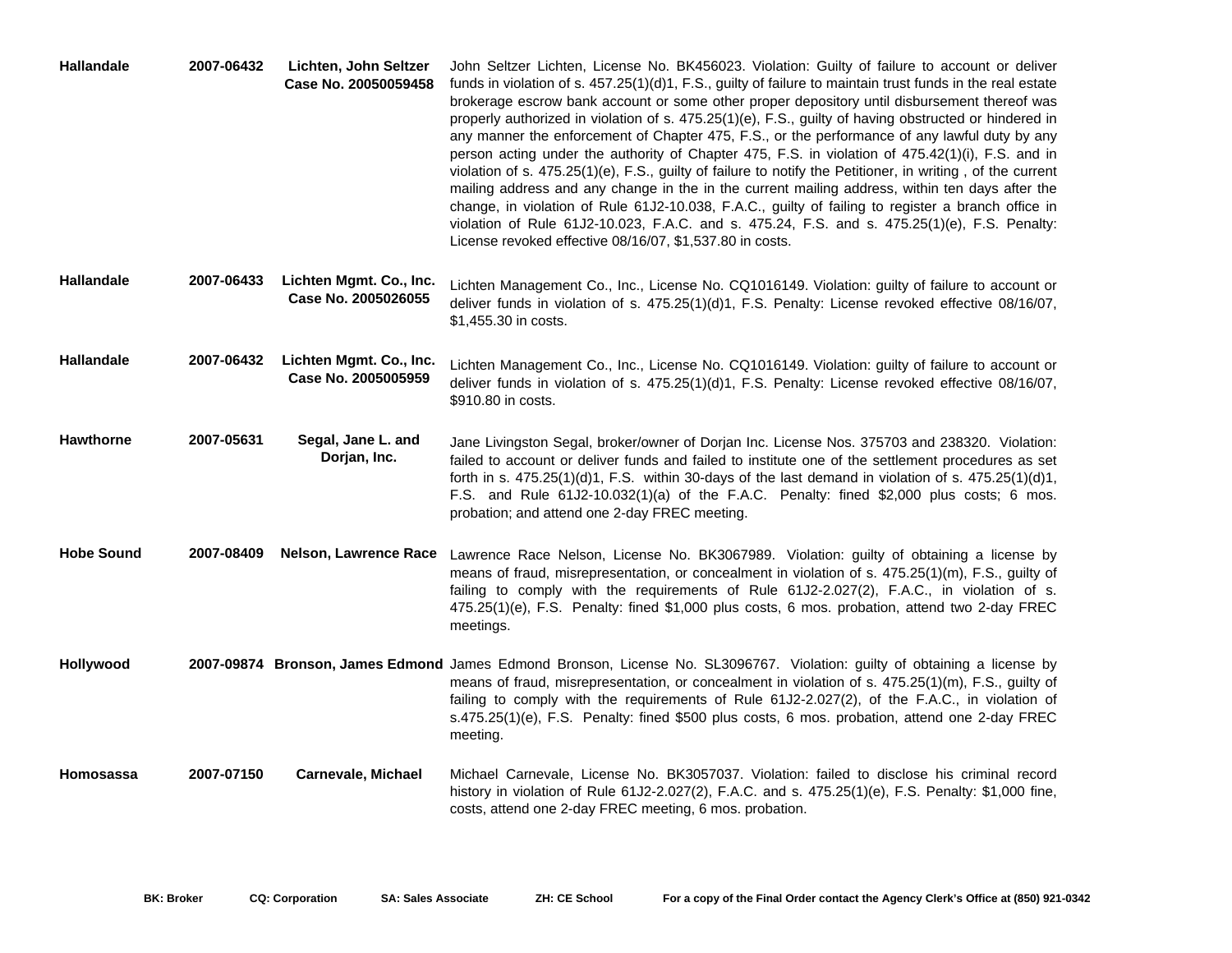| <b>Homosassa</b>  | 2007-05677 | Sears, Leo S.                                    | Leo S. Sears, BK3074505. Violation: failed to disclose a DUI conviction on his application for<br>licensure in violation of Rule 61J2.2.027(2), F.A.C. Penalty: fined \$2000.00 plus costs, 6 mos.<br>probation and attend two 2-day FREC meetings.                                                                                                                                                                                                                                                                                                                                                                                                                                                                                                                                                                                                                                                                                                               |
|-------------------|------------|--------------------------------------------------|-------------------------------------------------------------------------------------------------------------------------------------------------------------------------------------------------------------------------------------------------------------------------------------------------------------------------------------------------------------------------------------------------------------------------------------------------------------------------------------------------------------------------------------------------------------------------------------------------------------------------------------------------------------------------------------------------------------------------------------------------------------------------------------------------------------------------------------------------------------------------------------------------------------------------------------------------------------------|
| <b>Holly Hill</b> | 2007-05584 | Apicella, David D.                               | David D. Apicella. License No. 3078541. Violation: guilty of having obtained a license by means<br>of fraud, misrepresentation, or concealment in violation of s. 475.25(1)(m), F.S.; and guilty of<br>having failed to comply with the requirements of Rule 61J2-2.027(2) of the F.A.C. and in violation<br>of s. 475.25(1)(e), F.S. Penalty: fined \$500.00 plus costs; 12 mos. probation; attend one 2-day<br>FREC meeting.                                                                                                                                                                                                                                                                                                                                                                                                                                                                                                                                    |
| Hollywood         | 2007-02785 | Drivas, George                                   | George Drivas, License No. SL 3025451. Violation: culpable negligence in violation of s.<br>475.25(1)(b), F. S. Penalty: fined \$1,000 plus costs, attend two 2-day FREC meetings, show<br>proof of completion of ethics course, 1 yr. probation.                                                                                                                                                                                                                                                                                                                                                                                                                                                                                                                                                                                                                                                                                                                 |
| Hollywood         | 2007-09385 | <b>Homeland Realty of</b><br>South Florida, Inc. | Homeland Realty of South Florida, Inc., License No. CQ1013703. Violation: Violation: guilty of<br>three counts of having placed, or caused to be placed, upon the public records of the County, any<br>contract, assignment, deed, will, mortgage, lien, affidavit, or other writing which purports to affect<br>the title of, or encumber, any real property if the same is known to him to be false, void, or not<br>authorized to be placed of record or not executed in the form entitling it to be recorded, or the<br>execution or recording whereof has not been authorized by the owner of the property, maliciously<br>or for the purpose of collecting a commission, or to coerce the payment of money to the broker or<br>sales person, or for any unlawful purpose in violation of s. $475.42(1)(j)$ , F.S., in violation of s.<br>475.25(1)(a), F.S. Penalty: Reprimanded.                                                                           |
| Hollywood         | 2007-09387 | Kuruvila, Joe                                    | Joe Kuruvila, License No(s). BK 3018145, 3065529, 3073051. Violation: guilty of failing to get a<br>proper signature of the principal(s) on a listing agreement in violation of s. 475.25(1)(r), F.S., guilty<br>of having placed, or caused to be placed, upon the public records of the County, any contract,<br>assignment, deed, will, mortgage, lien, affidavit, or other writing which purports to affect the title of,<br>or encumber, any real property if the same is known to him to be false, void, or not authorized by<br>the owner of the property, maliciously or for the purpose of collecting a commission, or to coerce<br>the payment of money to the broker or salesperson or other person, or for any unlawful purpose in<br>violation of s. $475.42(1)(j)$ , F.S., in violation of s. $475.25(1)(a)$ , F.S. Penalty: fined \$2,000 plus<br>costs, 1 yr. probation, 3 hour Ethics Course, attend one 2-day FREC meeting.                     |
| Hollywood         | 2007-09385 | Kuruvila, Joe                                    | Joe Kuruvila, License No(s). BK3018145, 3065529, 3073051. Violation: guilty of three counts of<br>having placed, or caused to be placed, upon the public records of the County, any contract,<br>assignment, deed, will, mortgage, lien, affidavit, or other writing which purports to affect the title of,<br>or encumber, any real property if the same is known to him to be false, void, or not authorized to<br>be placed of record or not executed in the form entitling it to be recorded, or the execution or<br>recording whereof has not been authorized by the owner of the property, maliciously or for the<br>purpose of collecting a commission, or to coerce the payment of money to the broker or sales<br>person, or for any unlawful purpose in violation of s. $475.42(1)(i)$ , F.S., in violation of s.<br>475.25(1)(a), F.S. Penalty: fined \$6,000 plus costs, 1 yr. probation, retake brokers course, attend<br>three 2-day FREC meetings. |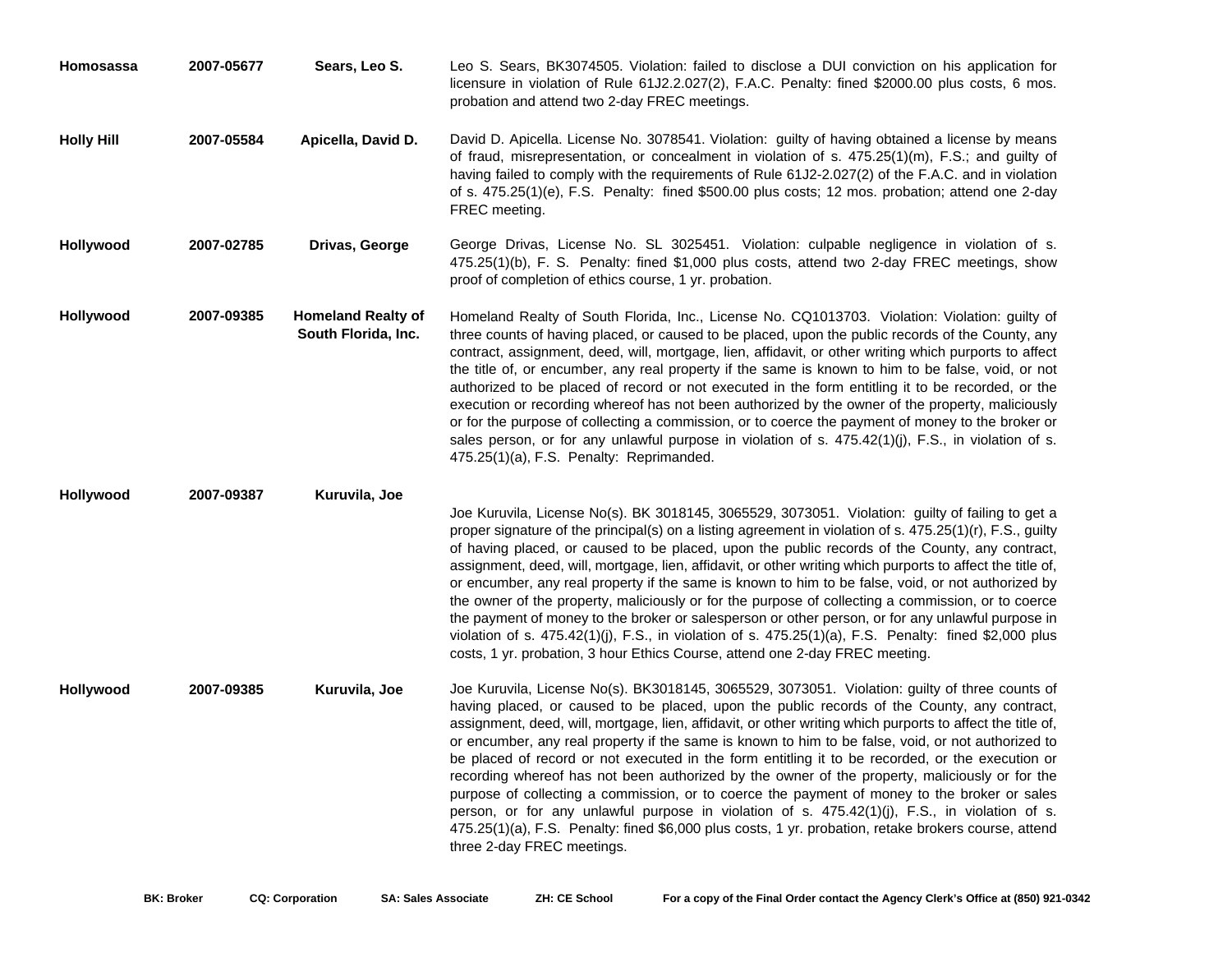| Hollywood           | 2007-04215 | <b>Melean, Carlos</b>                                                  | Carlos Melean, License No. BK408728. Violation: guilty of having been convicted or found guilty<br>of, or entered a plea of nolo contendere to, regardless of adjudication, a crime which directly<br>relates to the activities of a licensed real estate sales associates or that involves moral turpitude<br>or fraudulent or dishonest dealing in violation of s. 475.25(1)(f), F.S.; guilty of not having informed<br>the FREC in writhing within 30 days from having pled guilty or having been convicted or a felony in<br>violation of s. $475.25(1)(p)$ , F.S. Penalty: fined \$1,000 plus costs, 6 months probation.                                                                                                                                                                       |
|---------------------|------------|------------------------------------------------------------------------|-----------------------------------------------------------------------------------------------------------------------------------------------------------------------------------------------------------------------------------------------------------------------------------------------------------------------------------------------------------------------------------------------------------------------------------------------------------------------------------------------------------------------------------------------------------------------------------------------------------------------------------------------------------------------------------------------------------------------------------------------------------------------------------------------------|
| Hollywood           |            | 2007-07638 Roig, Peter<br>No. 2006003069                               | Case Peter Roig, License No. SL3062388. Violation: guilty of operating as a broker while licensed as a<br>sales associate in violation of s. 475.42(1)(b), F.S., guilty of collecting moneyin connection with a<br>real estate brokerage transaction not in the name of his employer in violation of s. $475.42(1)(d)$ ,<br>F.S., guilty of fraud, misrepresentation, concealment, false promises, false pretenses, dishonest<br>dealing by trick, scheme or device, culpable negligence, or breach of trust in a business<br>transaction in violation of s. 475.25(1)(b), F.S. Penalty: revocation of license effective 09/28/07,<br>plus costs.                                                                                                                                                   |
| Hollywood           |            | 2007-07637 Roig, Peter<br>No. 2005065922                               | Case Peter Roig, License No. SL3062388. Violation: guilty of operating as a broker while licensed as a<br>sales associate in violation of s. 475.42(1)(b), F.S., guilty of collecting moneyin connection with a<br>real estate brokerage transaction not in the name of his employer in violation of s. 475.42(1)(d),<br>F.S., guilty of fraud, misrepresentation, concealment, false promises, false pretenses, dishonest<br>dealing by trick, scheme or device, culpable negligence, or breach of trust in a business<br>transaction in violation of s. 475.25(1)(b), F.S. Penalty: revocation of license effective 09/28/07,<br>plus costs.                                                                                                                                                      |
| Hollywood           |            |                                                                        | 2007-01711 Russell-Marazzi, Pauline Pauline Russell-Marazzi, License No. SL3035484; Violation: obtained a license by means of<br>fraud, misrepresentation, or concealment in violation of s. 475.25(1)(m), F.S. and Rule 61J2-<br>2.027(2) of the F.A.C. Penalty: fined \$1,000 plus costs, 6-mos. probation, to attend one 2-day<br>FREC meeting.                                                                                                                                                                                                                                                                                                                                                                                                                                                  |
| Huntersville, NC    | 2007-03384 | Rojas, Yuri Hernan                                                     | Yuri Hernan Rojas, License No. SL 3078793. Violation: found guilty of the offense of solicitation<br>of prostitution; obtained a license by means of fraud, misrepresentation, or concealment and failed<br>to comply with the requirements of Rule 61J2-2.027(2), of the F. A. C. Penalty: fined \$1,000 plus<br>costs, 1 yr. probation, attend one 2-day FREC meeting.                                                                                                                                                                                                                                                                                                                                                                                                                            |
| <b>Jacksonville</b> |            | 2007-09376 Collins, Elouise Mervin &<br>Weezie Collins Realty,<br>Inc. | Elouise Mervin Collins, License No. BK444202. Weezie Collins Realty, Inc., License No.<br>BK244852. Violation: guilty of failure to account or deliver funds in violation of s. 475.25(1)(d)1.,<br>F.S., guilty of having been found guilty for a second time of any misconduct that warrants his<br>suspension or has been found guilty of a course of conduct or practices which show that he is so<br>incompetent, negligent, dishonest, or untruthful that the money, property, transaction, and rights<br>or investors, or those with whom he may sustain a confidential relation, may not safely be<br>entrusted to him in violation of s. 475.25(1)(o), F.S. Penalty: fined \$1,000 plus costs, 60 day<br>suspension, 6 mos. probation, attend one 2-day FREC meeting; Company: Reprimanded. |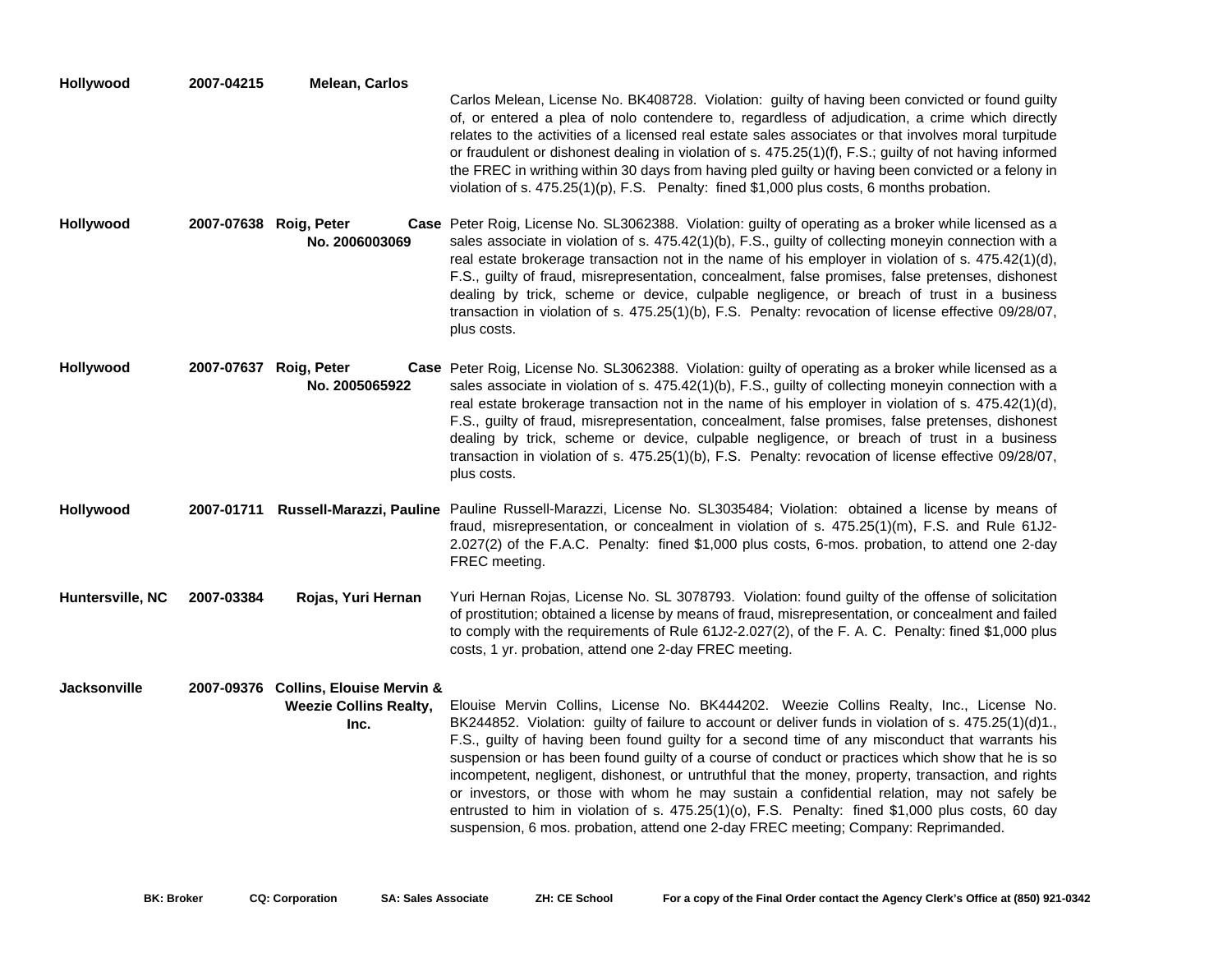| Jacksonville        | 2007-09379 | Crawford, Donna<br><b>Kendrick</b> | Donna Kendrick Crawford, License No. SL683475. Violation: guilty of operating as a broker<br>without being the holder of a valid and current license as a broker in violation of s. 475.42(1)(a),<br>and $475.25(1)(e)$ , F.S., guilty of operating as a broker while licensed as a sales associate in<br>violation of s. $475.42(1)(b)$ , and $475.25(1)(e)$ , F.S. Penalty: fined \$1,000 plus costs, 1 yr.<br>probation, 30 day suspension, attend one 2-day FREC meeting.                                                                                                                     |
|---------------------|------------|------------------------------------|---------------------------------------------------------------------------------------------------------------------------------------------------------------------------------------------------------------------------------------------------------------------------------------------------------------------------------------------------------------------------------------------------------------------------------------------------------------------------------------------------------------------------------------------------------------------------------------------------|
| <b>Jacksonville</b> | 2007-06418 | Davids, Beatrice Lee               | Beatrice Lee Davids, License No. SL3102080. Voluntary surrender of license for permanent<br>revocation eff. 07/17/07.                                                                                                                                                                                                                                                                                                                                                                                                                                                                             |
| <b>Jacksonville</b> |            | Jacksonville, Inc.                 | 2007-04159 Gelman, Stanley G. and Stanley G. Gelman and The Property Manager of Jacksonville, Inc., License Nos. BK326164 and<br>The Property Manager of CQ1005256. Violation: guilty of failure to properly prepare the required written monthly escrow<br>statement-reconciliations in violation of Rule 61J2-14.012(2) and (3), F.A.C. and s. 475.25(1)(e),<br>F.S. Penalty: Broker - 6 mos. suspension eff. 5/23/07, \$500.00 fine plus costs, 1 yr. probation,<br>attend one 2-day FREC meeting and complete a 4-hr. escrow mgmt. course during probation;<br>Corporation - 1 yr. probation. |
| Jacksonville        | 2007-08403 | Jones, Kenneth D.                  | Kenneth D. Jones, License No. BK3085375. Voluntary surrender of license for permanent<br>revocation eff. 9/18/07.                                                                                                                                                                                                                                                                                                                                                                                                                                                                                 |
| <b>Jacksonville</b> | 2007-04169 | Shuman, Gregory B.                 | Gregory B. Shuman, License No. SL3075816. Violation: guilty of having obtained a license by<br>means of fraud, misrepresentation, or concealment in violation of s. 475.25(1)(m), F.S.; guilty of<br>failing to comply with the requirements of Rule 61J2-2.027(2) of the F.A.C. and in violation of s.<br>475.25(1)(e), F.S. Penalty: fined \$2,000 plus costs, 6 mos. probation, attend two 2-day FREC<br>meetings.                                                                                                                                                                             |
| Jacksonville        | 2007-04176 | <b>Williams, Scott</b>             | Scott Williams, License No. SL0702718. Voluntary surrender of license for permanent revocation<br>eff. 4/17/07.                                                                                                                                                                                                                                                                                                                                                                                                                                                                                   |
| <b>Jupiter</b>      | 2007-01424 | <b>Fitzsimmons, Craig</b>          | Craig Fitzsimmons, License No. SL3077293. Violation: failed to comply with the requirements of<br>Rule 61J2-2.027(2) of the F.A.C. and in violation of s. 475.25(1)(e), F.S. Penalty: fined \$1,000.00<br>plus \$158.40 costs, one 2-day FREC meeting, 3-hr. ethics course, 6-mos. probation.                                                                                                                                                                                                                                                                                                     |
| <b>Kissimmee</b>    | 2007-09870 | Archer, Brynley Brian              | Brynley Brian Archer, License No. BK661357. Violation: guilty of fraud, misrepresentation,<br>concealment, false promises, false pretenses, dishonest dealing by trick, scheme or device,<br>culpable negligence, or breach of trust in any business transaction, in violation of s. 475.25(1)(b),<br>F.S., guilty of failure to account or deliver funds, in violation of s. 475.25(1)(d)1, F.S. Penalty:<br>Permanent revocation of license effective 12/20/07.                                                                                                                                 |
| Kissimmee           |            |                                    | 2007-06419 Espinal, Orquida Maribal Orquida Maribal Espinal, License No. SL3138971. Voluntary surrender of license for permanent<br>revocation effective 05/18/07.                                                                                                                                                                                                                                                                                                                                                                                                                                |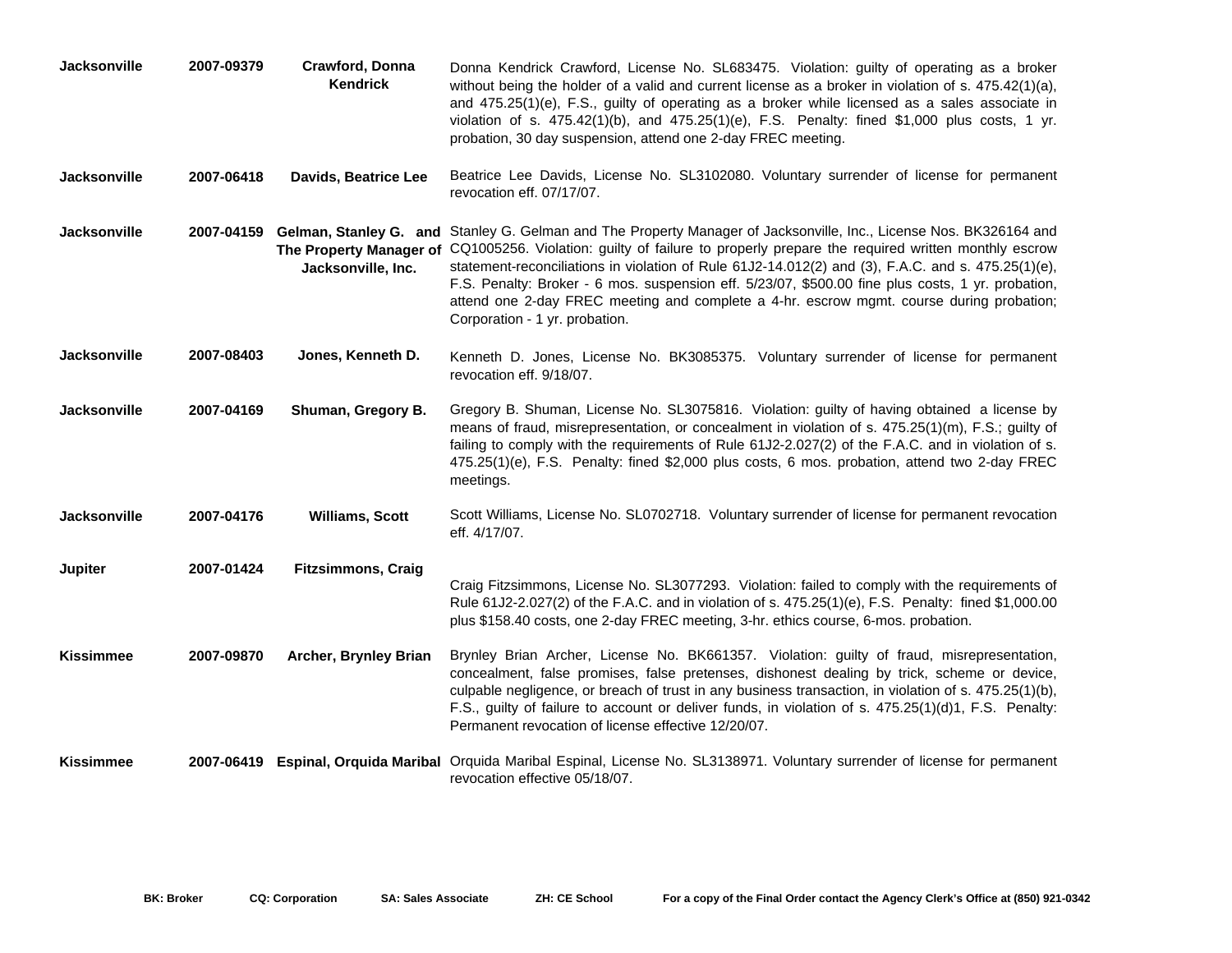| <b>Kissimmee</b>  | 2007-06422 | Gatlin, Stephen L.                                                                                | Stephen L. Gatlin, License No.SL3141790. Violation: guilty of having been convicted or found<br>guilty of, or entered a plea of nolo contendere to, regardless of adjudiction, a crime which involves<br>moral turpitude or fraudulent or dishonest dealing in violation of s. 475.25(1)(f), F.S., guilty of not<br>having informed the FREC in writing within 30 days of having pled guilty or having been convicted<br>of a felony violation of s. 475.25(1)(p), F.S. Penalty: revoked effective 08/15/07, plus costs.                                                                                                                                                                                                                 |
|-------------------|------------|---------------------------------------------------------------------------------------------------|------------------------------------------------------------------------------------------------------------------------------------------------------------------------------------------------------------------------------------------------------------------------------------------------------------------------------------------------------------------------------------------------------------------------------------------------------------------------------------------------------------------------------------------------------------------------------------------------------------------------------------------------------------------------------------------------------------------------------------------|
| Labelle           |            | 2007-09383 Hutchins, Kathleen Ann &<br><b>Country Homes &amp; Land</b><br>Real Estate Group, Inc. | Kathleen Ann Hutchins, License No. BK692934. Country Homes & Land Real Estate Group, Inc.,<br>License No. CQ1012841. Violation: Both are guilty of failure to notify the Petitioner, in writing, of<br>the current mailing address and any change in the current mailing address, within ten days after<br>the change; guilty of not registering as an officer, director or partner of the corporation; guilty of<br>not ensuring every broker is registered as an officer of the corporation; guilty of failure to have a<br>current registration with the Petitioner, in violation of s. 475.42(1)(e), F.S. Penalty: fined \$500 plus<br>costs, attend one 2-day FREC meeting, 6 mos. probation. Penalty for corporation: Reprimanded. |
| <b>Lady Lake</b>  | 2007-09377 | Cordle, Christopher T.                                                                            | Christopher T. Cordle, License No. SL3130172. Violation: guilty of having been convicted or<br>found guilty of, or entered a plea of nolo contendere to, regardless of adjudication, a crime which<br>involves moral turpitude or fraudulent or dishonest dealing in violation of s. 475.25(1)(f), F.S.<br>Penalty: permanent revocation of license eff. 12/4/07, plus pay costs.                                                                                                                                                                                                                                                                                                                                                        |
| <b>Lake City</b>  | 2007-05640 | Burbach, James M. and<br>Inc.                                                                     | James Michael Burbach and Burbach Realty Services, Inc. License No(s). BK3066237 &<br>Burbach Realty Services, 1022595. Violation: guilty of failing to account for funds in violation of s. 475(1)(d)(1), F. S. and<br>guilty of culpable negligence in violation of s. 475.25(1)(b), F.S. Penalty: fined \$1,000.00 plus<br>costs; 120 days suspension; attend one 2-day FREC meeting.                                                                                                                                                                                                                                                                                                                                                 |
| <b>Lake Mary</b>  | 2007-03374 | Beaumont, Peter D.                                                                                | Peter Derick Beaumont, License No. SL 699544; Voluntary surrender of license for permanent<br>revocation effective 4/26/07.                                                                                                                                                                                                                                                                                                                                                                                                                                                                                                                                                                                                              |
| <b>Lake Suzy</b>  | 2007-03386 | Hinga, Kathy Lee                                                                                  | Kathy Lee Hinga, License No. BK 321214. Violation: guilty of culpable negligence, or beach of<br>trust in any business transaction in violation of s. 475.25(1)(b), F.S. Penalty: fined \$1,000.00 plus<br>costs, 6 mos. probation, attend one 2-day FREC meeting.                                                                                                                                                                                                                                                                                                                                                                                                                                                                       |
| <b>Lake Worth</b> |            |                                                                                                   | 2008-00504 Schultze, Thomas Harold Thomas Harold Schultze, License No. BK3011536. Violation: guilty of having been convicted or<br>found guilty of, or entered a plea of nolo contendere to, regardless of adjudication, a crime which<br>involves moral turpitude or fraudulent or dishonest dealing in violation of s. 475.25(1)(f), F.S.<br>Penalty: Voluntary Surrender of license for permanent revocation eff. 9/20/07.                                                                                                                                                                                                                                                                                                            |
| Lakeland          | 2007-05627 | <b>Oglesby, Scott Grady</b>                                                                       | Scott Grady Oglesby, License No. BK3192922. Violation: guilty of failure to comply with the post-<br>licensing course prior to the first renewal following initial licensure; obtained a license by means of<br>fraud, misrepresentation, or concealment. Penalty: fined \$2,000.00 plus costs, attend two 2-day<br>FREC meetings, 30-day suspension and 6 mos. probation.                                                                                                                                                                                                                                                                                                                                                               |
| Largo             | 2008-00373 | Walker, John                                                                                      | John Walker, License No. SL706350. Violation: failed to comply with the requirements of Rule<br>61J2-2.027(2), F.A.C., in violation of s. 475.25(1)(e), F.S. Penalty: \$1,000 fine plus costs, 1yr<br>probation, 30 day suspension.                                                                                                                                                                                                                                                                                                                                                                                                                                                                                                      |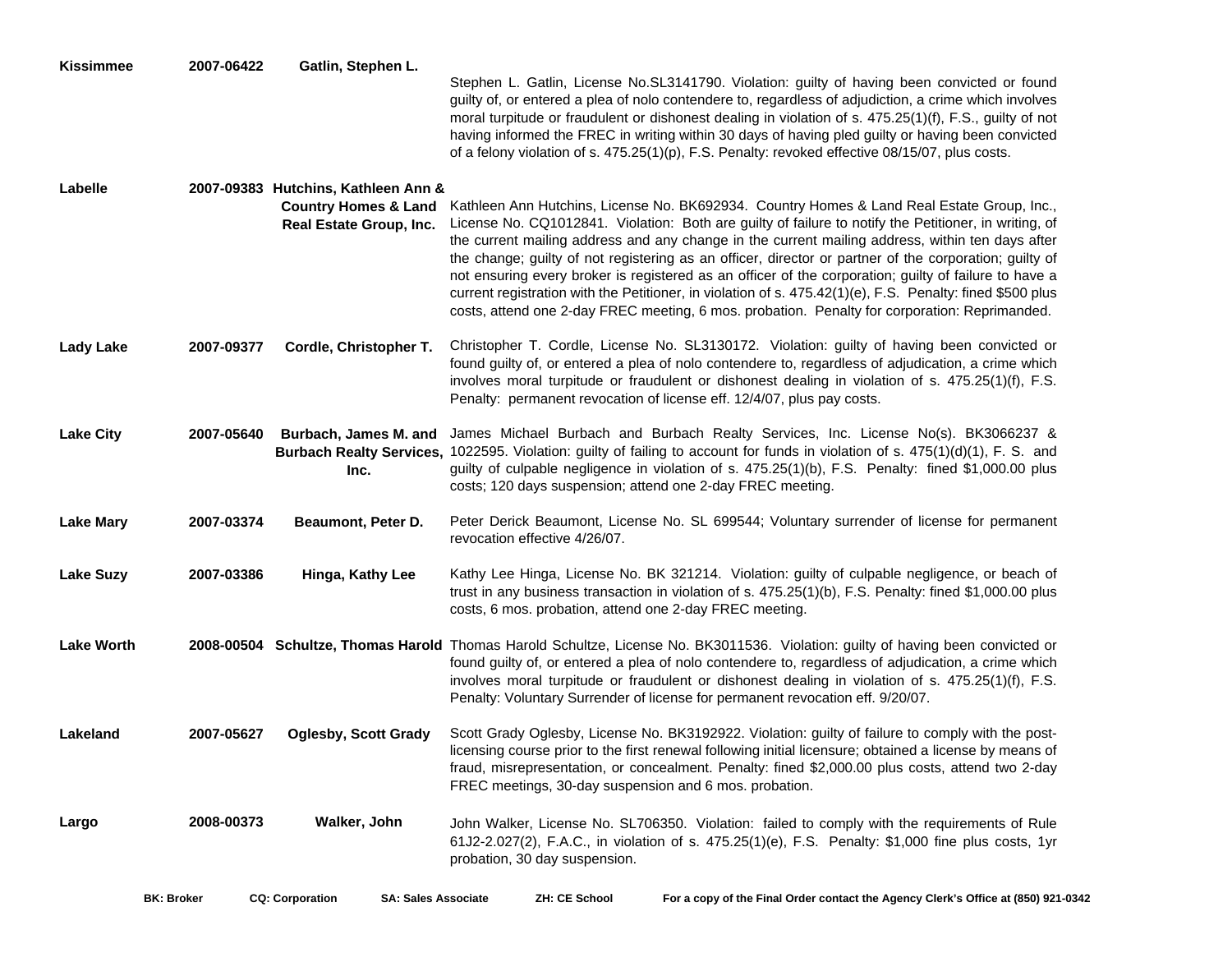| Lauderhill          | 2007-01419 | Clarke, Donovan O          | Donovan O'Reilly Clarke, License No. BK585327; Violation: failure to properly implement the<br>procedures outlined in s. 475.25(1)(d)1, F.S. Penalty: fined \$500.00 plus costs, attend one 2-day<br>FREC meeting, 1 yr. probation.                                                                                                                                                                                                                                                                                                                                                                                                                                                                                                                                                                                                                                                                                                                                                             |
|---------------------|------------|----------------------------|-------------------------------------------------------------------------------------------------------------------------------------------------------------------------------------------------------------------------------------------------------------------------------------------------------------------------------------------------------------------------------------------------------------------------------------------------------------------------------------------------------------------------------------------------------------------------------------------------------------------------------------------------------------------------------------------------------------------------------------------------------------------------------------------------------------------------------------------------------------------------------------------------------------------------------------------------------------------------------------------------|
| Lauderhill          | 2007-03335 | Ward, T. Anthony           | T. Anthony Ward, License No. SL 3011358. Violation: violated a lawful order of the FREC in<br>violation of ss. $475.42(1)(e)$ , F.S. and $475.25(1)(e)$ , F.S. Penalty: revoked effective $4/25/07$ .                                                                                                                                                                                                                                                                                                                                                                                                                                                                                                                                                                                                                                                                                                                                                                                           |
| <b>Lehigh Acres</b> | 2007-09880 | Gutierrez, Jaime           | Jaime Gutierrez, License No. SL3135546. Violation: guilty of having obtained a license by means<br>of fraud, misrepresentation, or concealment in violation of s. 475.25(1)(m), F.S., guilty of failing to<br>comply with the requirements of Rule 61J2-2.027(2), of the F.A.C., in violation of s. 475.25(1)(e).<br>F.S. Penalty: \$1,000 fine plus costs, 8 mos. probation, attend two 2-day FREC meetings.                                                                                                                                                                                                                                                                                                                                                                                                                                                                                                                                                                                   |
| Longwood            | 2008-00369 | Smith, Kelly               | Kelly Smith, License No. SA3177415. Violation: obtained a license by means of fraud,<br>misrepresentation, or concealment in violation of s. 475.25(1)(m), F.S., guilty of failing to comply<br>with the requirements of Rule 61J2-2.027(2), F.A.C., in violation of s. 475.25(1)(e), F.S. Penalty:<br>fined \$500 plus costs, 6mos. probation, attend one (1) 2-day FREC meeting.                                                                                                                                                                                                                                                                                                                                                                                                                                                                                                                                                                                                              |
| Loxahatchee         | 2007-07643 | Senatus, Ronald            | Ronald Senatus, License No. SL 3160866. Violation: guilty of having violated a lawaful order of<br>the FREC in violation of s. 475.42(1)(e), F.S. and in violation of s. 475.25(1)(e), F.S. Penalty: fined<br>\$1,000, costs, attend one 2-day FREC meeting, 6 mos. probation, 6 mos. suspension effective<br>09/28/07.                                                                                                                                                                                                                                                                                                                                                                                                                                                                                                                                                                                                                                                                         |
| Lutz                | 2007-05646 | <b>Stimmel, Mary Ellen</b> | Mary Ellen Stimmel, License No. SL3044022. Violation: violated a lawful order of the FREC in<br>violation of s. 475.42(1)(e), F. S. Penalty: revoked eff. 7/23/07 plus costs.                                                                                                                                                                                                                                                                                                                                                                                                                                                                                                                                                                                                                                                                                                                                                                                                                   |
| Marblehead, MA      |            |                            | 2007-09930 Tamaren, David Stephen David Stephen Tamaren, License No. BK3146286. Violation: guilty of having been convicted or<br>found guilty of, or entered a plea of nolo contendere to, regardless of adjudication, a crime which<br>involves moral turpitude or fraudulent or dishonest dealing in violation of s. 475.25(1)(f), F.S.<br>Penalty: costs, 1yr probation, 5 year suspension                                                                                                                                                                                                                                                                                                                                                                                                                                                                                                                                                                                                   |
| <b>Margate</b>      | 2007-08406 | Lima, Brian D.             | Brian D. Lima, License No. SL3035894. Violation: guilty of having violated a lawful order of the<br>Florida Real Estate Commission in violation of s. 475.42(1)(e), F.S., in violation of s. 475.25(1)(e),<br>F.S. Penalty: revoked eff. 10/25/07, plus costs.                                                                                                                                                                                                                                                                                                                                                                                                                                                                                                                                                                                                                                                                                                                                  |
| <b>Marianna</b>     | 2007-05645 | Shinn, Floyd               | Floyd Shinn. License No. 3187888. Violation: guilty of aiding, assisting, procuring, employing, or<br>advising any unlicensed person or entity to practice a profession contrary to Chapter 455, 475 or<br>the rules of the Petitioner in violation of s. 455.227(1)(j), F.S.; guilty of having operated as a sales<br>associate without being the holder of a valid and current license in violation of ss. 475.42(1)(a),<br>and 475.25(1)(e), F.S.; guilty of having operated as a broker under a trade name without causing<br>the same to be noted in the records of the Commission and placed on his license or so operate as<br>a member of a partnership or as a corporation or as an officer or manager thereof, without the<br>partnership or corporation being the holder of a valid current registration in violation of ss.<br>$475.42(1)$ (k), and $475.25(1)$ (e), F.S. Penalty: fined \$1,500 plus costs; 90 days suspension; 1yr.<br>probation; attend two 2-day FREC meetings. |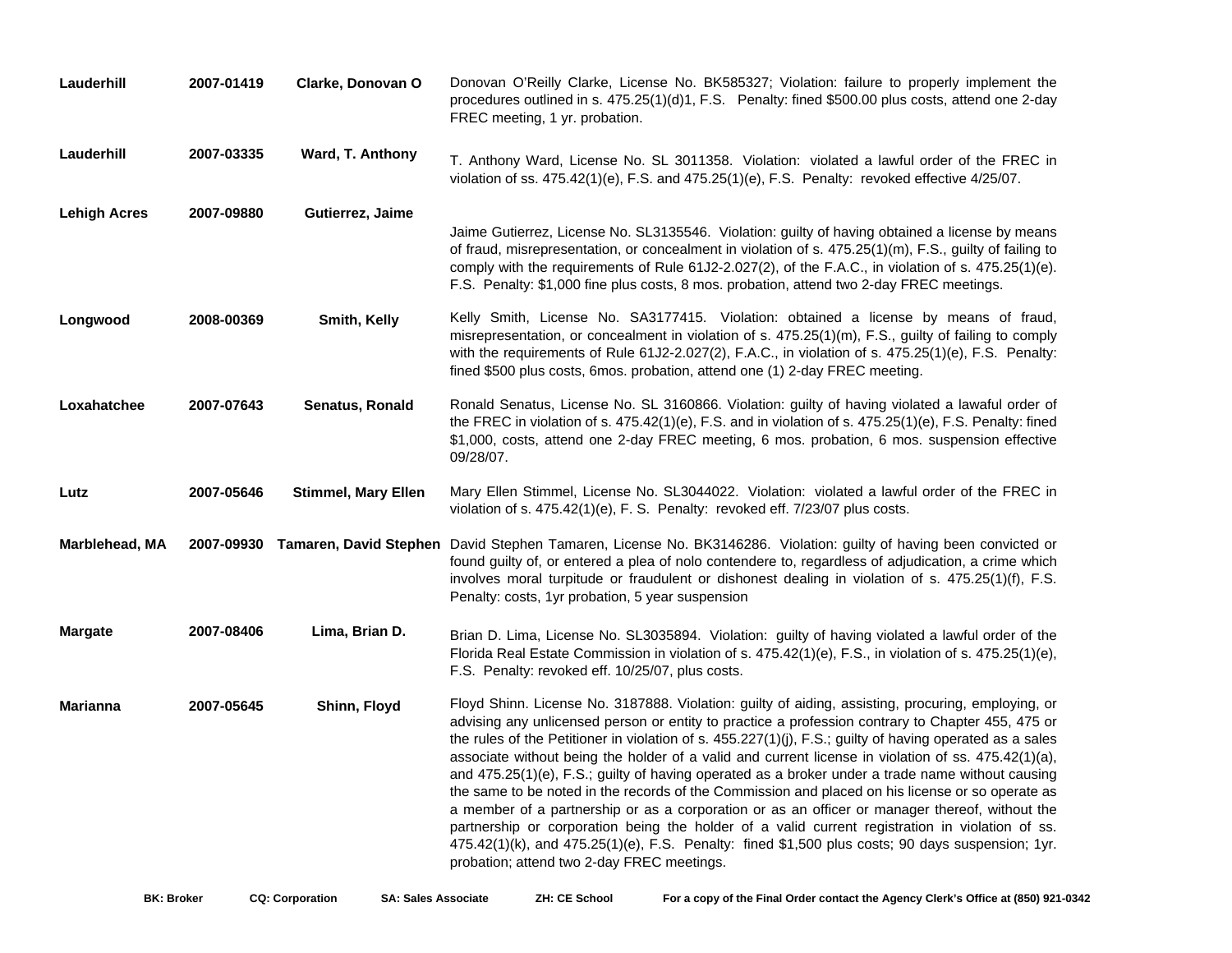| <b>Melbourne</b>        | 2007-02126 | Clevenger, Levan                           | Levan Clevenger, License No. SL 555345; Voluntary surrender of license for permanent<br>revocation effective. 1/23/07.                                                                                                                                                                                                                                                                                                                                                                                                                                                                                                                                                                                                                                                                                                                                                                                                                                                                                                                                                                                                    |
|-------------------------|------------|--------------------------------------------|---------------------------------------------------------------------------------------------------------------------------------------------------------------------------------------------------------------------------------------------------------------------------------------------------------------------------------------------------------------------------------------------------------------------------------------------------------------------------------------------------------------------------------------------------------------------------------------------------------------------------------------------------------------------------------------------------------------------------------------------------------------------------------------------------------------------------------------------------------------------------------------------------------------------------------------------------------------------------------------------------------------------------------------------------------------------------------------------------------------------------|
| <b>Melbourne Villas</b> |            |                                            | 2007-08413 Skipper, William Joseph William Joseph Skipper, License No. SL3032776. Violation: guilty of obtaining a license by<br>means of fraud, misrepresentation, or concealment in violation of s. 475.25(1)(m), F.S., guilty of<br>failing to comply with the requirements of Rule 61J2-2.027(2), of the F.A.C., in violation of s.<br>47525(1)(e), F.S. Penalty: fined \$1,000 plus costs, 60 day suspension, 1 yr. probation, attend<br>two 2-day FREC meetings.                                                                                                                                                                                                                                                                                                                                                                                                                                                                                                                                                                                                                                                    |
| <b>Merritt Island</b>   | 2007-02130 | Finfrock, Donald E.                        | Donald Eugene Finfrock, License No. SL 3013979. Violation: guilty of obtaining a license be<br>means of fraud, misrepresentation, or concealment in violation of s. 475.25(1)(m), F. S. and failed<br>to comply with the requirements of Rule 61J2-2.027(2) of the F. A. C. and in violation of s.<br>475.25(1)(e), F. S. Penalty: fined \$1,000.00 plus costs, 6 mos. probation, attend one 2-day FREC<br>meeting.                                                                                                                                                                                                                                                                                                                                                                                                                                                                                                                                                                                                                                                                                                       |
| <b>Merritt Island</b>   | 2007-08396 | Gibson, Sarah Hurdle                       | Sarah Hurdle Gibson, License No. SL613338. Violation: guilty of fraud, misrepresentation,<br>concealment, false promises, false pretenses, dishonest dealing by trick, scheme or device,<br>culpable negligence, or breach of trust in any business transaction in violation of s. 475.25(1)(b),<br>F.S. Penalty: Permanent revocation of license eff. 10/25/07, plus costs.                                                                                                                                                                                                                                                                                                                                                                                                                                                                                                                                                                                                                                                                                                                                              |
| Miami                   | 2008-00355 | Goldenberg, Pamela                         | Pamela Goldenberg, License No. SL 3097122. Violation: guilty of failure to comply with the<br>requirements of Rule 61J2-2.027(2), F.A.C., in violation of s. 475.25(1)(e), F.S. Penalty: fined<br>\$1,000 plus costs, attend two 2-day FREC meetings, 6mos. probation.                                                                                                                                                                                                                                                                                                                                                                                                                                                                                                                                                                                                                                                                                                                                                                                                                                                    |
| Miami                   | 2008-00126 | <b>All Star Investment</b><br>Realty, Inc. | All Star Investment Realty, Inc., License No. CQ248945. Violation: guilty of culpable negligence<br>475.25(1)(b), F.S., guilty of failure to maintain escrow 475.25(1)(k), F.S. Penalty: fined \$1,000<br>plus costs.                                                                                                                                                                                                                                                                                                                                                                                                                                                                                                                                                                                                                                                                                                                                                                                                                                                                                                     |
| <b>Miami</b>            | 2008-00351 | Caso, Alejandro                            | Alejandro Caso, License No. BK697223. Violation: guilty of sharing a commission with, or paid a<br>fee or other compensation to, a person not properly licensed as a broker, broker-salesperson, or<br>salesperson under the laws of this state, for the referral of real estate business, clients, prospects,<br>or customers, or for any one or more of the services set forth in s. $475.01(1)(a)$ , F.S., in violation<br>of s. 475.02(1)(h), F.S., guilty of failure to preserve and make available to the Petitioner, all books,<br>records and supporting documents and failed to keep an accurate account of all trust fund<br>transactions in violation of Rule 61J2-14.012(1), F.A.C., and s. 475.5015, F.S., in violation of s.<br>475.25(1)(e), F.S., guilty of fraud, misrepresentation, concealment, false promises, false<br>pretenses, dishonest dealing by trick, scheme or device culpable negligence, or breach of trust in<br>any business transaction in violation of s. 475.25(1)(b), F.S. Penalty: \$3,000 fine plus costs, 1yr<br>suspension, 1yr probation, attend four (4) 2-day FREC meetings. |
| Miami                   | 2007-07151 | Castro, Gisela A.                          | Gisela A. Castro, License No. SL647565. Violation: guilty of having adverstised property or<br>services in a manner which is fraudulent, false, deceptive, or misleading in form or content.<br>Penalty: fined \$1,000.00 plus costs; 3-yr. suspension; 1 yr. probation; attend one 2-day FREC<br>general meeting; retake the sales associate pre-licensing course.                                                                                                                                                                                                                                                                                                                                                                                                                                                                                                                                                                                                                                                                                                                                                       |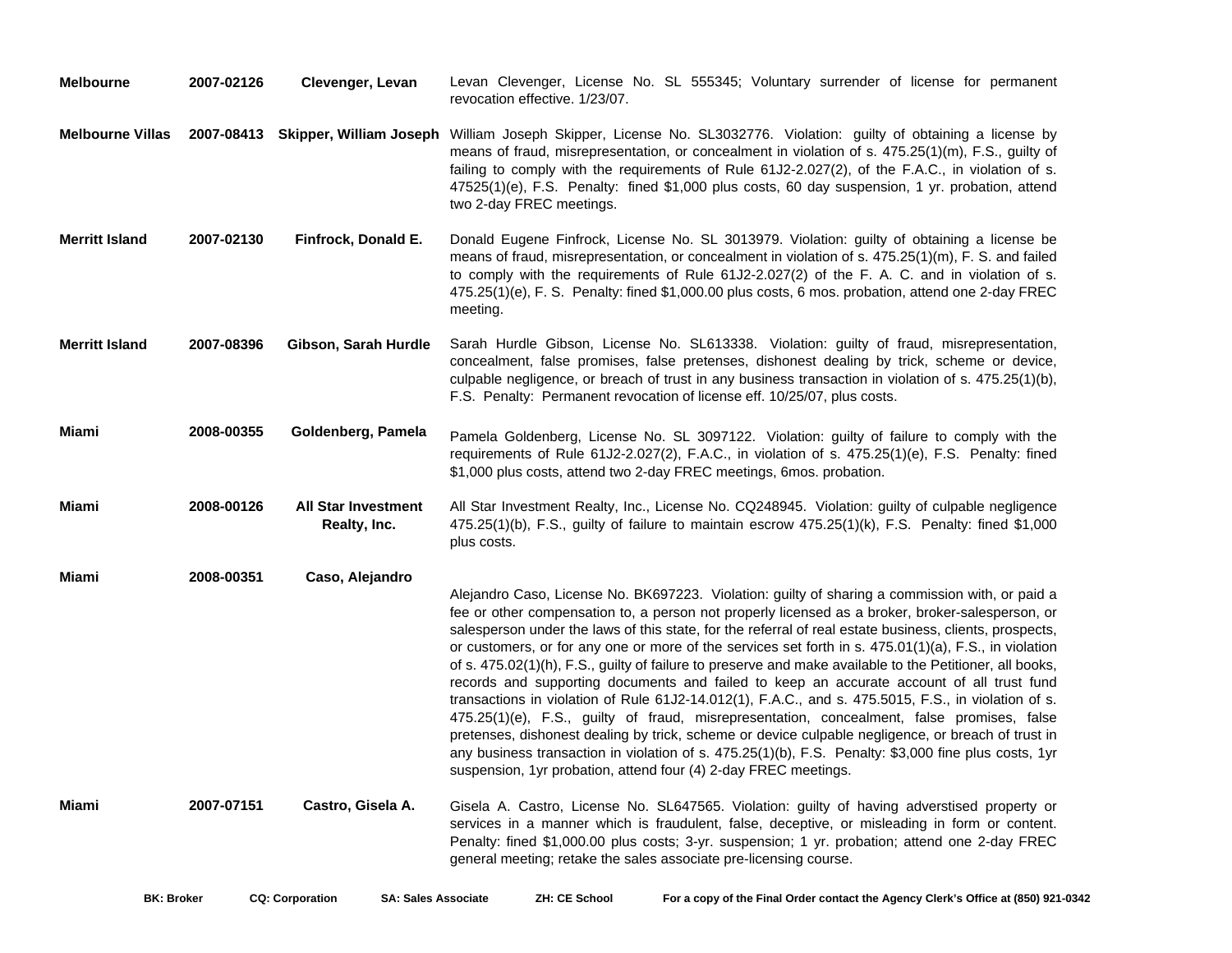| Miami |            | 2007-04155 De La Torriente, Jose E. | Jose E. De La Torriente, License No. SL0646217. Voluntary surrender of license for permanent<br>revocation eff. 4/17/07.                                                                                                                                                                                                                                                                                                                                                                                                                                                                                                                                                                    |
|-------|------------|-------------------------------------|---------------------------------------------------------------------------------------------------------------------------------------------------------------------------------------------------------------------------------------------------------------------------------------------------------------------------------------------------------------------------------------------------------------------------------------------------------------------------------------------------------------------------------------------------------------------------------------------------------------------------------------------------------------------------------------------|
| Miami | 2007-5632  | Diaz, Julio                         | Julio Diaz, License No. BK381395. Violation: guilty of sharing a commission with, or paid a fee or<br>other compensation to, a person not properly licensed as a broker, broker-salesperson, or<br>salesperson under the laws of this state, for the referral of real estate business, client, prospects,<br>or customers, or for any one or moer of the services set forth. Penalty: fined \$500.00 plus costs,<br>attend one 2-day FREC meeting, 6 mos. probation.                                                                                                                                                                                                                        |
| Miami | 2007-02137 | Jimenez, Carlos M.                  | Carlos M. Jimenez, License No.641764. Violation: guilty of violating a lawful order or rule of the<br>commission which is binding upon him in violation of s. 475.42(1)(e), F.S. Penalty: revoked eff.<br>$3/15/07$ plus costs.                                                                                                                                                                                                                                                                                                                                                                                                                                                             |
| Miami | 2007-09923 | <b>Mees, Clifford Scott</b>         | Clifford Scott Mees, License No. BK625626. Violation: guilty of failure to account or deliver funds<br>in violation of s. 475.25(1)(d)1, F.S., guilty of failure to maintain trust funds in the real estate<br>brokerage escrow bank account or some other proper depository until disbursement thereof was<br>properly authorized, in violation of s. 475.25(1)(k), F.S., guilty of misrepresentation, concealment,<br>false promises, false pretenses, dishonest dealing by trick, scheme or device, culpable<br>negligence, or breach of trust in any business transaction, in violation of s. 475.25(1)(b), F.S.<br>Penalty: pay costs, attend one 2-day FREC meeting, 6 mos. probation |
| Miami | 2007-09924 | <b>Mees, Clifford Scott</b>         | Clifford Scott Mees, License No. BK625626. Violation: guilty of misrepresentation, concealment,<br>false promises, false pretenses, dishonest dealing by trick, scheme or device, culpable<br>negligence, or breach of trust in any business transaction, in violation of s. 475.25(1)(b), F.S.<br>Penalty: pay costs, attend one 2-day FREC meeting, 3 yr. suspension, 6 mos. probation.                                                                                                                                                                                                                                                                                                   |
| Miami | 2007-09925 | <b>Mees, Clifford Scott</b>         | Clifford Scott Mees, License No. BK625626. Violation: guilty of misrepresentation, concealment,<br>false promises, false pretenses, dishonest dealing by trick, scheme or device, culpable<br>negligence, or breach of trust in any business transaction, in violation of s. 475.25(1)(b), F.S.<br>Penalty: pay costs, attend one 2-day FREC meeting, 3 yr. suspension, 6 mos. probation                                                                                                                                                                                                                                                                                                    |
| Miami | 2008-01460 | Miranda, Xavier F.                  | Xavier F. Miranda, License No. BK3155096. Violation: Voluntary Surrender of License for<br>permanent revocation effective 1/15/08.                                                                                                                                                                                                                                                                                                                                                                                                                                                                                                                                                          |
| Miami | 2007-09926 | Moyer III, Alex                     | Alex Moyer III, License No. BK489123. Violation: guilty of misrepresentation, concealment,<br>dishonest dealing by trick, scheme or device, culpable negligence, or breach of trust in any<br>business transaction, in violation of s. 475.25(1)(b), F.S. Penalty: fined \$250 plus costs, 6 mos.<br>probation, attend one 2-day FREC meeting.                                                                                                                                                                                                                                                                                                                                              |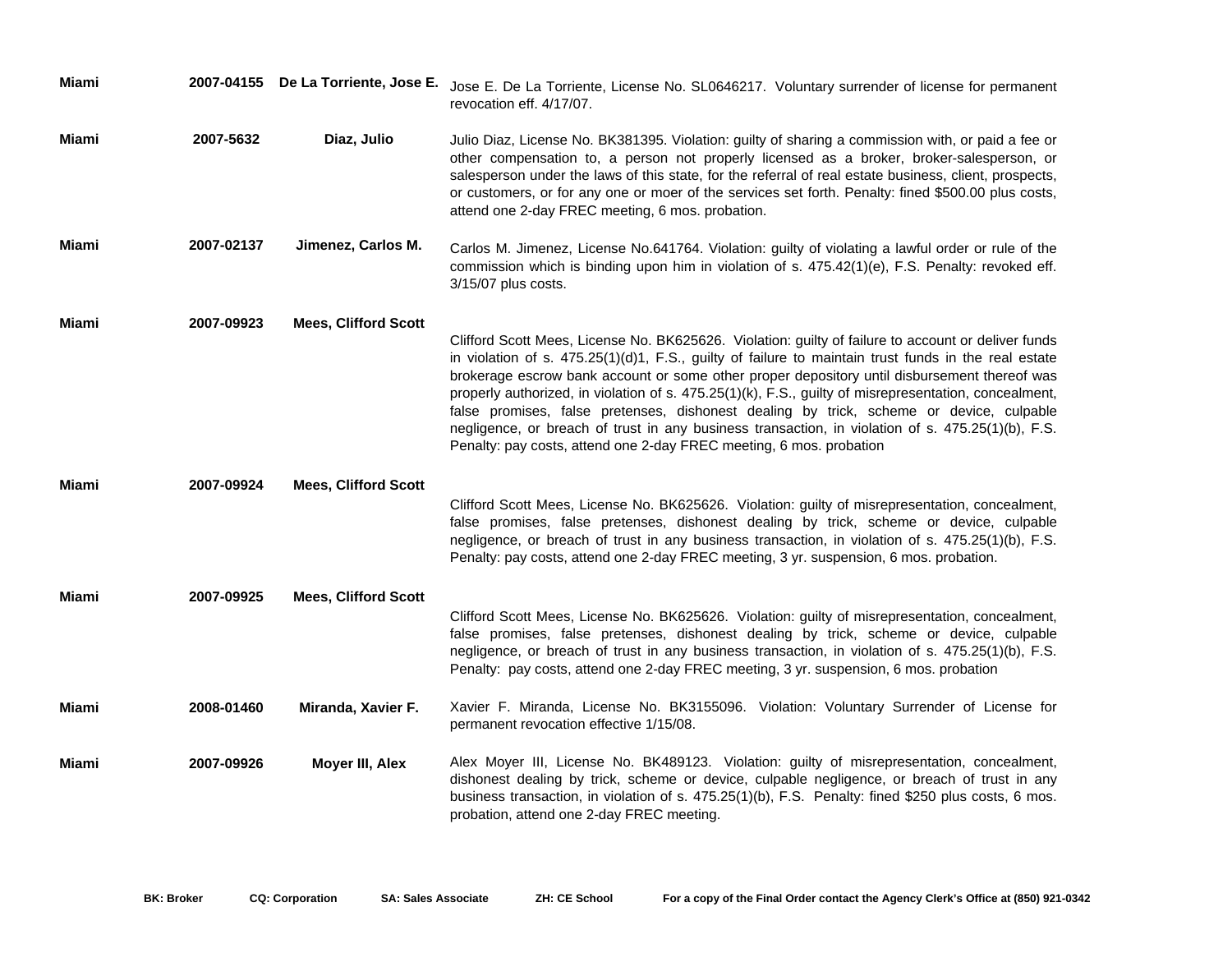| Miami |            | 2008-00351 Nations Executive Realty,                              | Nations Executive Realty, Inc., License No. CQ1015989. Violation: guilty of sharing a commission                                                                                                                                                                                                                                                                                                                                                                                                                                                                                                                                                                                                                                                                                                                                                                                                                                                     |
|-------|------------|-------------------------------------------------------------------|------------------------------------------------------------------------------------------------------------------------------------------------------------------------------------------------------------------------------------------------------------------------------------------------------------------------------------------------------------------------------------------------------------------------------------------------------------------------------------------------------------------------------------------------------------------------------------------------------------------------------------------------------------------------------------------------------------------------------------------------------------------------------------------------------------------------------------------------------------------------------------------------------------------------------------------------------|
|       |            | Inc.                                                              | with, or paid a fee or other compensation to, a person not properly licensed as a broker, broker-<br>salesperson, or salesperson under the laws of this state, for the referral of real estate business,<br>clients, prospects, or customers, or for any one or more of the services set forth in s. $475.01(1)(a)$ ,<br>F.S., in violation of s. 475.02(1)(h), F.S., guilty of failure to preserve and make available to the<br>Petitioner, all books, records and supporting documents and failed to keep an accurate account of<br>all trust fund transactions in violation of Rule 61J2-14.012(1), F.A.C., and s. 475.5015, F.S., in<br>violation of s. 475.25(1)(e), F.S., guilty of fraud, misrepresentation, concealment, false promises,<br>false pretenses, dishonest dealing by trick, scheme or device culpable negligence, or breach of<br>trust in any business transaction in violation of s. 475.25(1)(b), F.S. Penalty: Reprimanded. |
| Miami | 2008-00364 | Payan, Robin Lee &<br>Robin Payan School of<br><b>Real Estate</b> | Robin Lee Payan, License No. ZH1001976 and Robin Payan School of Real Estate, License No.<br>ZH1002132. Violation: failed to apply for and obtain approval from the FREC for a post-licensure<br>course in real estate practice, in violation of Rule 61J2-3.020(3) and (3), F.A.C., in violation of s.<br>475.25(1)(e), F.S. Guilty of offering and conducting a post-licensure course in real estate practice<br>without first procuring a real estate school permit from the Department in violation of s.<br>475.451(3), F.S. Penalty: fined \$1,000 plus costs, 1yr probation, attend two 2-day FREC<br>meetings.                                                                                                                                                                                                                                                                                                                               |
| Miami | 2007-09393 | Prieto, Antonio                                                   | Antonio Prieto, License No. BK0136247. Violation: guilty of having had a registration suspended,<br>revoked, or otherwise acted against in any jurisdiction. Penalty: fined \$1,000 plus costs, 3 yr.<br>suspension, 3 yr. probation.                                                                                                                                                                                                                                                                                                                                                                                                                                                                                                                                                                                                                                                                                                                |
| Miami | 2007-05629 | Quintana, Ibrahim                                                 | Ibrahim Quintana, License No. SL640632. Violation: guilty of having been convicted or found<br>guilty of, or entered a plea of nolo contendere to, regardless of adjudication, a crime which directly<br>relates to the activities of a licensed real estate sales associate or that involves moral turpitude or<br>fraudulent or dishonest dealing in violation of s. 475.25(1)(f), F.S. Penalty: fined \$1,000 plus<br>costs, 6 mos. probation, attend one 2-day FREC meeting, 30-day suspension.                                                                                                                                                                                                                                                                                                                                                                                                                                                  |
| Miami | 2007-02786 | Riesgo, Luis E.                                                   | Luis E. Riesgo, License No. SL3038614. Violation: guilty of having been convicted or found guilty<br>of, or entered a plea of nolo contendere to, regardless of adjudication, a crime which involves<br>moral turpitude or fraudulent or dishonest dealing in violation of s. 475.25(1)(f), F.S. Penalty:<br>costs.                                                                                                                                                                                                                                                                                                                                                                                                                                                                                                                                                                                                                                  |
| Miami | 2007-06388 | Rivero, Oscar N.                                                  | Oscar N. Rivero, License No. SL3080377. Violation: guilty of having obtained a license by means<br>of fraud, misrepresentation, or concealment in violation of s. 475.25(1)(m), F.S., guilty of having<br>failed to comply with the requirements of Rule 61J2-2.027(2), F.A.C. and s. 475.25(1)(e), F.S.<br>Penalty: license revoked for 5 years effective 08/15/07.                                                                                                                                                                                                                                                                                                                                                                                                                                                                                                                                                                                 |
| Miami | 2008-00126 | Salas, Lawrence                                                   | Lawrence Salas, License No. BK3008585, 3007688, 3008250 & 3003809. Violation: guilty of<br>culpable negligence 475.25(1)(b), F.S., guilty of failure to maintain escrow 475.25(1)(k), F.S.<br>Penalty: fined \$2,000 plus costs, attend one 2-day FREC meeting, 6 mos. probation                                                                                                                                                                                                                                                                                                                                                                                                                                                                                                                                                                                                                                                                     |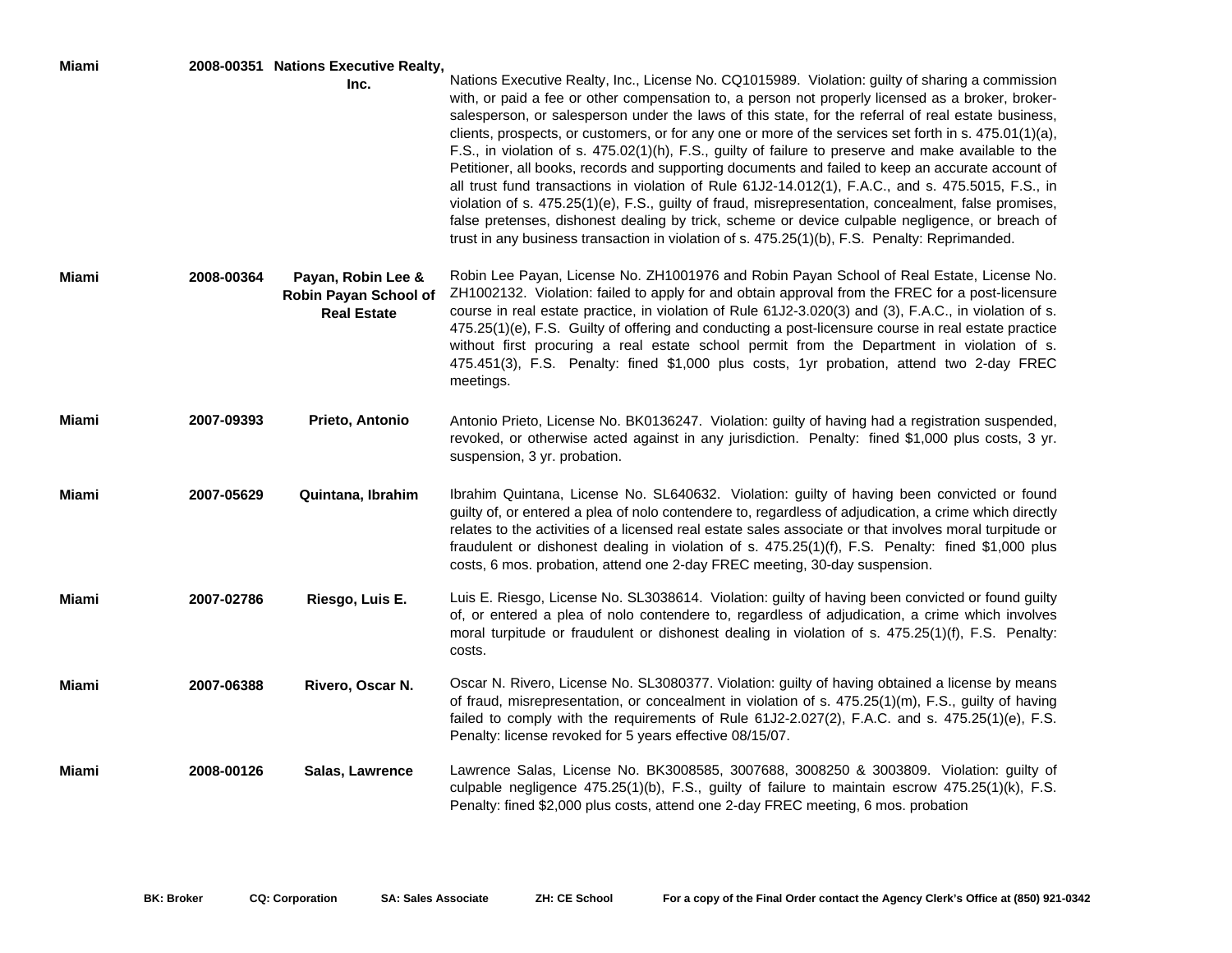| Miami | 2007-06390 | Soto, Enrique            | Enrique Soto, License No. SL3074238. Violation: obtained a license by means of fraud,<br>misrepresentation, or concealment in violation of s. 475.25(1)(m), F.S., failed to comply with the<br>requirements of Rule 61J2-2.027(2), F.A.C. and is in violation of s. 475.25(1)(e), F.S. Penalty:<br>fined \$750 plus costs, 6 mos. probation, attend one 2-day FREC meeting.                                                                                                                                                                                                                                                     |
|-------|------------|--------------------------|---------------------------------------------------------------------------------------------------------------------------------------------------------------------------------------------------------------------------------------------------------------------------------------------------------------------------------------------------------------------------------------------------------------------------------------------------------------------------------------------------------------------------------------------------------------------------------------------------------------------------------|
| Miami | 2007-5630  | Salonia, Humberto A.     | Humberto A. Salonia. License No. 618498. Violation: guilty of dishonest dealing by trick, scheme<br>or device, culpable negligence, or breach of trust in any business transaction in violation of s.<br>475.25(1)(b), F.S. Penalty: \$500 fine plus costs, 6 mos. probation, attend one 2-day FREC<br>meeting.                                                                                                                                                                                                                                                                                                                 |
| Miami | 2007-05632 | <b>Shelton, Teresita</b> | Teresita Shelton, License No. BK3007532. Violation: guilty of sharing a commission with, or paid<br>a fee or other compensation to, a person not properly licensed as a broker, broker-salesperson, or<br>salesperson under the laws of this state, for the referral of real estate business, client, prospects,<br>or customers, or for any one or moer of the services set forth. Penalty: fined \$500.00 plus costs,<br>attend one 2-day FREC, 12 mos. probation.                                                                                                                                                            |
| Miami | 2007-04361 | <b>Staples, Dorothy</b>  | Dorothy Staples, License No. SL582154. Violation: failed to timely place a deposit(s) with her<br>registered broker/brokerage in violation of s. 475.25(1)(k), F.S., and Rule 61J2-14.009, F.A.C.<br>Penalty: Fined \$1,000 plus costs, attend one 2-day FREC meeting, 1-yr. probation, 90-day<br>suspension.                                                                                                                                                                                                                                                                                                                   |
| Miami | 2007-09398 | Tawachi, Enrique         | Enrique Tawachi, License No. SL3137104. Voluntary surrender of license for permanent<br>revocation eff. 7/12/07                                                                                                                                                                                                                                                                                                                                                                                                                                                                                                                 |
| Miami | 2007-05635 | <b>Tessier, Pierre</b>   | Pierre Tessier, License No. BK3008568. Violation: guilty of having been convicted or found guilty<br>of, or entered a plea of nolo contendere to, regardless of adjudication, a crime which involves<br>moral turpitude or fraudulent or dishonest dealing in violation of s. 475.25(1)(f), F.S.; guilty of<br>being confined in a state or federal prison in violation of s. 475.25(1)(m), F.S. and guilty of not<br>having informed the FREC in writing within thirty (30) days of having pled guilty or having been<br>convicted of a felony in violation of s. 475.25(1)(p), F.S. Penalty: revoked eff. 7/23/07 plus costs. |
| Miami | 2008-00375 | Yammine, Serge R.        | Serge R. Yammine, License No. SL706458. Violation: Guilty of having operated as a licensee<br>without being the holder of a valid and current license in violation of s. 475.42(1)(a), F.S., in<br>violation of s. 475.25(1)(e), F.S. Penalty: fined \$500 plus costs, attend one 2-day FREC meeting,<br>6mos. probation.                                                                                                                                                                                                                                                                                                       |
| Miami | 2007-04177 | Zima, John M.            | John M. Zima, License No. SL3043407. Violation: violated a lawful order of the Florida Real<br>Estate Commission in violation of ss. 475.25(1)(e), and 475.42(1)(e), F. S. Penalty: Revoked eff.<br>5/23/07 plus costs.                                                                                                                                                                                                                                                                                                                                                                                                         |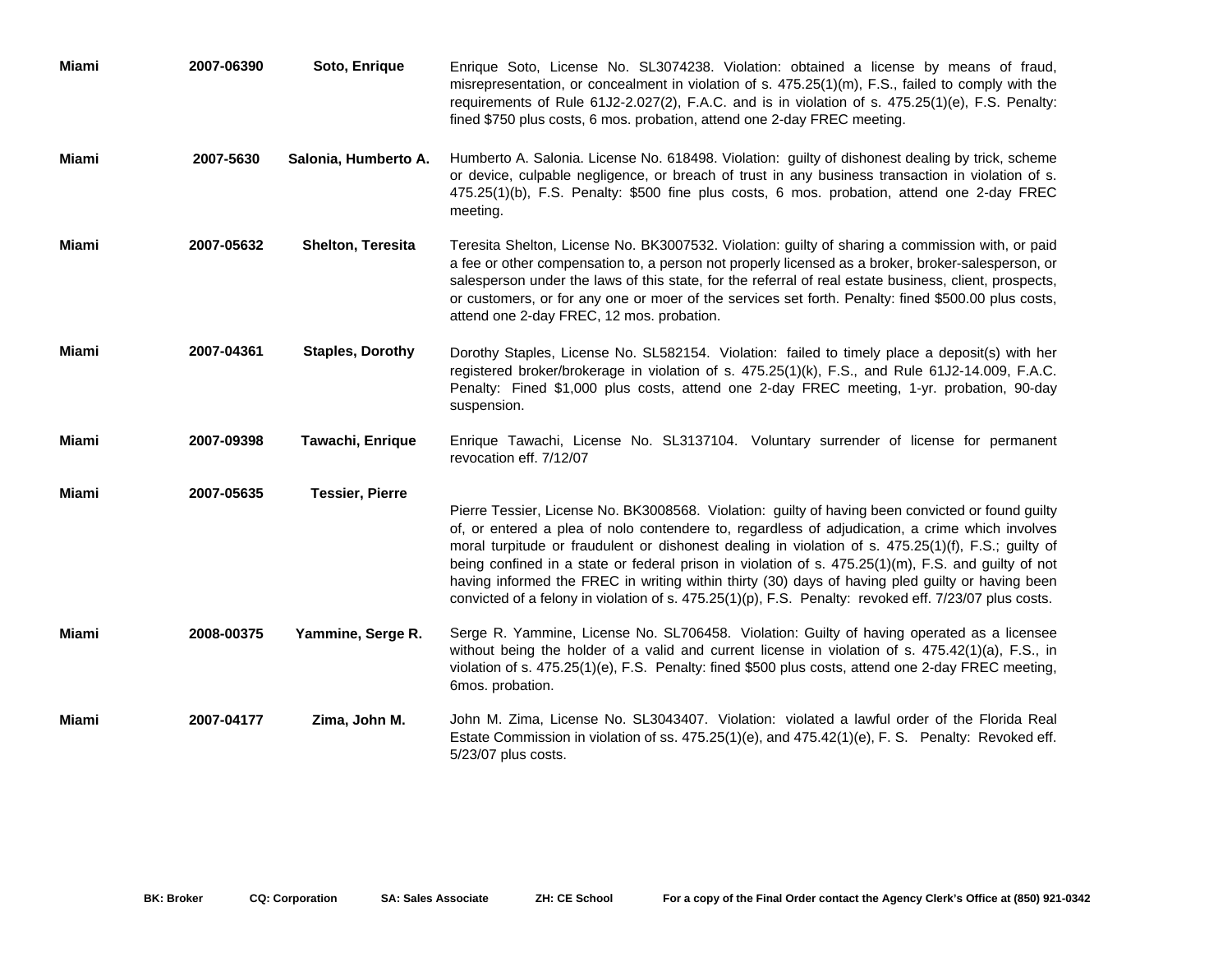| Miami       | 2007-07160 | Zingg, Hermann A.                     | Hermann A. Zingg, License No. BK3041458. Violation: guilty of failure to deposit money in an<br>escrow account when the licensee is the purchaser of real estate under a contract where the<br>contract requires the purchaser to place deposit money in an escrow account to be applied to the<br>purchase price if the sale is consummated in violation of s. $475.25(1)(d)2$ , F.S., guilty of<br>concealment, dishonest dealing by trick scheme or device, culpable negligence or breach of trust<br>in any business transaction in violation of s. 475.25(1)(b), F.S. Penalty: fined \$1,000 plus costs, 9<br>mos. probation, attend two 2-day FREC meetings.                                                                                                                                                                                                                                                                                                                                                                                                                                                              |
|-------------|------------|---------------------------------------|---------------------------------------------------------------------------------------------------------------------------------------------------------------------------------------------------------------------------------------------------------------------------------------------------------------------------------------------------------------------------------------------------------------------------------------------------------------------------------------------------------------------------------------------------------------------------------------------------------------------------------------------------------------------------------------------------------------------------------------------------------------------------------------------------------------------------------------------------------------------------------------------------------------------------------------------------------------------------------------------------------------------------------------------------------------------------------------------------------------------------------|
| Miami Beach | 2007-09380 | Cruz, Marilyn                         | Marilyn Cruz, License No. SA3011585. Violation: guilty of failing to immediately place with the<br>registered employer any money, fund, deposit, check or draft entrusted to her as agent of the<br>registered employer; guilty of fraud, misrepresentation, concealment, false promises, false<br>pretenses, dishonest dealing by trick, scheme or device, culpable negligence, or breach of trust in<br>any business transaction. Penalty: fined \$1,000 plus costs, 6 mos. probation, attend two 2-day<br>FREC meetings.                                                                                                                                                                                                                                                                                                                                                                                                                                                                                                                                                                                                     |
| Miami Beach | 2008-00358 | Kutun, Barry                          | Barry Kutun, License No. BK 49628. Violation: guilty of having been convicted or found guilty of,<br>or entered a plea of nolo contendere to, regardless of adjudication, a crime which involves moral<br>turpitude or fraudulent or dishonest dealing in violation of s. 475.25(1)(f), F.S. Penalty: \$1,000<br>fine plus costs, 30 days suspension.                                                                                                                                                                                                                                                                                                                                                                                                                                                                                                                                                                                                                                                                                                                                                                           |
| Miami Beach | 2007-02140 | Menendez, Jorge D.                    | Jorge Dionisio Menendez. License No. SL 706547. Violation: guilty of two count of failure to<br>immediately place with the registered employer any money, fund, deposit, check or draft entrusted<br>to her as agent of the registered employer in violation of Rule 61J2-14.009 of the F.A.C. and ss.<br>475.25(1)(k), and 475.25(1)(e), F.S.; guilty of two counts of fraud, misrepresentation,<br>concealment, false promises, false pretenses, dishonest dealing by trick, scheme or device,<br>culpable negligence, or breach of trust in any business transaction in violation of s. 475.25(1)(b),<br>F.S.; guilty of two counts of having operated as a sales associate without being the holder of a<br>valid and current license as a sales associate in violation of ss. $475.42(1)(a)$ , and $475.25(1)(e)$ ,<br>F.S.; guilty of two counts of having operated as a broker while licensed as a sales associate in<br>violation of ss. $475.42(1)(b)$ , and $475.25(1)(e)$ , F.S.; guilty of failure to account or deliver funds in<br>violation of s. 475.25(1)(d)1, F.S. Penalty: revoked effective 3/15/07, costs. |
| Miami Beach | 2007-02141 | Menendez, Jorge D.                    | Jorge Dionisio Menendez, License No. SL 706547. Violation: guilty of having operated as a<br>broker without being the holder of a valid and current license as a broker in violation of ss.<br>475.42(1)(a), F.S. and 475.25(1)(e), F.S.; guilty of having collected money in connection with a<br>real estate brokerage transaction whether as a commission, deposit, payment, rental, or<br>otherwise, except in the name of the employer and with the express consent of the employer in<br>violation of ss. $475.42(1)(d)$ , F.S. and $475.25(1)(e)$ , F.S.; guilty of having operated as a broker<br>while licensed as a sales associate in violation of ss. 475.42(1)(d), F.S. and 475.25(1)(e), F.S.<br>Penalty: revoked effective. 3/15/07, costs.                                                                                                                                                                                                                                                                                                                                                                      |
| Miami Beach | 2007-02147 | <b>Sunset Harbour Realty,</b><br>Inc. | Sunset Harbour Realty, Inc., License No. CQ 1004233. Violation: guilty of having operated as a<br>broker without being the holder of a valid and current license as a broker in violation of ss.<br>475.42(1)(a), F. S. and 475.25(1)(e), F.S. Penalty: fined \$1,000, costs, broker attend two 2-day<br>FREC meetings.                                                                                                                                                                                                                                                                                                                                                                                                                                                                                                                                                                                                                                                                                                                                                                                                         |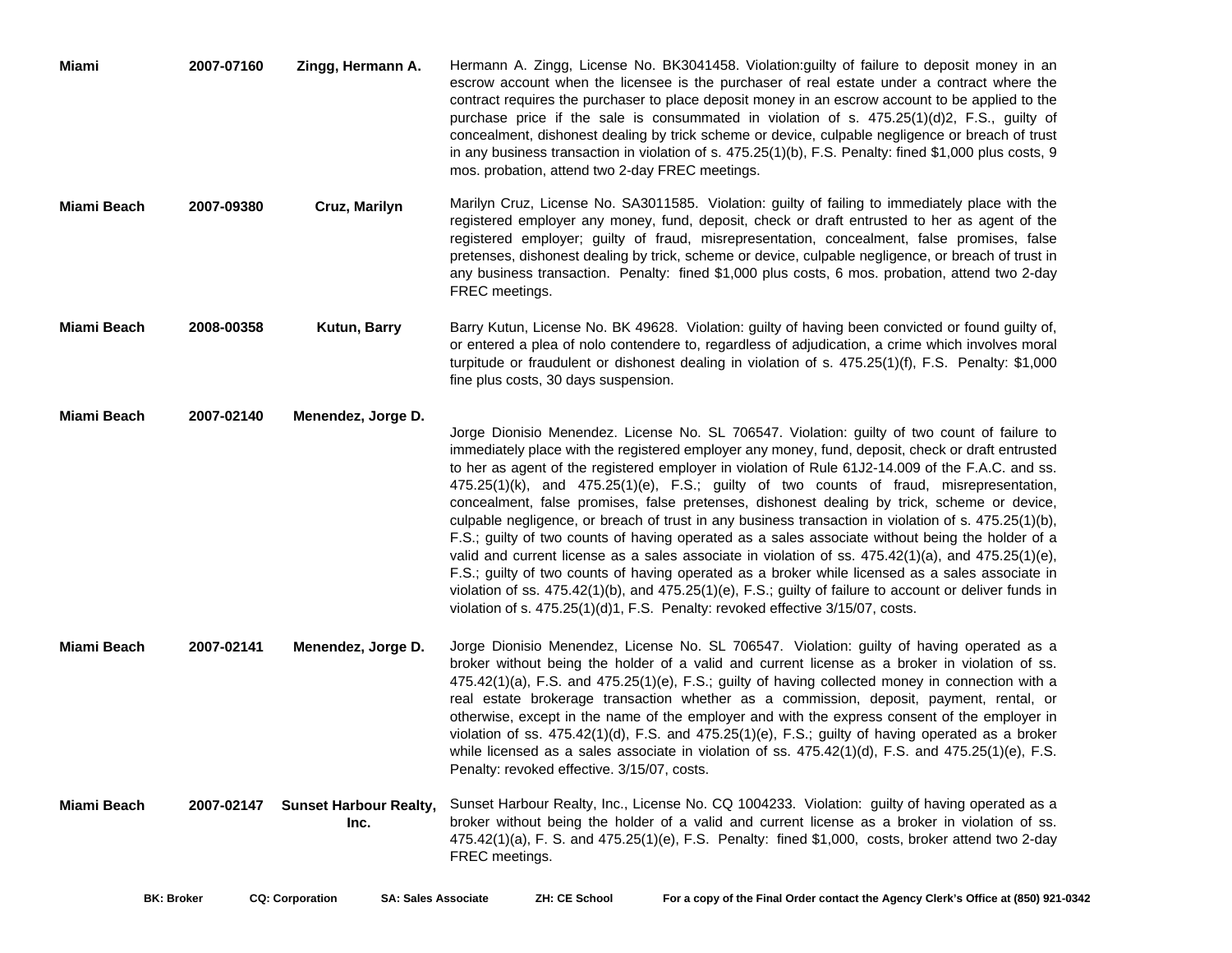| <b>Miami Lakes</b> | 2007-05589 | Gutierrez, Ricardo         | Ricardo Gutierrez, License No. SL3012909. Violation: guilty of failure to immediately place with<br>the registered employer any money, fund, deposit, check or draft entrusted to him as agent of the<br>registered employer. Penalty: fined \$1,000.00 plus costs, attend two 2-day FREC meetings, 6<br>mos. probation.                                                                                                                                                                                                                           |
|--------------------|------------|----------------------------|----------------------------------------------------------------------------------------------------------------------------------------------------------------------------------------------------------------------------------------------------------------------------------------------------------------------------------------------------------------------------------------------------------------------------------------------------------------------------------------------------------------------------------------------------|
| <b>Miami Lakes</b> | 2007-01434 | Mourra, George J.          | George James Mourra, License No. BK584054; permanently revoked eff. 12/5/06. Voluntary<br>surrender of license for permanent revocation.                                                                                                                                                                                                                                                                                                                                                                                                           |
| Miami Lakes        | 2007-09400 | Walters, John S.           | John S. Walters, License No. BK0704018. Violation: guilty of being confined in a state or federal<br>prison. Penalty: Revoked eff. 12/4/07, costs of \$1,046.10                                                                                                                                                                                                                                                                                                                                                                                    |
| Michigan           |            | Ernst, Mary C.             | Ernstm Mary C., License No. ; permanently revoked eff. . Voluntary surrender of license for<br>permanent revocation.                                                                                                                                                                                                                                                                                                                                                                                                                               |
| <b>Milton</b>      | 2007-02127 | Crongeyer, Daniel S.       | Daniel Scott Crongeyer, License No. SL 3033393. Violation: guilty of not having informed the<br>FREC in writing within thirty (30) days of having pled guilty or having been convicted of a felony in<br>violation of s. 475.25(1)(p), F. S. Penalty: revoked effective. 3/15/07.                                                                                                                                                                                                                                                                  |
| <b>Milton</b>      | 2007-02145 | St. John, Beverly          | Beverly St. John, License No. BK 76521. Violation: guilty of failing to prepare the required written<br>monthly escrow statement-reconciliations in violation of Rule 61J2-14.012(2) and (3), F.A.C. and<br>s. 475.25(1)(e), F.S. Penalty: fined \$1,000 plus costs, 6 mos. probation, 4 hr. escrow<br>management course, attend one 2-day FREC meeting.                                                                                                                                                                                           |
| <b>Mississippi</b> | 2007-04161 |                            | Lepre, Thomas Richard Thomas Richard Lepre, License No. SL678663. Violation: guilty of aiding, assisting, procuring,<br>employing, or advising any unlicensed person or entity to practice a profession contrary to<br>Chapter 455, 475, or the rules of the Petitioner in violation of s. 455.227(1)(j), F.S. and guilty of<br>having operated as a broker while licensed as a sales associate in violation of ss. 475.42(1)(b)<br>and 475.25(1)(e), F.S. Penalty: fined \$1,000 plus costs, 30-day suspension, attend one 2-day<br>FREC meeting. |
| <b>Moore Haven</b> | 2007-02133 | Jarrett, Keith M           | Keith M. Jarrett, License No. SL 3092273; voluntary surrender of license for permanent revocation<br>effective. 12/29/06                                                                                                                                                                                                                                                                                                                                                                                                                           |
| <b>Mount Dora</b>  | 2007-03380 | Pickard, Tammie M.         | Tammie Marie Pickard, License No. SL 689483. Violation: guilty of misrepresentation, culpable<br>negligence, or breach of trust in any business transaction in violation of s. 475.25(1)(b), F. S.<br>Penalty: fine \$1,000 plus costs; attend one 2-day FREC meeting within 6 months of the effective<br>date.                                                                                                                                                                                                                                    |
| <b>Naples</b>      | 2007-01346 | <b>Blaskis, Anthony J.</b> | Anthony J. Blaskis, License No. SL3057701. Violation: obtained a license by means of fraud,<br>misrepresentation, or concealment in violation of s. 475.25(1)(m), F.S., failed to comply with the<br>requirements of Rule 61J2-2.027(2), F.A.C. and s. 475.25(1)(e), F.S. Penalty: fined \$1,000.00,<br>costs, 30-day suspension, attend one 2-day FREC meeting.                                                                                                                                                                                   |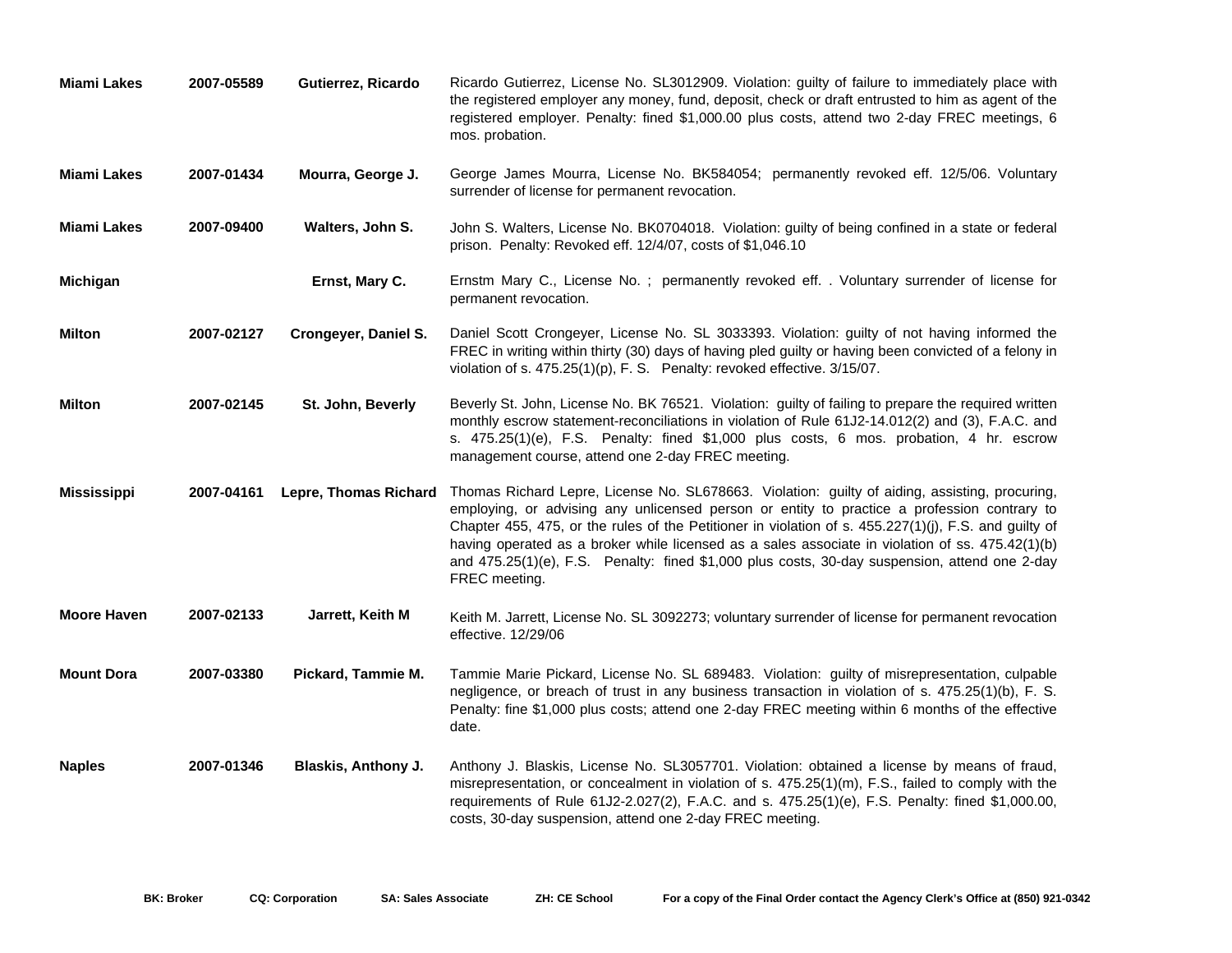| <b>Naples</b> | 2007-03389 | Lombardo, David               | David Lombardo, License No. SL 30123584. Violation: guilty of having been convicted or found<br>guilty of, or entered a plea of nolo contendere to, regardless of adjudication, a crime which<br>involves moral turpitude or fraudulent or dishonest dealing in violation of s. 475.25(1)(f), F.S.;<br>guilty of not having informed the FREC in writing within 30 days of having pled guilty or having<br>been convicted of a felony and, therefore in violation of s. 475.25(1)(p), F.S. Penalty: fined \$250<br>plus costs, 1 year probation, attend one 2-day FREC meeting.                                                                                                                                                                                                                                                                                                                          |
|---------------|------------|-------------------------------|----------------------------------------------------------------------------------------------------------------------------------------------------------------------------------------------------------------------------------------------------------------------------------------------------------------------------------------------------------------------------------------------------------------------------------------------------------------------------------------------------------------------------------------------------------------------------------------------------------------------------------------------------------------------------------------------------------------------------------------------------------------------------------------------------------------------------------------------------------------------------------------------------------|
| <b>Naples</b> | 2007-08401 | Joaseus, Kesner               | Kesner Joaseus, License No. SL3035531. Violation: guilty of failure to account or deliver funds in<br>violation of s. $475.25(1)(d)1$ ., F.S., guilty of being confined in a state or federal prison thereby<br>being in violation of s. $475.25(1)(n)$ , F.S., guilty of failure to maintain trust funds in the real estate<br>brokerage escrow bank account or some other proper depository until disbursement thereof was<br>properly authorized in violation of s. 475.25(1)(k), F.S., guilty of having operated as a broker while<br>licensed as a sales associate in violation of s. 475.42(1)(b), F.S. Penalty: license revoked eff.<br>10/25/07.                                                                                                                                                                                                                                                 |
| <b>Naples</b> | 2007-08402 | Joaseus, Kesner               | Kesner Joaseus, License No. SL3035531. Violation: guilty of obtaining a license by means of<br>fraud, misrepresentation, or concealment in violation of s. 475.25(1)(m), F.S., guilty of failing to<br>comply with the requirements of Rule 61J2-2.027(2), of the F.A.C., in violation of s. 475.25(1)(e),<br>F.S., guilty of not having informed the Florida Real Estate Commission in writing within 30 days of<br>having pled guilty to or having been convicted of a felony, in violation of s. 475.25(1)(p), F.S.,<br>guilty of having been convicted or found guilty of, or entered a plea of nolo contendere to,<br>regardless of adjudication, a crime which directly relates to the activities of a licensed real estate<br>sales associate or that involves moral turpitude or fraudulent or dishonest dealing in violation of s.<br>475.25(1)(f), F.S. Penalty: license revoked eff. 10/25/07 |
| <b>Naples</b> | 2007-04617 | <b>Ortiz, Jose Roseleses</b>  | Jose Roseleses Ortiz, License No. SL3043442. Violation: failed to comply with the requirements<br>of Rule 61J2-2.027(2) of the F.A.C. in violation of s. 475.25(1)(e), F.S. Penalty: fined \$1,000 plus<br>costs, 6 mos. suspension, 1 yr. probation, attend two 2-day FREC meetings, complete a 3-hr.<br>ethics course.                                                                                                                                                                                                                                                                                                                                                                                                                                                                                                                                                                                 |
| <b>Naples</b> | 2007-06386 | Overcash, Tuesday E.          | Tuesday Elyse Overcash, License No. SL3023391. Violation: guilty of having violated a lawful<br>order of the FREC in violation of ss. 475.42(1)(e) and 475.25(1)(e), F.S. Penalty: revoked effective<br>08/15/07, plus costs.                                                                                                                                                                                                                                                                                                                                                                                                                                                                                                                                                                                                                                                                            |
| <b>Naples</b> | 2007-05628 | <b>Pollara, Frank Charles</b> | Frank Charles Pollara, License No. SL3016638. Violation: obtained a license be means of<br>fraud, misrepresentation, or concealment in violation of s. 475.25(1)(m), F.S. and failed to comply<br>with the requirements of Rule $61J2-2.027(2)$ of the F.A.C. in violation of s. $475.25(1)(e)$ , F.S.<br>Penalty: revoked eff. 7/23/07 plus costs.                                                                                                                                                                                                                                                                                                                                                                                                                                                                                                                                                      |
| <b>Naples</b> | 2007-01427 | Procacci, Armand J.           | Armand Joseph Procacci, P. A., License No. SL3067194. Violation: failed to comply with the<br>requirements of Rule 61J2-2.027(2) of the F.A.C. and in violation of s. 475.25(1)(e), F.S. Penalty:<br>fined \$1,000.00 plus costs, 6 mos. probation, and attend one 2-day FREC meeting.                                                                                                                                                                                                                                                                                                                                                                                                                                                                                                                                                                                                                   |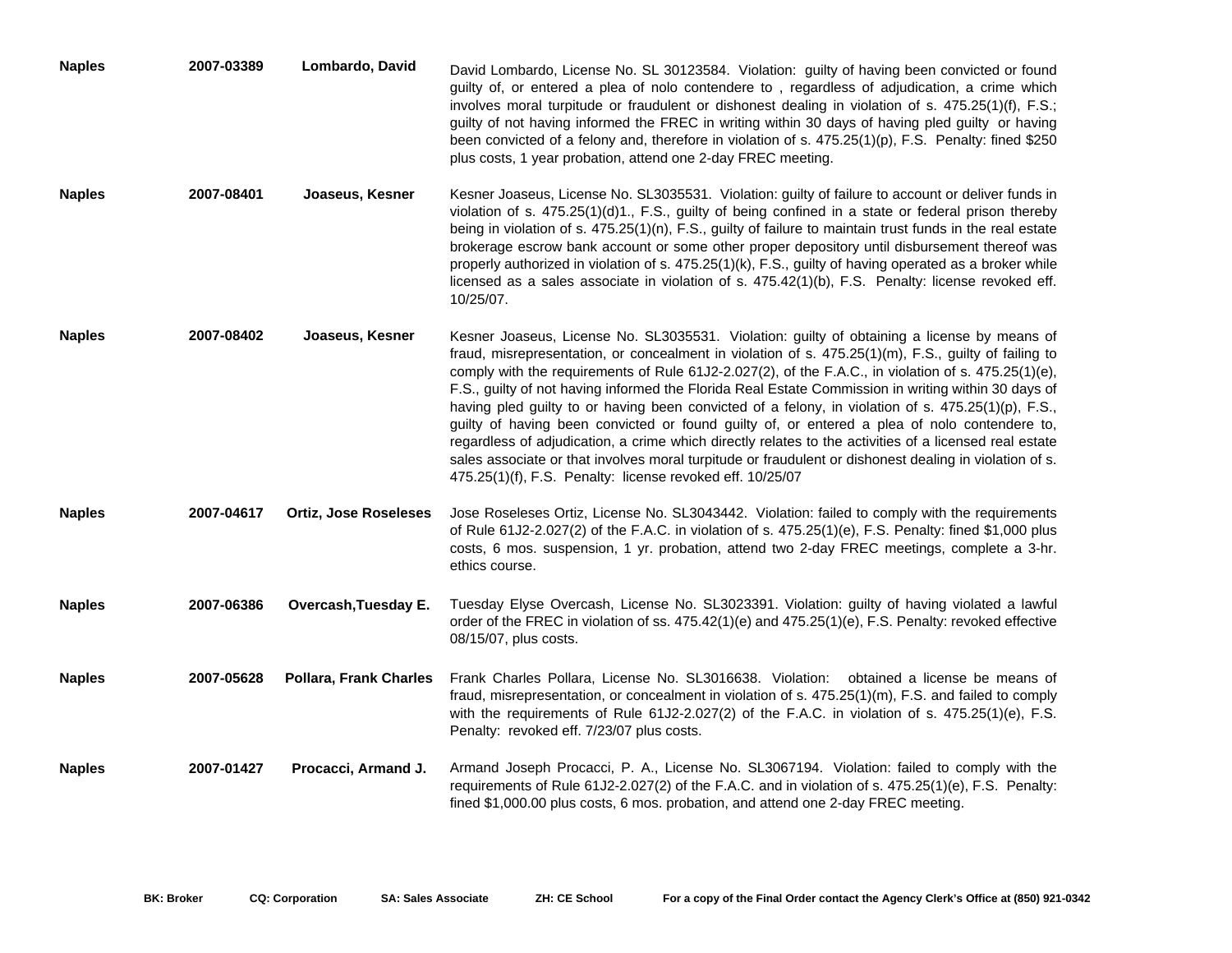| <b>Naples</b>              | 2007-08411 | Roche, Gary Roy           | Gary Roy Roche, License No. SL3088415. Violation: guilty of obtaining a license by means of<br>fraud, misrepresentation, or concealment in violation of s. $475.25(1)(m)$ , F.S., failed to comply with<br>the requirements of Rule $61J2-2.027(2)$ , of the F.A.C., in violation of s. $475.25(1)(e)$ , F.S.<br>Penalty: fined \$1,000 plus costs, 1 yr. suspension, 6 mos. probation, attend one 2-day FREC<br>meeting.                                                                                                                                                                                                     |
|----------------------------|------------|---------------------------|-------------------------------------------------------------------------------------------------------------------------------------------------------------------------------------------------------------------------------------------------------------------------------------------------------------------------------------------------------------------------------------------------------------------------------------------------------------------------------------------------------------------------------------------------------------------------------------------------------------------------------|
| <b>Naples</b>              | 2007-04168 | <b>Schiavo, Robert</b>    | Robert Schiavo, License No. SL3071007. Violation: obtained a license by means of fraud,<br>misrepresentation, or concealment, in violation of s. $475.25(1)(m)$ , F.S.; failed to comply with the<br>requirements of Rule 61J2-2.027(2) of the F.A.C. and in violation of s. 475.25(1)(e), F.S. Penalty:<br>fined \$250 plus costs, 1 year probation, attend one 2-day FREC meeting.                                                                                                                                                                                                                                          |
| <b>Navarre</b>             | 2007-02135 | Kronfuss, Annemarie       | Annemarie Kronfuss, License No. BL3003557. Violation: guilty of having operated as a broker or<br>sales associate without being the holder of a valid and current license in violation of s.<br>475.42(1)(a), F.S. Penalty: 6 mos. Suspension, \$1,000.00 fine plus costs, attend one 2-day FREC<br>meeting.                                                                                                                                                                                                                                                                                                                  |
| <b>Navarre</b>             | 2007-05599 | Nicholas, Paul L.         | Paul L. Nicholas, License No. SL3026838. Violation: guilty of having been convicted or found<br>guilty of, or entered a plea of nolo contendere to, regardless of adjudication, a crime which directly<br>relates to the activities of a licensed real estate sales associate or that involves moral turpitude or<br>fraudulent or dishonest dealing in violation of s. 475.25(1)(f), F. S.; guilty of not having informed<br>the FREC in writing within thirty (30) days of having pled guilty or having been convicted of a<br>felony in violation of s. $475.25(1)(p)$ , F. S. Penalty: revoked eff. $7/23/07$ plus costs. |
| <b>New Port Richey</b>     | 2007-09935 | Hanson, David J.          | David J. Hanson, License No. BK490947. Violation: guilty of failure to account or deliver funds in<br>violation of s. 475.25(1)(d)1, F.S. Penalty: permanent revocation of license eff. 12/21/07, pay<br>costs.                                                                                                                                                                                                                                                                                                                                                                                                               |
| <b>New Port Richey</b>     | 2007-09935 | Winchester, Inc.          | Winchester, Inc. License No. CQ1008807. Violation: guilty of failure to account or deliver funds in<br>violation of s. 475.25(1)(d)1, F.S. Penalty: permanent revocation of license eff. 12/21/07, pay<br>costs.                                                                                                                                                                                                                                                                                                                                                                                                              |
| New Symrna Bch. 2007-05678 |            | <b>Burn, Loretta Anne</b> | Loretta Anne Burn, SL3068880. Violation: violation of Rule 61J2-2.027(2), F.A.C. and s.<br>475.25(1)(e), F.S. Penalty: fined \$1,000.00 plus costs, 6 mos. probation, attend one 2-day FREC<br>meeting.                                                                                                                                                                                                                                                                                                                                                                                                                       |
| <b>Niceville</b>           | 2007-02128 | Davids, Beatrice Lee      | Beatrice Lee Davids, License No. SL 3012080. Violation: guilty of obtaining a license by means<br>of fraud, misrepresentation, or concealment in violation of s. 475.25(1)(m), Florida Statutes and<br>failing to comply with the requirements of Rule $61J2-2.027(2)$ F. A. C. and, s. $475.25(1)(e)$ F. S.<br>Penalty: fined \$1,000 plus costs, attend two 2-day FREC meetings.                                                                                                                                                                                                                                            |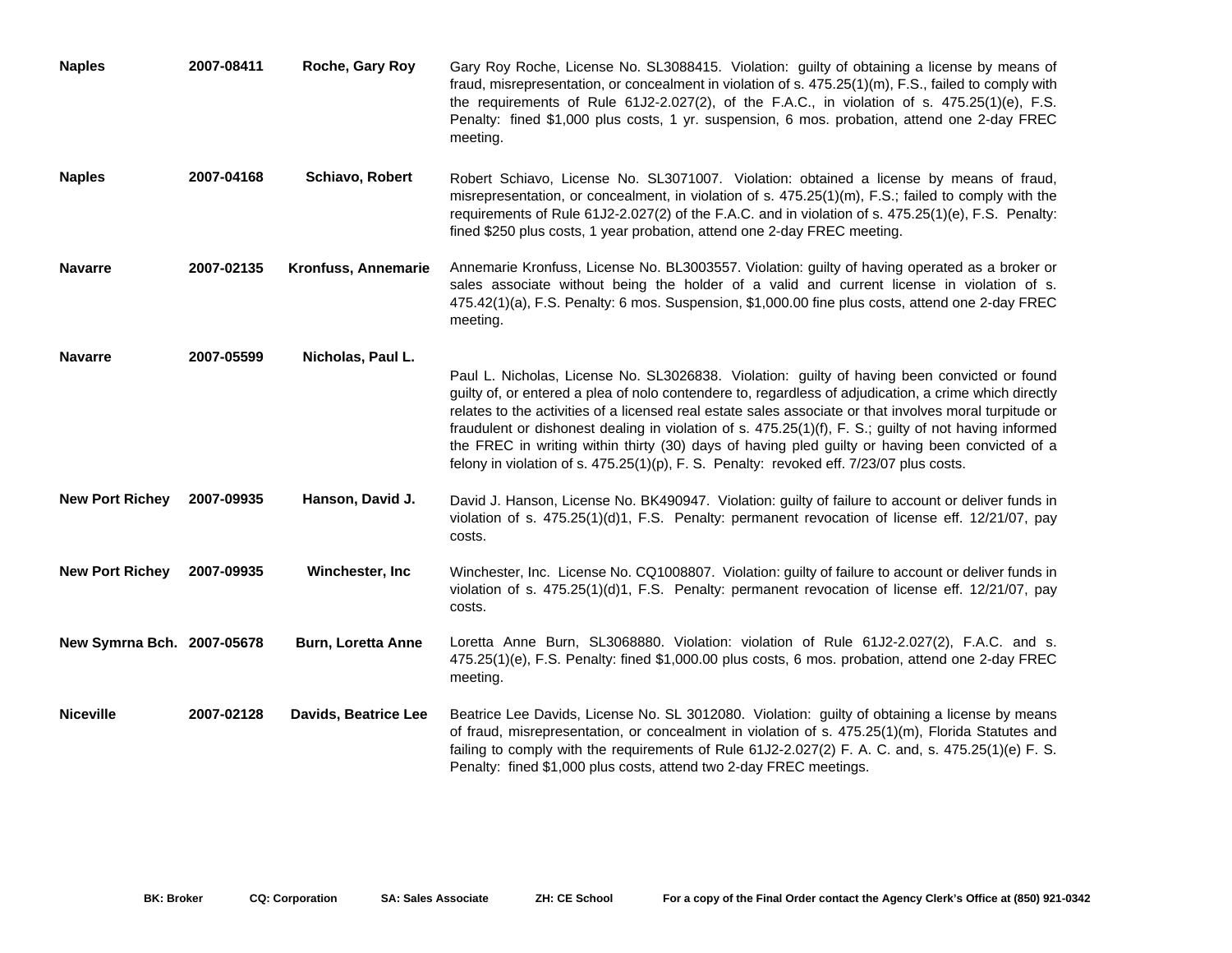| North Miami                 | 2008-00366 | Renard-Jenkins,<br>Jacqueline  | Jacqueline, Renard-Jenkins, License No. BK662427. Violation: guilty of fraud, misrepresentation,<br>concealment, false promises, false pretenses, dishonest dealing by trick, scheme or device,<br>culpable negligence, or breach of trust in any business transaction in violation of s. 475.25(1)(b),<br>F.S. guilty of failure to account or deliver funds in violation of s. 475.25(1)(d)1, F.S. Penalty:<br>Permanent revocation of license eff. 1/16/08, pay investigative costs.                                   |
|-----------------------------|------------|--------------------------------|---------------------------------------------------------------------------------------------------------------------------------------------------------------------------------------------------------------------------------------------------------------------------------------------------------------------------------------------------------------------------------------------------------------------------------------------------------------------------------------------------------------------------|
|                             |            |                                | North Miami Bch. 2008-00350 Carpenter, Kevin Wayne Kevin Wayne Carpenter, License No. SL3164386. Violation: guilty of having obtained a license by<br>means of fraud, misrepresentation, or concealment in violation of s. 475.25(1)(m), F.S., and has<br>failed to comply with the requirements of Rule 61J1-2.027(2), F.A.C., in violation of s.<br>475.25(1)(e), F.S. Penalty: \$1,000 fine plus costs, 6mos probation, attend two (2) day FREC<br>meetings.                                                           |
| North Miami Bch. 2008-00354 |            | <b>Conde, Erik</b>             | Erik Conde, License No. BK3049351, Sun City Realty Group, Inc., License No. CQ1027273.<br>Violation: violated s. 455.2275(1)(j), F.S., by aiding, assisting, procuring, employing, or advising<br>any unlicensed person or entity, and violated s. 475.42(1)(b), F.S., by operating as a sales<br>associate for any person not registered as her or his employer, in violation of s. $475.25(1)(e)$ , F.S.<br>Penalty: fined \$2,000 plus costs, 30 day suspension, 1yr probation, attend two (2) 2-day FREC<br>meetings. |
| North Miami Bch. 2008-00357 |            | Jacques, Andral                | Andral Jacques, License No. BK662427. Violation: guilty of fraud, misrepresentation,<br>concealment, false promises, false pretenses, dishonest dealing by trick, scheme or device,<br>culpable negligence, or breach of trust in any business transaction in violation of s. 475.25(1)(b),<br>F.S., guilty of failure to account or deliver funds in violation of s. 475.25(1)(d)1, F.S. Penalty:<br>Permanents revocation of license eff. 1/15/08, plus costs                                                           |
| <b>North Fort Myers</b>     | 2008-00371 | <b>The Property Place</b>      | The Property Place, License No. CQ1008651. Violation: guilty of having operated as a broker<br>without being the holder of a valid and current license as a broker in violation of s. 475.42(1)(a),<br>F.S., in violation of s. 475.25(1)(e), F.S. Penalty: \$1,000 fine plus costs, 6mos probation,<br>reprimanded.                                                                                                                                                                                                      |
| <b>North Fort Myers</b>     | 2008-00371 | <b>Tison, David Gray</b>       | David Gray Tison, License No. BK598528. Violation: guilty of having operated as a broker without<br>being the holder of a valid and current license as a broker in violation of s. 475.42(1)(a), F.S., in<br>violation of s. 475.25(1)(e), F.S. Penalty: \$1,000 fine plus costs, 90 day suspension, 6mos<br>probation, attend two (2) 2-day FREC meetings.                                                                                                                                                               |
| N. Vancouver<br>Canada      | 2007-05590 | <b>Investit Software, Inc.</b> | Investit Software, Inc., License No. SPNS 119. Violation: failed to ensure a course was properly<br>permitted before offering to the public in violation of s. 475.451, F. S. and s. 475.25(1)(e), F. S.<br>Penalty: revoked eff. 7/23/07 plus costs.                                                                                                                                                                                                                                                                     |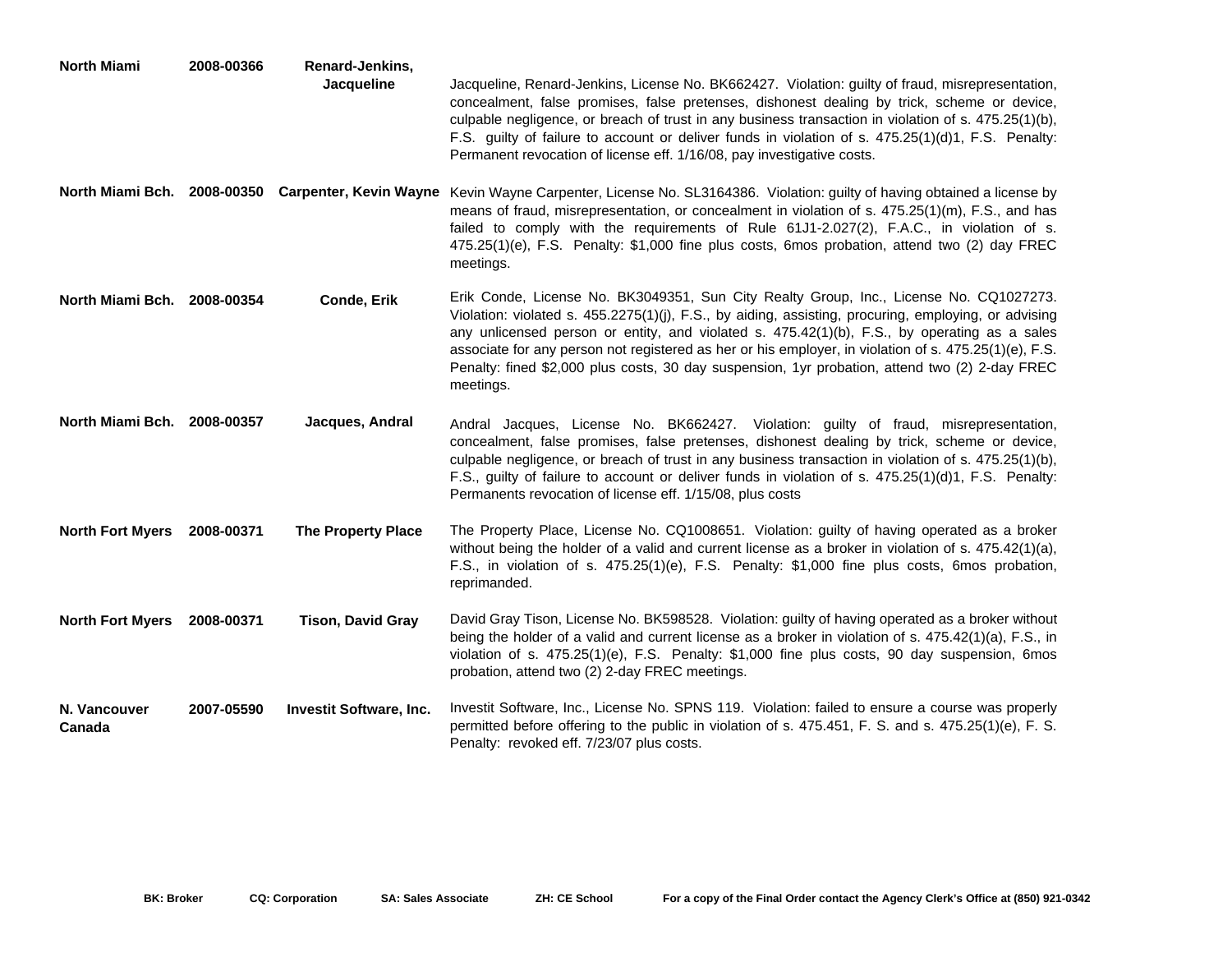| Ocala | 2008-00349 | <b>Buckman, Gary Robert</b>                    | Gary Robert Buckman, License No. SL700717. Violation: guilty of failing to notify the Petitioner, in<br>writing, of the current mailing address and any changes in the current mailing address, within ten<br>days after the change, in violation of Rule 61J2-10.038, F.A.C., in violation of s. 475.25(1)(e),<br>F.S., guilty of having obstructed or hindered in any manner the enforcement of Chapter 475, F.S.,<br>or the performance of any lawful duty by any person acting under the authority of Chapter 475,<br>F.S., in violation of s. 475.42(1)(i), F.S., in violation of s. 475.25(1)(e), F.S. Penalty: fined \$1,000<br>plus costs, attend one 2-day FREC meeting, 30 day suspension, 6 mos. probation.                                                                                                                                                                                                                                                                                                                                                                                                                                                                                                                                                                               |
|-------|------------|------------------------------------------------|------------------------------------------------------------------------------------------------------------------------------------------------------------------------------------------------------------------------------------------------------------------------------------------------------------------------------------------------------------------------------------------------------------------------------------------------------------------------------------------------------------------------------------------------------------------------------------------------------------------------------------------------------------------------------------------------------------------------------------------------------------------------------------------------------------------------------------------------------------------------------------------------------------------------------------------------------------------------------------------------------------------------------------------------------------------------------------------------------------------------------------------------------------------------------------------------------------------------------------------------------------------------------------------------------|
| Ocala |            | 2008-00352 Chester, Wallace Bernard            | Wallace Bernard Chester, License No. SL3013706. Violation: guilty of failure to notify the<br>Petitioner, in writing, of the current mailing address and any changes in the current mailing<br>address, within ten days after the change, in violation of Rule 61J2-10.038, F.A.C., in violation of<br>s. 475.25(1)(e), F.S., guilty of having obstructed or hindered in any manner the enforcement of<br>Chapter 475, F.S., or the performance of any lawful duty by any person acting under the authority<br>of Chapter 475, F.S., in violation of $s.475.42(1)(i)$ , F.S., in violation of s. $475.25(1)(e)$ , F.S.<br>Penalty: Fined \$1,000 plus costs, attend one 2-day FREC meeting, 30 day suspension, 6mos.<br>probation.                                                                                                                                                                                                                                                                                                                                                                                                                                                                                                                                                                   |
| Ocala | 2007-04608 | Payerl, Sheila Ann<br>Out of Here Realty, Inc. | Sheila Ann Payerl, License No. BK460020; Out of Here Realty, Inc. License No. CQ1016910.<br>Violation: guilty of having operated as a broker without being the holder of a valid and current<br>license as a broker in violation of s. $475.25(1)(a)$ , F. S. in violation of s. $475.25(1)(e)$ , F. S.; guilty<br>of failure to ensure that corporation and/or officers are holders of current registration and licenses<br>with the Petitioner in violation of Rule 61J2-5.019 of the F. A. C. in violation of s. 475.25(1)(e), F.<br>S.; guilty of having operated as a broker without being the holder of a valid and current license as<br>a broker in violation of s. $475.42(1)(a)$ , F. S. in violation of s. $475.25(1)(e)$ , F.S. Penalty: 60 day<br>suspension; 6mos. probation; \$1,500.00 fine plus costs; attend one 2-day FREC meeting.                                                                                                                                                                                                                                                                                                                                                                                                                                               |
| Ocala | 2007-04171 | Strade, Debra A.                               | Debra A. Strade, License No. SL672074. Violation: guilty of having operated as a sales associate<br>without being the holder of a valid and current license as a sales associate in violation of s.<br>$475.42(1)(a)$ , F.S. and therefore in violation of s. $475.25(1)(e)$ , F.S. Penalty: fined \$1,000 plus<br>costs, attend two 2-day FREC meetings, 1 year probation, 6 mos. suspension.                                                                                                                                                                                                                                                                                                                                                                                                                                                                                                                                                                                                                                                                                                                                                                                                                                                                                                       |
| Ocoee |            | & Barrington Realty &<br>Associates, Inc.      | 2007-08391 Barrington, Deanna Barrie Deanna Barrie Barrington, License No. BK3013867 and Barrington Realty & Associates, Inc.,<br>License No. CQ1017448. Violation: failed to satisfy a judgement in accordance with the terms of<br>the judgement within a reasonable amount of time in violation of s.475.25(1)(d)1, F.S., guilty of<br>dishonest dealing by trick, scheme or device, culpable negligence, or breach of trust in any<br>business transaction, in violation of s. 475.25(1)(b), F.S., guilty of not having informed the FREC<br>in writing within 30 days of having pled guilty or having been convicted of a felony in violation of s.<br>$475.25(1)(p)$ , F.S., guilty of having been convicted or found guilty of, or enetered a plea of nolo<br>contendere to, regardless of adjudication, a crime which directly relates to the activities of a<br>licensed real estate sales associate or that involves moral turpitude or fraudulent or dishonest<br>dealing in violation of s. 475.25(1)(f), F.S., guilty of failing to account for or deliver funds in<br>violation of s. 475.25(1)(d)1, F.S., guilty of aiding, assisting, procuring, employing, or advising any<br>unlicensed person or entity to practice a profession contrary to Chapter 455, 475 or the rules of the |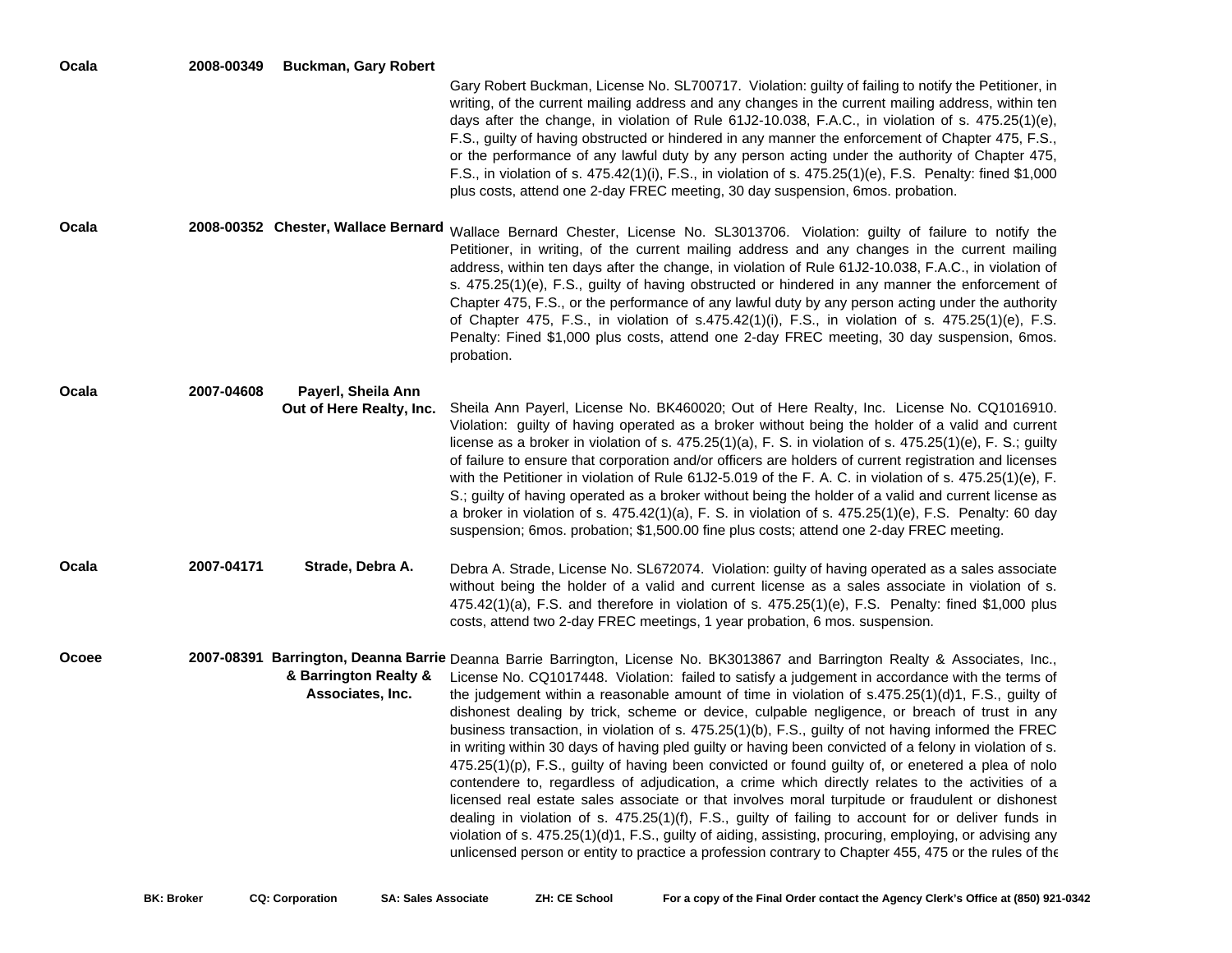| Odessa             | 2007-09395 | Ritmus, John          | John Ritmus, License No. BK3009743. Violation: guilty of having had a license revoked,<br>suspended, or otherwise acted against, or has had an application for such licensure denied, by<br>the real estate licensing agency of another state, territory, or country, in violation of s.<br>475.42(1)(g), F.S. Penalty: fined costs of investigation, reprimanded.                                                                                                                                                                                                                                                                                                 |
|--------------------|------------|-----------------------|--------------------------------------------------------------------------------------------------------------------------------------------------------------------------------------------------------------------------------------------------------------------------------------------------------------------------------------------------------------------------------------------------------------------------------------------------------------------------------------------------------------------------------------------------------------------------------------------------------------------------------------------------------------------|
| <b>Okeechobee</b>  | 2007-04212 | Ferrero, Louis        | Louis Ferrero, License No. SL630109. Violation: operated as a sales associate for any person<br>not registered as his employer in violation of ss. 475.42(1)(b), and 475.25(1)(e), F.S. Penalty:<br>costs.                                                                                                                                                                                                                                                                                                                                                                                                                                                         |
| <b>Orange City</b> | 2007-08410 | Nottage, Ronald David | Ronald David Nottage, License No. SL682570. Violation: guilty of having operated as a broker<br>without being the holder of a valid and current license as a broker in violation of s. 475.42(1)(a),<br>F.S., in violation of s. 475.25(1)(e), F.S., guilty of fraud, misrepresentation, concealment, false<br>promises, false pretenses, dishonest dealing by trick, scheme or device, culpable negligence, or<br>breach of trust in any business transaction in violation of s. 475.25(1)(b), F.S. Penalty: fined<br>\$500 plus costs, 6 mos. probation, attend one 2-day FREC meeting.                                                                          |
| <b>Orange Park</b> | 2007-01709 | Kennedy, Susan C.     | Susan C. Kennedy, License No. SL593191; Violation: violation of s. 475.25(1)(r), F.S. Penalty:<br>fined \$1,000 plus costs, 6-mos. probation, attend one 2-day FREC meeting.                                                                                                                                                                                                                                                                                                                                                                                                                                                                                       |
| <b>Orange Park</b> | 2007-08404 |                       | Latham, Steven Thomas Steven Thomas Latham, License No. BK3090411. Violation: guilty of failure to account or deliver<br>funds in violation of s. 475.25(1)(d), F.S., guilty of dishonest dealing by trick, scheme or device,<br>culpable negligence, or breach of trust in any business transaction in violation of s. 475.25(1)(b),<br>F.S., guilty of having obstructed or hindered in any manner the enforcement of Chapter 475, F.S.,<br>or the performance of any lawful duty by any person acting under the authority of Chapter 475,<br>F.S., in violation of s. 475.25(1)(e), F.S. Penalty: permanent revocation of license eff. 10/25/07,<br>plus costs. |
| Orlando            | 2007-08393 | Cancel, Fabian        | Fabian Cancel, License No. SA0675016. Voluntary surrender of license for permanent<br>revocation, eff. 10/25/07.                                                                                                                                                                                                                                                                                                                                                                                                                                                                                                                                                   |
| Orlando            | 2007-09551 | Fitzgerald, David L.  | David L. Fitzgerald, License No. SL3037077. Violation: guilty of violating s. 475.25(1)(f), F.S.<br>Penalty: fined \$1,000 plus costs, reprimand.                                                                                                                                                                                                                                                                                                                                                                                                                                                                                                                  |
| Orlando            | 2007-08398 | Grano, Joseph A.      | Joseph A. Grano, License No. BK514071. Violation: in violation of s. 475.25(1)(b), F.S., breach of<br>trust. Penalty: fined \$500 plus costs, probation, 60 day suspension, attend one 2-day FREC<br>meeting.                                                                                                                                                                                                                                                                                                                                                                                                                                                      |
| Orlando            | 2008-00356 | Ha, Hai Ngoc          | Hai Ngoc Ha, License No. SL3173054. Violation: guilty of obtaining a license by means of fraud,<br>misrepresentation, or concealment in violation of s. 475.25(1)(m), F.S., guilty of failing to comply<br>with the requirements of Rule 61J2-2.027(2), F.A.C., in violation of s. 475.25(1)(e), F.S. Penalty:<br>Pay investigative costs                                                                                                                                                                                                                                                                                                                          |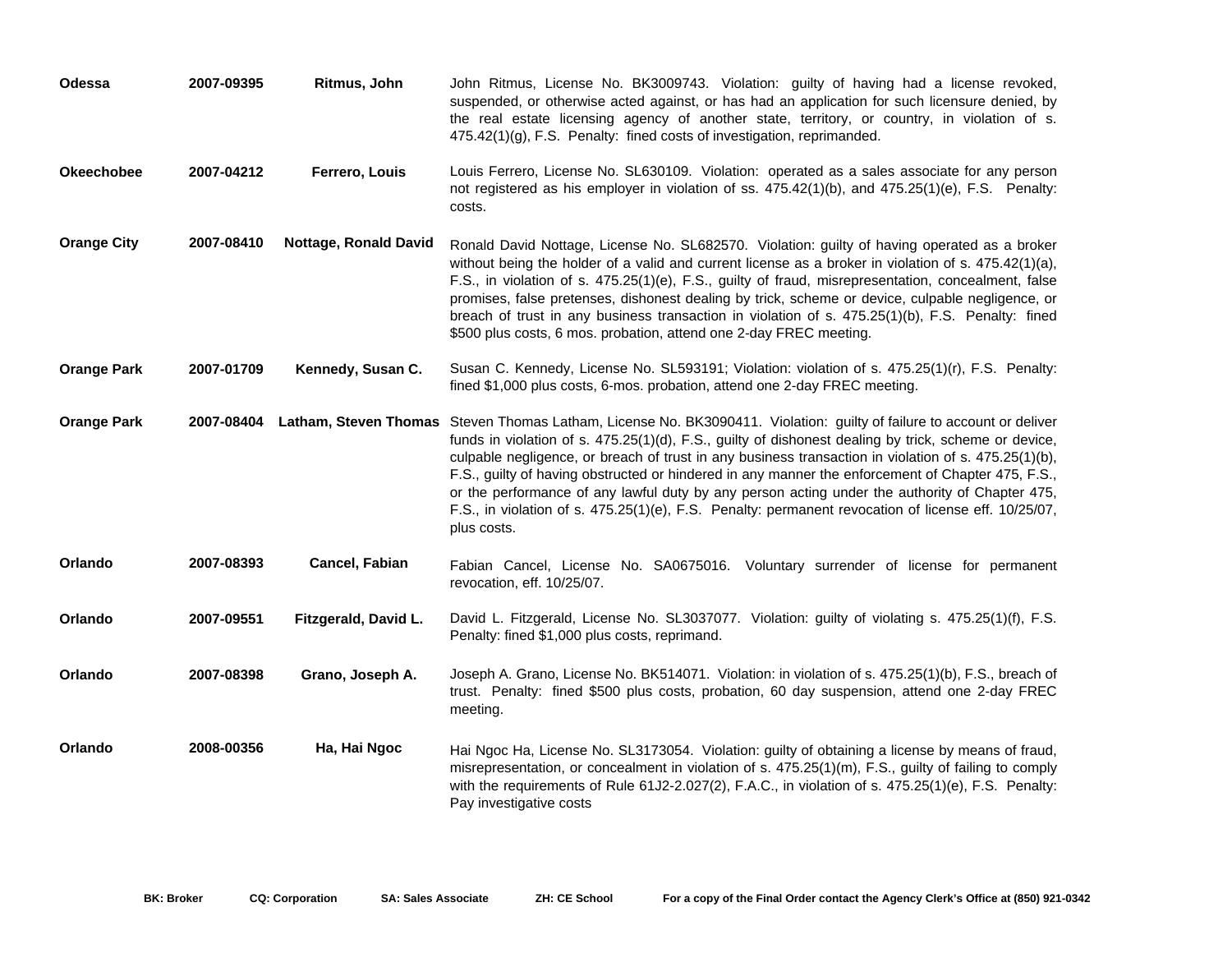| Orlando | 2007-03387 | Humpierres, Miguel E.       | Miguel Emilio Humpierres, License No. BK 3008978. Violation; guilty of failing to preserve and<br>make available all record and failing to keep an accurate account of all trust fund transactions, in<br>violation of Rule 61J2-14.012(1), of the F.A.C., and ss.475.5015 and s. 475.25(1)(e), F.S.<br>Penalty: fined \$1,000 plus costs, complete escrow management course, attend one 2-day FREC<br>meeting, 1 yr. probation.                                        |
|---------|------------|-----------------------------|-------------------------------------------------------------------------------------------------------------------------------------------------------------------------------------------------------------------------------------------------------------------------------------------------------------------------------------------------------------------------------------------------------------------------------------------------------------------------|
| Orlando | 2007-09882 | Johnson, Mathew             | Mathew Johnson, License No. SL3149081. Violation: guilty of having operated as a broker while<br>licenesed as a sales associate, in violation of s. 475.42(1)(b), F.S. Penalty: 1 yr. suspension<br>effective $12/20/07$                                                                                                                                                                                                                                                |
| Orlando | 2007-08405 | Leal, Antonio Missal        | Antonio Missal Leal, License No. BK03146726. Voluntary surrender of license for permanent<br>revocation eff. 9/18/07.                                                                                                                                                                                                                                                                                                                                                   |
| Orlando | 2007-04163 | Mangol, Jean A.             | Jean A. Mangol, License No. SL3065779. Violation: obtained a license by means of fraud,<br>misrepresentation, or concealment in violation of 475.25(1)(m), F.S.; guilty of failing to comply with<br>the requirements of Rule 61J2-2.027(2) of the F.A.C. and in violation of Section 475.25(1)(e), F.S.<br>Penalty: fined \$1,000 plus costs, 6 mos. probation, attend one 2-day FREC meeting.                                                                         |
| Orlando | 2007-05595 | Mark, Ronnie L.             | Ronnie L. Mark, License No. BK305352. Violation: failed to comply with the requirements of Rule<br>61J2-2.027(2) of the F.A.C. and therefore is in violation of s. $475.25(1)(e)$ , F.S. Penalty: fined<br>\$500 plus costs, 6 mos. probation, attend one 2-day FREC meeting.                                                                                                                                                                                           |
| Orlando | 2007-05596 | Matey, Ann M.               | Ann M. Matey. License No. 3081231. Violation: guilty of having obtained a license by means of<br>fraud, misrepresentation, or concealment in violation of s. 475.25(1)(m), F.S.; and guilty of having<br>failed to comply with the requirements of Rule 61J2-2.027(2) of the F.A.C. and, therefore, is in<br>violation of s. 475.25(1)(e), F.S. Penalty: fined \$1,000 plus costs; 6mos probation; attend one 2-<br>day FREC meetings.                                  |
| Orlando | 2007-06429 | <b>Matos, Carlos Manuel</b> | Carlos Manuel Matos. License No. BK540375. Violation: guilty of having oprated as a licensee<br>without being the holder of a valid and current license as a real estate licensee, in violation of s.<br>475.42(1)(a), F.S., and guilty of having operated as a licensee for any person not registered as his<br>employer, in violation of s. 475.42(1)(b), F.S. Penalty: fined \$1000 plus costs, 1 yr. probation, 3-<br>hr ethics course, attend 2-day FREC meetings. |
| Orlando | 2008-00362 | <b>Partin, Michelle</b>     | Michelle Partin, License No. BK0462238. Violation: guilty of failure to account or deliver funds in<br>violation of s. 475.25(1)(d)1, F.S. Penalty: pay costs, 24mos probation, attend one (1) 2-day<br>FREC meeting, Respondent shall make restitution of \$4,385.00 to the 3 aggrieved parties within<br>24 months and shall provide FREC with written proof of compliance.                                                                                           |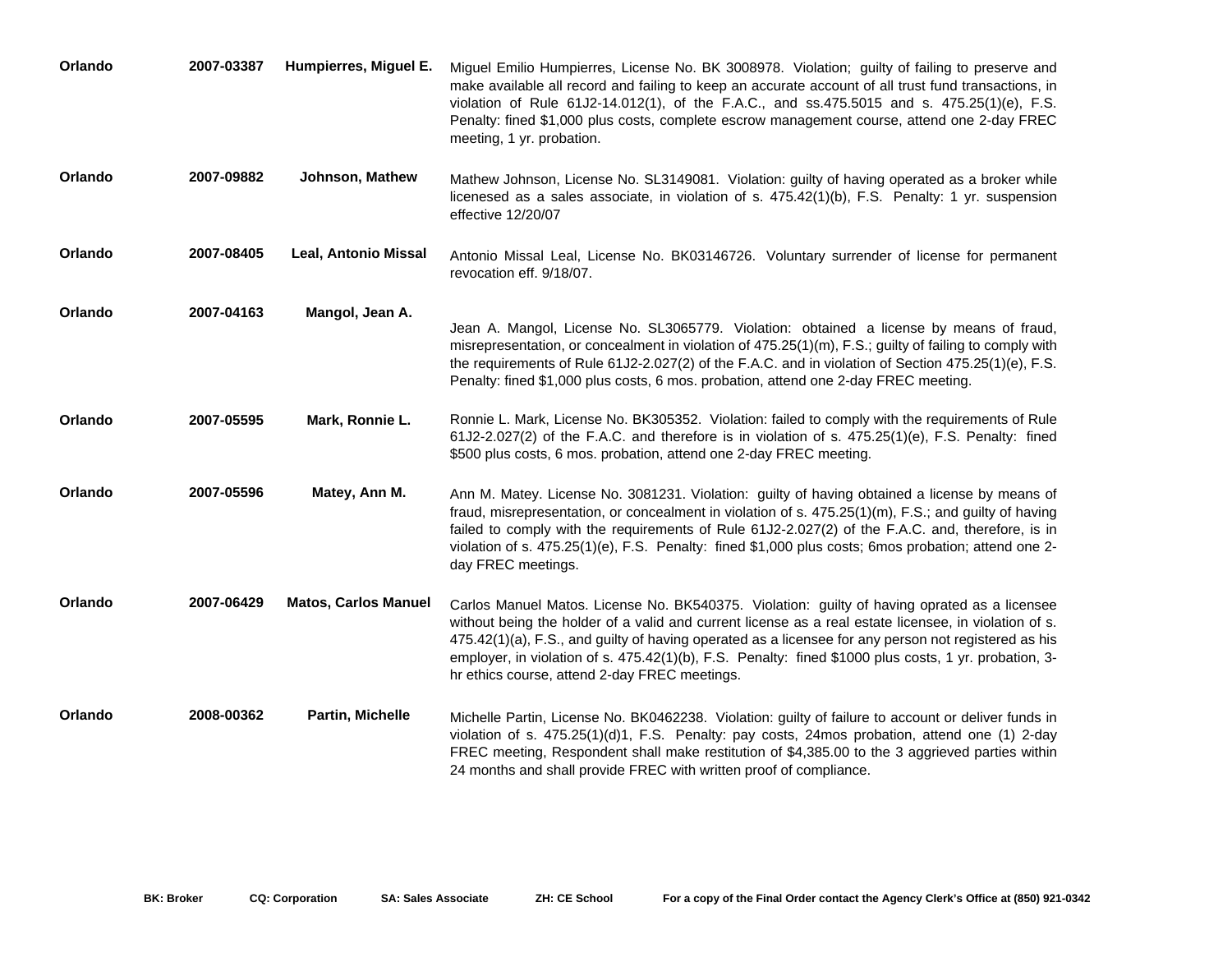| Orlando             |            | 2008-00367 Rodriguez-Roig, Enna B.                    | Enna B. Rodriguez-Roig, License No. SA307500. Violation: guilty of having been convicted or<br>found guilty of, or entered a plea of nolo contendere to, regardless of adjudication, a crime which<br>directly relates to the activities of a licensed real estate sales associate or that involves moral<br>turpitude or fraudulent or dishonest dealing. Guilty of not having informed the FREC in writing<br>within thirty (30) days of having pled guilty or having been convicted of a felony. Penalty:<br>Permanent revocation of license effective 1/16/08. |
|---------------------|------------|-------------------------------------------------------|--------------------------------------------------------------------------------------------------------------------------------------------------------------------------------------------------------------------------------------------------------------------------------------------------------------------------------------------------------------------------------------------------------------------------------------------------------------------------------------------------------------------------------------------------------------------|
| Orlando             | 2007-01431 | Stottlemyer, Kenton A.                                | Kenton A. Stottlemyer, License No. BK684352; Violation: failed to comply with a lawful order of<br>the Florida Real Estate Commission in violation of ss. 475.42(1)(e) and 475.25(1)(e), F.S.<br>Penalty: to attend one 2-day FREC general meeting and 3 mos. probation.                                                                                                                                                                                                                                                                                           |
| Orlando             | 2007-03334 | Sutton, Barbara C.                                    | Barbara C. Sutton, License No. Bo 3086349 and 174344. Violation; violated s. 475.01(1)(a), F.S.<br>and in violation of s. 475.25(1)(h), F.S.; violated Rule 61J2-5.019 of the F.A.C. and in violation of<br>s. 475.25(1)(e), F.S. Penalty: fined \$1,500 plus costs, attend two 2-day FREC meetings.                                                                                                                                                                                                                                                               |
| <b>Ormond Beach</b> |            | 2007-06435 McNeely, Rebecca Del<br>Carmen             | Rebecca Del Carmen McNeely, License No. BK524558. Violation: guilty of failure to account or<br>deliver funds in violation of s.475.25(1)(d)1., F.S., guilty of failure to preserve and make available<br>to the Petitioner, all books, records, and supporting documents and failed to keep an accurate<br>account of all trust fund transactions in violation of Rule 61J2-14.012(1), F.A.C., and s.475.5015,<br>F.S., in violation of s.475.25(1)(e), F.S. Penality: license revoked eff. 8/16/07                                                               |
| <b>Ormond Beach</b> |            | 2007-06435 Timeshare Resales of the<br>Americas, Inc. | Timeshares Resales of the Americas, Inc., License No. BK1021799. Violation: guilty of failure to<br>account or deliver funds in violation of s.475.25(1)(d)1., F.S., guilty of failure to preserve and<br>make available to the Petitioner, all books records and supporting documents and failed to keep<br>an accurate account of all trust fund transactions in violation of Rule 61J2-14.012(1), F.A.C., and<br>s.475.25(1)(e), F.S., in violation of s.475.25(1)(e), F.S. Penalty: license revoked eff. 8/16/07                                               |
| Pace                |            | 2007-07158 Weeks, Lisa B. & Weeks<br>Realty, Inc.     | Lisa B. Weeks, License No. BK167572. Weeks Realty, Inc., License No. 272582. Violation:<br>guilty of failing to properly prepare required monthly escrow statement reconciliations. Penalty:<br>fined \$750 plus costs, probation, attend three 2-day FREC meetings. Weeks Realty, Inc., fined<br>\$750 plus costs.                                                                                                                                                                                                                                                |
| <b>Palm Coast</b>   |            | 2007-07155 Pfeiffer, Daniel M.                        | Daniel M. Pfeiffer, sales associate, License No. 561199. Violation: guilty of having violated a<br>lawful order of the Florida Real Estate Commission in violation of s. 475.42(1)(e), F.S., in violation<br>of s. 475.25(1)(e), F.S. Penalty: pay costs, attend two 2-day FREC meetings, 6 months<br>probation.                                                                                                                                                                                                                                                   |
| <b>Palm City</b>    | 2007-03343 | Coon, Jennifer                                        | administrative Code and Section 475.5015, florida Statutes, and therfore, in violation of Section<br>475.25(1)(e), the Florida Statutes, and therefore, in violation of Section 475.25(1)(e), the Florida<br>Statutes, and there fore                                                                                                                                                                                                                                                                                                                              |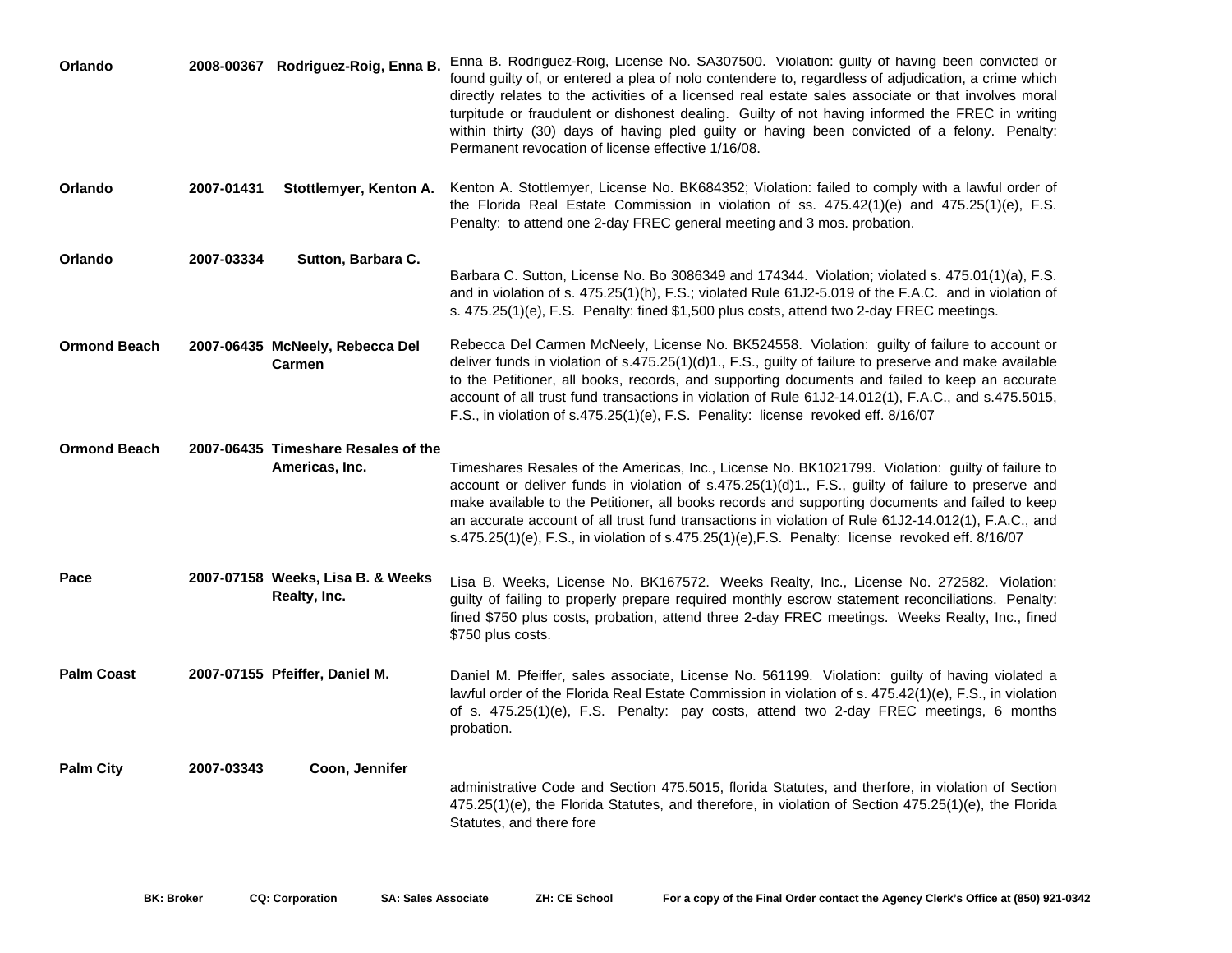| <b>Palmetto</b>                     | 2007-05588 | Green, Angela D.             | Angela D. Green, License No. BK664628. Violation: guilty of having violated a lawful order of the<br>Florida Real Estate Commission in violation of s. 475.42(1)(e), F.S. Penalty: fined \$500 plus<br>costs, 12 mos. probation, attend one 2-day FREC meeting, 12 mos. suspension.                                                                                                                                                                                                       |
|-------------------------------------|------------|------------------------------|-------------------------------------------------------------------------------------------------------------------------------------------------------------------------------------------------------------------------------------------------------------------------------------------------------------------------------------------------------------------------------------------------------------------------------------------------------------------------------------------|
| <b>Palm Bay</b>                     | 2007-09396 | Sadeek, Safeek A.            | Safeek A. Sadeek, License No. SL3071243. Violation: guilty of having obtained a license by<br>means of fraud, misrepresentation, or concealment in violation of s. 475.25(1)(m), F.S., guilty of<br>failing to comply with the requirements of Rule 61J2-2.027(2), F.A.C., in violation of s.<br>475.25(1)(e), F.S. Penalty: fined \$2,000 plus costs, 1 yr. probation, attend two 2-day FREC<br>meetings.                                                                                |
| <b>Palm Beach</b><br><b>Gardens</b> | 2007-09873 | <b>Boshers, Beau Richard</b> |                                                                                                                                                                                                                                                                                                                                                                                                                                                                                           |
|                                     |            |                              | Beau Richard Boshers, License No. BK0601558. Violation: guilty of violating Rule 61J2-2.027(2),<br>of the F.A.C., by failing to disclose conviction of a crime, in violation of s. 475.25(1)(e), F.S.<br>Penalty: fined \$1,000 plus costs, 6 mos. probation, attend one 2-day FREC meeting.                                                                                                                                                                                              |
| <b>Palm Coast</b>                   | 2007-04216 | Vizirgianakis, Pirene        | Pirene Vizirgianakis, License No. BK3133942. Violation: guilty of failure to prepare the requried<br>written monthly escrow statement-reconciliations, guilty of failure to provide written notification to<br>FREC within fifteen business days of the last party's demand and failure to institute one of the<br>settlement procedures as set forth, guilty of failure to account or deliver. Penalty: fined \$1,000.00<br>plus costs, 6 mos. probation, attend one 2-day FREC meeting. |
| <b>Palm Harbor</b>                  | 2007-01416 | Burnett, William G.          |                                                                                                                                                                                                                                                                                                                                                                                                                                                                                           |
|                                     |            |                              | William George Burnett. License No. SL 445651. Violation: guilty of failure to comply with the<br>continuing education requirements of Rule 61J2-3.009, F.A.C. and in violation of s. 475.25(1)(e),<br>F.S. Penalty: fined \$500, costs, 6 mos. probation, attend one 2-day FREC meeting.                                                                                                                                                                                                 |
| <b>Palm Harbor</b>                  | 2007-07634 | Johnson, Robin L.            |                                                                                                                                                                                                                                                                                                                                                                                                                                                                                           |
|                                     |            |                              | Robin L. Johnson, License No. SL3089726. Violation: guilty of obtaining a license by means of<br>fraud, misrepresentation, or concealment in violation of s. 475.25(1)(m), F.S., guilty of failing to<br>comply with the requirements of Rule 61J2-2.027(2) of the F.A.C., in violation of s. 475.25(1)(e),<br>F.S. Penality: fined \$1000.00, plus costs, attend two 2-day FREC meetings, 1 yr. probation.                                                                               |
| <b>Panama City</b>                  | 2007-06416 | Bubb, Thomas A.              | Thomas A. Bubb, License No. SL702852. Violation: guilty of having violated a lawful order of the<br>Florida Real Estate Commision in violation of s. 475.42(1)(e) and s. 475.25(1)(e), F.S. Penalty:<br>costs, 90 days probation, attend one 2-day FREC meeting.                                                                                                                                                                                                                          |
| <b>Panama City</b><br><b>Beach</b>  | 2007-02146 | <b>Stalnaker, Anthony</b>    | Anthony Stalnaker, License No. SL 3091359. Violation: obtained a license by means of fraud,<br>misrepresentation, or concealment in violation of s. 475.25(1)(m), F.S. and failed to comply with<br>the requirements of Rule 61J2-2.027(2) of the F.A.C. and in violation of s. 475.25(1)(e), F.S.<br>Penalty: fined \$1,000 plus costs of \$660, 6 mos. probation, attend one 2-day FREC meeting.                                                                                        |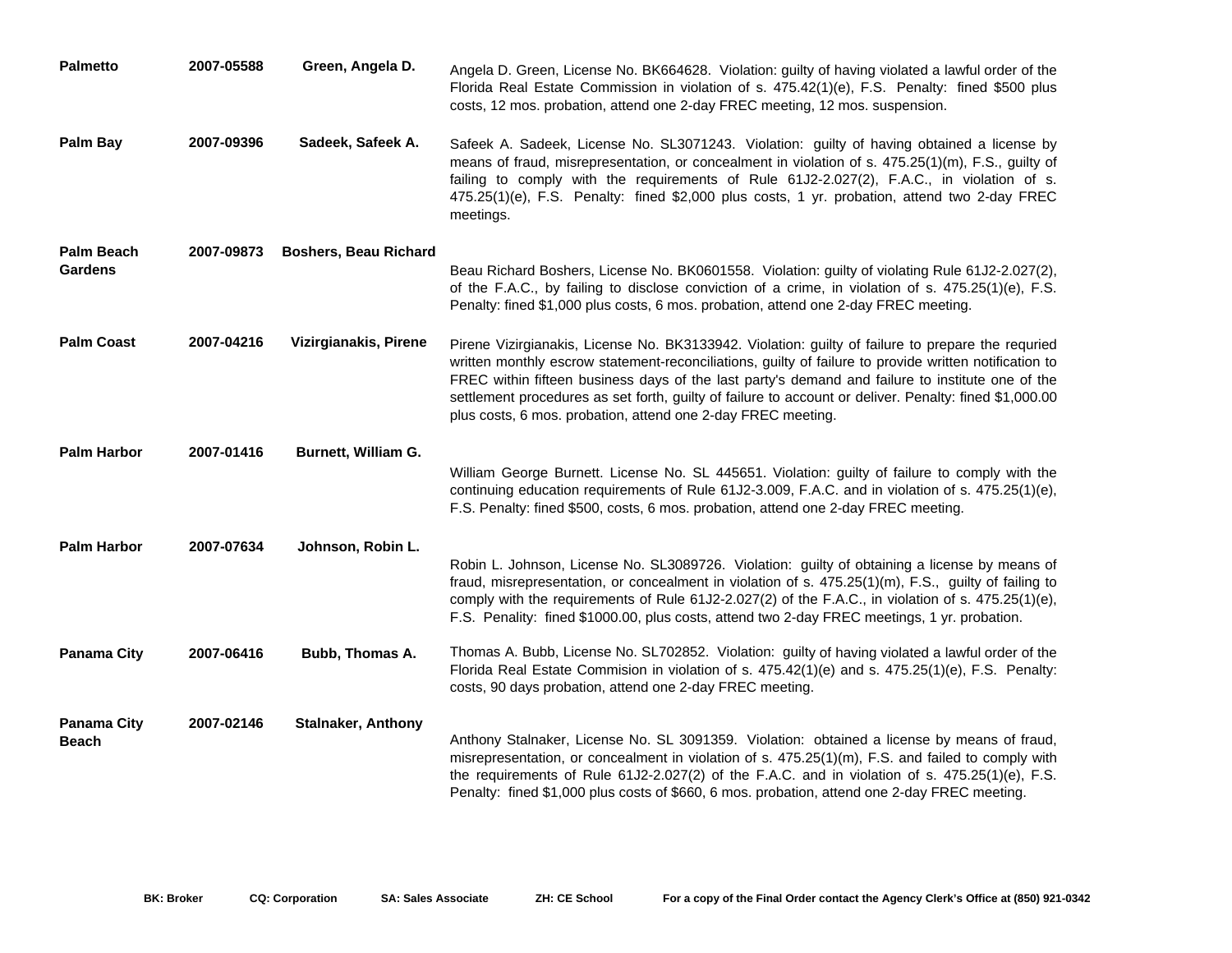| Parsippany, NJ        | 2007-09397 | Shavell, Wade M.            | Wade M. Shavell, License No. SL3076964. Violation: guilty of having been convicted or found<br>guilty of, or entered a plea of nolo contendere to, regardless of adjudication, a crime which<br>involves moral turpitude or fraudulent or dishonest dealing in violation of s. 475.25(1)(f), F.S.,<br>guilty of not having informed the Florida Real Estate Commission in writing within 30 days of<br>having pled guilty or having been convicted of a felony, in violation of s. 475.25(1)(p), F.S.<br>Penalty: fined \$1,000 plus costs, 1 yr. suspension, 1 yr. probation, attend one 2-day FREC<br>meeting. |
|-----------------------|------------|-----------------------------|------------------------------------------------------------------------------------------------------------------------------------------------------------------------------------------------------------------------------------------------------------------------------------------------------------------------------------------------------------------------------------------------------------------------------------------------------------------------------------------------------------------------------------------------------------------------------------------------------------------|
| <b>Pembroke Pines</b> | 2007-09875 | <b>Conway, Clinton Paul</b> | Clinton Paul Conway, License No. SL3084547. Violation: guilty of having obtained a license by<br>means of fraud, misrepresentation, or concealment, in violation of s. 475.25(1)(m), F.S., guilty of<br>failing to comply with the requirements of Rule 61J2-2.027(2), of the F.A.C., in violation of s.<br>475.25(1)(e), F.S. Penalty: fined \$1,000 plus costs, 6 mos. probation, attend one 2-day FREC<br>meeting.                                                                                                                                                                                            |
| <b>Pembroke Pines</b> | 2007-03349 | Hiller, Monica H.           | Monica H. Hiller, License No. SL 3066044; Violation: violation of s. 475.25(1)(f), F.S. Penalty:<br>fined \$1,000 plus costs, 1 year probation, attend one 2-day FREC meeting.                                                                                                                                                                                                                                                                                                                                                                                                                                   |
| <b>Pembroke Pines</b> | 2007-00067 | Pineyro, Roberto            | Roberto Pineyro, License No. BK685599. Violation: guilty of fraud, misrepresentation,<br>concealment, false promises, false pretenses, dishonest dealing by trick, scheme or device,<br>culpable negligence, or breach of trust in any business transaction in violation of s. 475.25(1)(b),<br>F.S. Penalty: permanent revocation of license eff. 1/3/07                                                                                                                                                                                                                                                        |
| <b>Pembroke Pines</b> | 2007-04165 | Polanco, Errol A.           | Errol A. Polanco, License No. SL3013466. Violation: guilty of having been convicted or found<br>guilty of, or entered a plea of nolo contendere to, regardless of adjudication, a crime which<br>involves moral turpitude or fraudulent or dishonest dealing in violation of s. 475.25(1)(f), F.S.;<br>guilty of not having informed the Florida Real Estate Commission in writhing within 30 days from<br>having pled guilty or having been convicted or a felony in violation of s. 475.25(1)(p), F.S.<br>Penalty: revoked eff. 5/23/07.                                                                       |
| Pensacola             | 2007-04166 | Pridgen, Harold             | Harold Pridgen, License No. BL427835. Violation: fialed to prepare required writte monthly escrow<br>reconciliations in violation of Rule $61J2-14.012(2)$ and $(3)$ , F.A.C. and s. $475.25(1)(e)$ , F.S.<br>Penalty: fined \$1,000 plus costs, attend one 2-day FREC meeting, all wthin one year, may not<br>maintain any escrow account and 30-day suspension.                                                                                                                                                                                                                                                |
| <b>Plantation</b>     | 200706385  | Nisall, Jared Isadore       | Jared Isadore Nisall, License No. BK3075277. Violation: obtaining a license by means of fraud,<br>misrepresentation, or concealment in violation of s. 475.25(1)(m), F.S., failed to comply with the<br>requirements of Rule 61J2.-2.027(2) of the F.A.C., in violation of s. 475.25(1)(e), F.S. Penality:<br>revoked for 5 years, eff. 8/15/07 plus cost.                                                                                                                                                                                                                                                       |
| Pompano Beach         | 2007-03345 | Doblin, Moises              | Moises Doblin, License No. BK 683962. Violation: guilty of failure to preserve and make<br>available to the Petitioner's, all books, records, and supporting documents and failed to keep an<br>accurate account of the trust fund transaction. Penalty: fined \$1,000 plus costs, 6 mos.<br>probation, attend one 2-day FREC general meeting.                                                                                                                                                                                                                                                                   |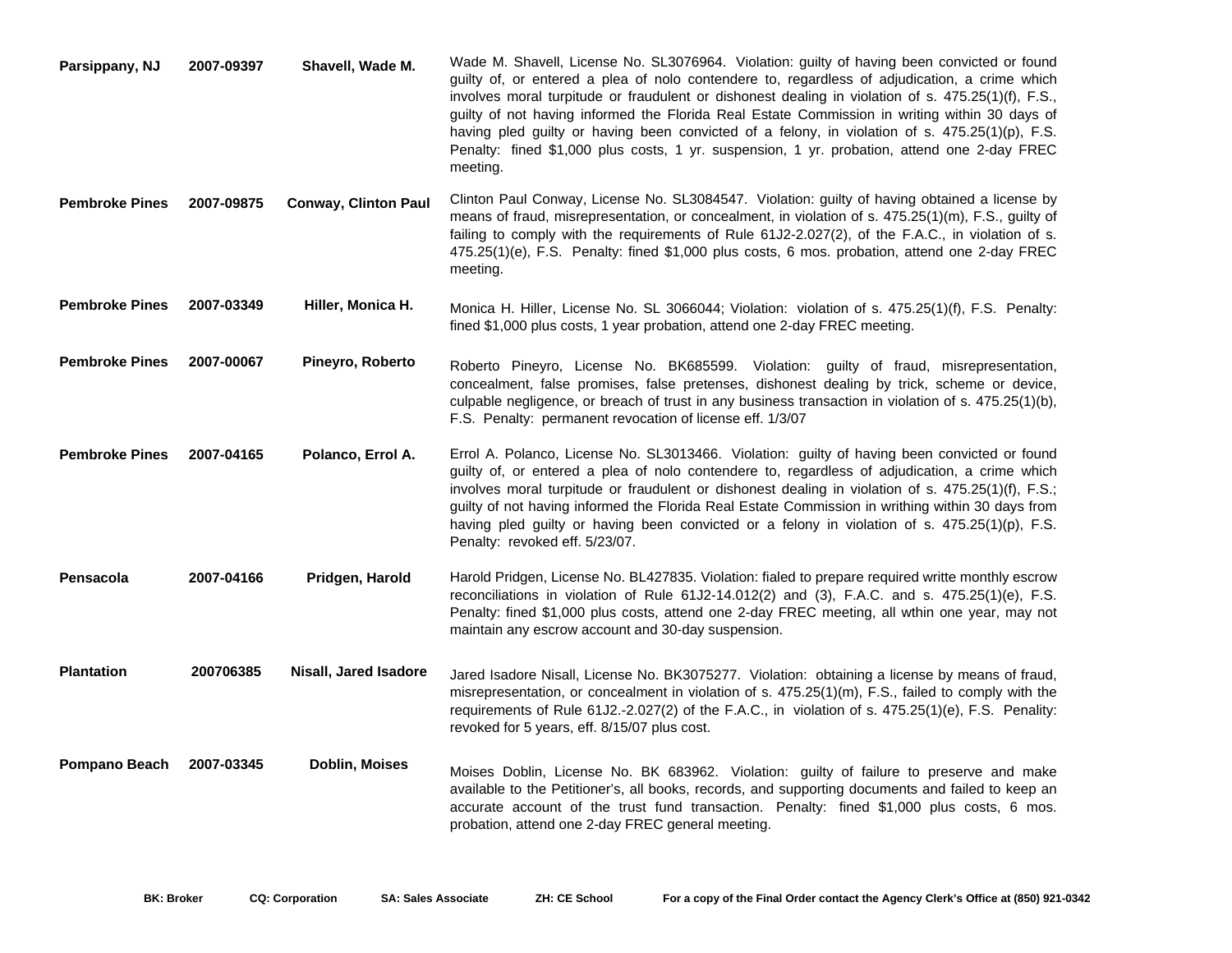| Pompano Beach 2007-05637 | Verdi. Andrew | Andrew Verdi, License No. SL572569. Violation: guilty of not having informed the FREC in writing      |
|--------------------------|---------------|-------------------------------------------------------------------------------------------------------|
|                          |               | within 30 days of having pled quilty or having been convicted of a felony in violation of s.          |
|                          |               | $475.25(1)(p)$ , F.S.; guilty of having been convicted or found guilty of, or entered a plea of nolo  |
|                          |               | contendere to, regardless of adjudication, a crime which directly relates to the activities of a      |
|                          |               | licensed real estate sales associate or that involves moral turpitude or fraudulent or dishonest      |
|                          |               | dealing in violation of s. $475.25(1)(f)$ , F.S. Penalty: fined \$1,000 plus costs, 6 mos. probation, |
|                          |               | attend two 2-day FREC meetings.                                                                       |

## **Port Charlotte 2007-04210 Armstrong, Clyde R. Jr.**

|                       |            |                             | Clyde Robert Armstrong, Jr., License No. SL3023062. Violation: guilty of fraud,<br>misrepresentation, concealment, false promises, false pretenses, dishonest dealing by trick,<br>scheme, or device, culpable negligence, or breach of trust in any business transaction; has aided<br>assisted, or conspired with any other person engaged in any such misconduct and furtherance<br>thereof; or has formed an intent, design, or scheme to engage in any such misconduct and<br>committed an overt act in furtherance of such intent, design, or scheme in violation of s.<br>475.25(1)(b), F.S.; collected money in connection with a real estate brokerage transaction other<br>than in the name of the employer and wither the express consent of the employer in violation of s.<br>$475.42(1)(d)$ , F.S.; guilty of receiving, or making any arrangement or agreement to receive,<br>directly or indirectly, any kickback or rebate, for the placement of, or favor in, any business<br>transaction which forms a part of, or is incident to, any transaction(s) negotiated or handled by<br>said licensee, without having fully advised the principal if any and all affected parties in the transac<br>the arrangement of kickbacks or rebates, in violation of 61J2-10.028, F.A.C., and<br>s. 475.25(1)(e), F.S.; guilty of aiding, assisting, procuring, employing, or advising any<br>unlicensed person or entity to practice a profession contrary to Chapter 455, 475 or the rules of<br>the Petitioner in violation of 455.227(1)(j), F.S. Penalty: 90 days suspension, fined \$5,000<br>plus costs, 6-mos. probation, attend one (2-day) FREC meeting. |
|-----------------------|------------|-----------------------------|-------------------------------------------------------------------------------------------------------------------------------------------------------------------------------------------------------------------------------------------------------------------------------------------------------------------------------------------------------------------------------------------------------------------------------------------------------------------------------------------------------------------------------------------------------------------------------------------------------------------------------------------------------------------------------------------------------------------------------------------------------------------------------------------------------------------------------------------------------------------------------------------------------------------------------------------------------------------------------------------------------------------------------------------------------------------------------------------------------------------------------------------------------------------------------------------------------------------------------------------------------------------------------------------------------------------------------------------------------------------------------------------------------------------------------------------------------------------------------------------------------------------------------------------------------------------------------------------------------------------------------------------------------------------------|
| <b>Port Charlotte</b> | 2007-09391 | <b>McDevitt, Nancy L.</b>   | Nancy L. McDevitt. License No. BK3129513. Violation: guilty of obtaining a license by means of<br>fraud, misrepresentation, or concealment in violation of s. 475.25(1)(m), F.S., guilty of failing to<br>comply with the requirements of Rule 61J2-2.027(2), F.A.C., in violation of s. 475.25(1)(e), F.S.                                                                                                                                                                                                                                                                                                                                                                                                                                                                                                                                                                                                                                                                                                                                                                                                                                                                                                                                                                                                                                                                                                                                                                                                                                                                                                                                                             |
|                       |            |                             | Penalty: fined \$500 plus costs, 6 mos. probation, attend one 2-day FREC meeting.                                                                                                                                                                                                                                                                                                                                                                                                                                                                                                                                                                                                                                                                                                                                                                                                                                                                                                                                                                                                                                                                                                                                                                                                                                                                                                                                                                                                                                                                                                                                                                                       |
| <b>Port St. Lucie</b> | 2007-01344 | <b>Behr, Louis Harry</b>    | Louis Harry Behr, License No. BK3012985. Violation: guilty of obtaining a license by means of<br>fraud, misrepresentation, or concealment and failed to comply with the requriements of Rule 61J2-<br>2.027(2), F.A.C. and s. 475.25(1)(e), F.S. Penalty: fined \$1,000.00 plus costs, 6 mos. probation,<br>attend one 2-day FREC meeting.                                                                                                                                                                                                                                                                                                                                                                                                                                                                                                                                                                                                                                                                                                                                                                                                                                                                                                                                                                                                                                                                                                                                                                                                                                                                                                                              |
| Port St. Lucie        | 2007-07147 | <b>Anton, Thomas Edward</b> | Thomas Edward Anton., License No. BK3010516. Violation: guilty of having advertised property<br>or services in a manner which is fraudulent, false, deceptive, or misleading in form or content in<br>violation of Rule 61J2-10.025, of the F.A.C., and s. 475.25(1)(c), F.S. Penalty: fined \$250.00,<br>costs, 6 mos. probation, attend one 2-day FREC meeting.                                                                                                                                                                                                                                                                                                                                                                                                                                                                                                                                                                                                                                                                                                                                                                                                                                                                                                                                                                                                                                                                                                                                                                                                                                                                                                       |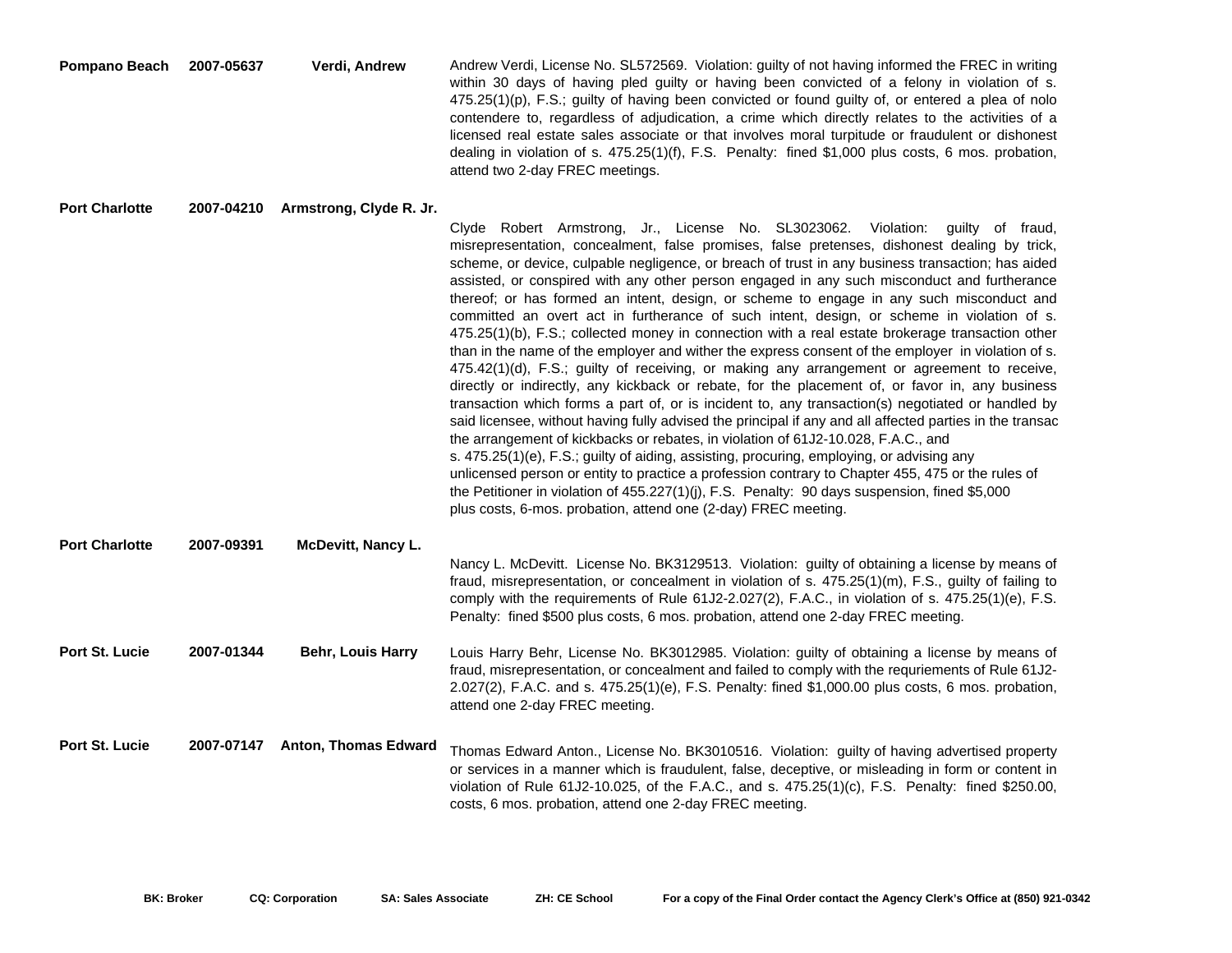| <b>Port St. Lucie</b> | 2007-05641 | <b>Brumitt, Alexander B.</b> | Alexander B. Brumitt, License No. SL3018240. Violation: guilty of having violated a lawful order of<br>the FREC in violation of ss. 475.42(1)(e) and 475.25(1)(e), F.S. Penalty: revoked eff. 7/23/07 plus<br>costs.                                                                                                                                                                                                                                                                                                                                                                                                                                                                                                                                                                                                                                                                                                                                    |
|-----------------------|------------|------------------------------|---------------------------------------------------------------------------------------------------------------------------------------------------------------------------------------------------------------------------------------------------------------------------------------------------------------------------------------------------------------------------------------------------------------------------------------------------------------------------------------------------------------------------------------------------------------------------------------------------------------------------------------------------------------------------------------------------------------------------------------------------------------------------------------------------------------------------------------------------------------------------------------------------------------------------------------------------------|
| <b>Port St. Lucie</b> | 2007-03344 | Dawani, Bassell              | Bassel Dawani. License No. 700818. Violation: guilty of having placed, or caused to be placed,<br>upon the public records of the County, any contract, assignment, deed, will, mortgage, lien,<br>affidavit, or other writing which purports to affect the title of, or encumber, any real property if the<br>same is known to him to be false, void, or not authorized to be placed of record or not executed in<br>the form entitling it to be recorded, or the execution or recording whereof has not been authorized<br>by the owner of the property, maliciously or for the purpose of collecting a commission, or to<br>coerce the payment of money to the broker or salesperson or other person, or for any unlawful<br>purpose in violation of Section 475.(1)(j), F.S. and, therefore, in violation of Section 475.25(1)(a),<br>F.S. Penalty: fined \$500 plus costs, 6 mos. probation, attend one 2-day FREC meeting, 3-hr.<br>ethics course. |
| <b>Port St. Lucie</b> | 2007-08495 | Giannotti, Linda             | Linda Gionnotti, License No. BK0657534. Voluntary surrender of license for permanent<br>revocation eff. 8/6/07                                                                                                                                                                                                                                                                                                                                                                                                                                                                                                                                                                                                                                                                                                                                                                                                                                          |
| <b>Port St. Lucie</b> | 2007-02132 | Harmon, Kristen A.           | Kristen Alexander Harmon, License No. SL 3073159; voluntary surrender of license for permanent<br>revocation effective. 2/20/07.                                                                                                                                                                                                                                                                                                                                                                                                                                                                                                                                                                                                                                                                                                                                                                                                                        |
| <b>Port St. Lucie</b> | 2007-09159 | <b>Zellman, Shelly Gwen</b>  | Shelly Gwen Zellman, License No. SL705984. Violation: guilty of having advertised property or<br>services in a manner which is fraudulent, false, deceptive, or misleading in form or content in<br>violation of Rule 61J2-10.025, of the F.A.C., and s. 475.25(1)(c), F.S. Penalty: fined \$250.00,<br>costs, 6 mos. probation, attend one 2-day FREC meeting.                                                                                                                                                                                                                                                                                                                                                                                                                                                                                                                                                                                         |
| <b>Punta Gorda</b>    | 2007-06415 | Boehm, Jason Robert          | Jason Robert Boehm, License No. SA3063059. Violation: obtained a license be means of fraud,<br>misrepresentation, or concealment in violation of s. 475.25(1)(m), F.S., and failed to comply with<br>the requirements of Rule 61J2-2.027(2) of the F.A.C., in violation of s. 475.25(1)(e), F.S. Penalty:<br>fined \$1,000 plus costs of \$660, 6 mos. probation, attend one 2-day FREC meeting.                                                                                                                                                                                                                                                                                                                                                                                                                                                                                                                                                        |
| <b>Punta Gorda</b>    | 2007-04157 | Donaldson, Patrick F.        | Patrick Francis Donaldson, License No. BK3024491 and 671734. Violation: guilty of aiding,<br>assisting, procuring, employing, or advising any unlicensed person or entity to practice a<br>profession contrary to Chapter 455, 475 or the rules of the Petitioner in violation of s.<br>455.227(1)(j), F.S. Penalty: fined \$1,000 plus costs, 30-day suspension, 6 mos. probation, attend<br>one 2-day FREC meeting.                                                                                                                                                                                                                                                                                                                                                                                                                                                                                                                                   |
| <b>Punta Gorda</b>    | 2007-04160 | Lawhun, James O.             | James O. Lawhun, License No. SL3015170. Violation: guilty of violating a lawful order or rule of<br>the Commission which is binding upon him; guilty of failure to notify the Petitioner, in writing, of the<br>current mailing address and change in the current mailing address, within 10 days after the<br>change. Penalty: revoked eff 5/23/07.                                                                                                                                                                                                                                                                                                                                                                                                                                                                                                                                                                                                    |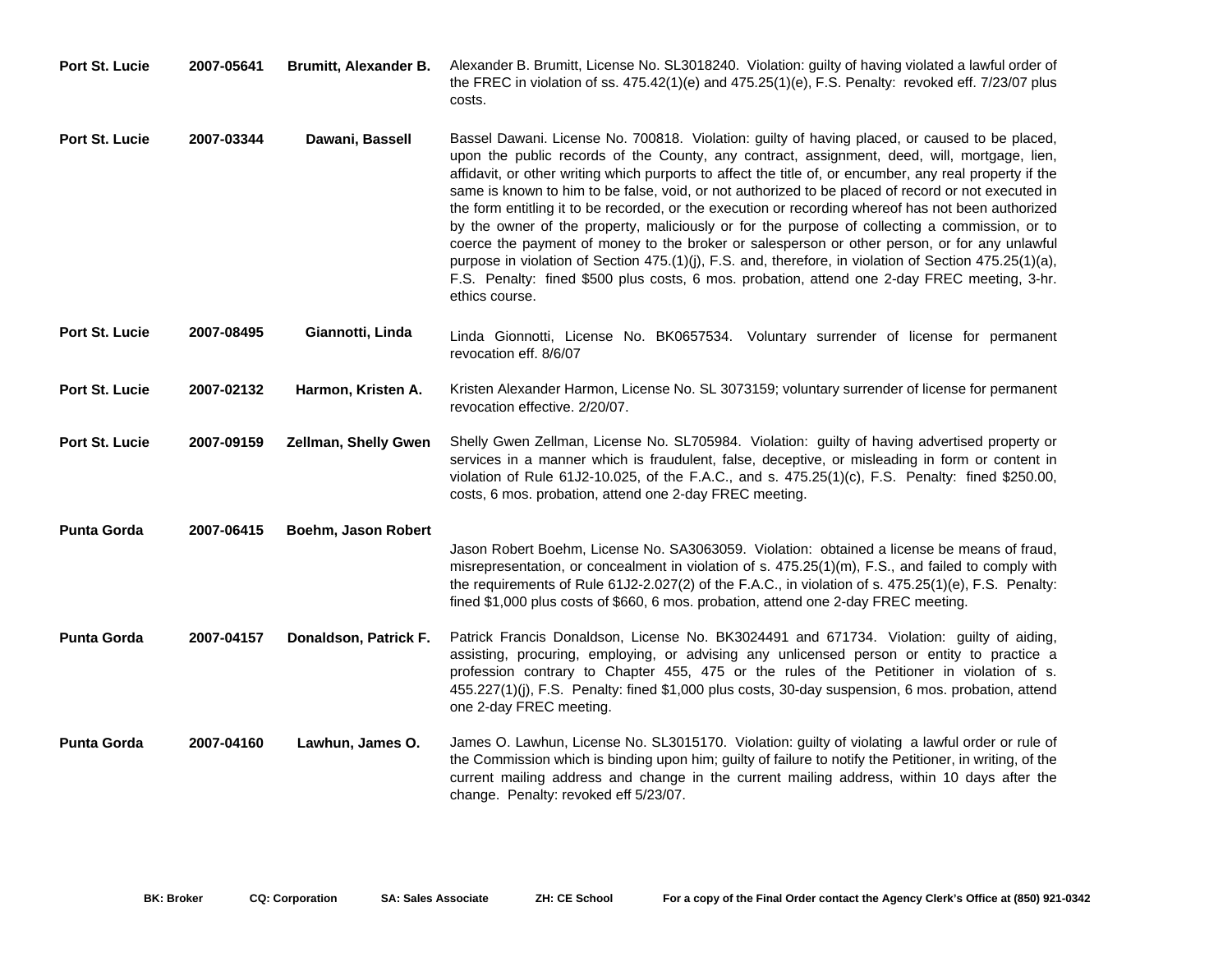| <b>Punta Gorda</b>          | 2007-04360 |                     | Musgrave, Thomas B. Thomas Benson Musgrave, License No. SL3027200. Violation: guilty of fraud, misrepresentation,<br>concealment, false promises, false pretense, dishonest dealing by trick, scheme or device,<br>culpable negligence, or breach in any business transaction; has aided, assisted, or conspired with<br>any other person engaged in any such misconduct and in furtherance thereof; or has formed an<br>intent, design, or scheme to engage in any such misconduct and committed an overt act in<br>furtherance of such intent, design, or scheme, in violation of s. 475.25(1)(b), F.S.; guilty of having<br>collected money in connection with a real estate brokerage transaction other than in the name of<br>the employer and without the express consent of the employer in violation of s. $475.42(12)(d)$ ,<br>F.S.; guilty of receiving, or making any arrangement or agreement to receive, directly or indirectly,<br>any kickback or rebate, for the placement of, or favor in, any business transaction which forms a<br>part of, or is incident to, any transaction(s) negotiated or handled by said licensee, without having<br>fully advised the principal if any and all affected parties in the transaction(s), which the licensee is I<br>pertaining to the arrangement of kickbacks or rebates, in violation of Rule 61J2-10.028, F.A.C. Pe<br>90-day suspension. |
|-----------------------------|------------|---------------------|-------------------------------------------------------------------------------------------------------------------------------------------------------------------------------------------------------------------------------------------------------------------------------------------------------------------------------------------------------------------------------------------------------------------------------------------------------------------------------------------------------------------------------------------------------------------------------------------------------------------------------------------------------------------------------------------------------------------------------------------------------------------------------------------------------------------------------------------------------------------------------------------------------------------------------------------------------------------------------------------------------------------------------------------------------------------------------------------------------------------------------------------------------------------------------------------------------------------------------------------------------------------------------------------------------------------------------------------------------------------------------------------------------|
| <b>Punta Gorda</b>          | 2008-00368 | Shevlin, Timothy M. | Timothy M. Shevlin, License No. SA3066565. Violation: guilty of obtaining a license by means of<br>fraud, misrepresentation, or concealment; failed to comply with the requirements of Rule 61J2-<br>2.027(2), F.A.C., in violation of s. 475.25(1)(e), F.S. Penalty: fined \$1,000 plus costs, 6mos.<br>probation, attend two (2) 2-day FREC meetings.                                                                                                                                                                                                                                                                                                                                                                                                                                                                                                                                                                                                                                                                                                                                                                                                                                                                                                                                                                                                                                               |
| Raleigh, NC                 | 2007-04217 | White, Sydney J.    | Sydney J. White, License No. SL0095480. Violation: guilty of having operated as a broker without<br>being the holder of a valid and current license as a broker; guilty of having advertised property or<br>services in a manner which is fraudulent, false, deceptive, or misleading in form or content.<br>Penalty: fined \$1,000 plus costs, 1 year suspension.                                                                                                                                                                                                                                                                                                                                                                                                                                                                                                                                                                                                                                                                                                                                                                                                                                                                                                                                                                                                                                    |
| Ranco Mirage, CA 2007-05634 |            | Shipley, Lonnie E.  | Lonnie Erwin Shipley, License No. SL3013918. Violation: guilty of having violated a lawful order of<br>the FREC in violation of ss. $475.42(1)(e)$ , and $475.25(1)(e)$ , F.S. Penalty: revoked effective<br>7/23/2007.                                                                                                                                                                                                                                                                                                                                                                                                                                                                                                                                                                                                                                                                                                                                                                                                                                                                                                                                                                                                                                                                                                                                                                               |
| <b>Riverdale</b>            | 2007-03333 | Slade, James        | James Slade, License No. SL 3070995. Violation: obtained a license by means of fraud,<br>misrepresentation, or concealment in violation of s. 475.25(1)(m), F. S.; failed to comply with the<br>requirement of Rule 61J2-2.027(2) of the F. A. C. and in violation of s. 475.25(1)(e), F.S. Penalty:<br>fined \$2,000 plus costs and 5 years suspension.                                                                                                                                                                                                                                                                                                                                                                                                                                                                                                                                                                                                                                                                                                                                                                                                                                                                                                                                                                                                                                              |
| <b>Riverview</b>            | 2007-09922 | Matos, Jr., William | William Matos, Jr., License No. BK688818. Violation: guilty of fraud, misrepresentation,<br>concealment, false promises, false pretenses, dishonest dealing by trick, scheme, or device,<br>culpable negligence, or breach of trust in any business transaction in violation of s. 475.25(1)(b),<br>F.S. Penalty: Permanent revocation of license, effective 12/21/07.                                                                                                                                                                                                                                                                                                                                                                                                                                                                                                                                                                                                                                                                                                                                                                                                                                                                                                                                                                                                                                |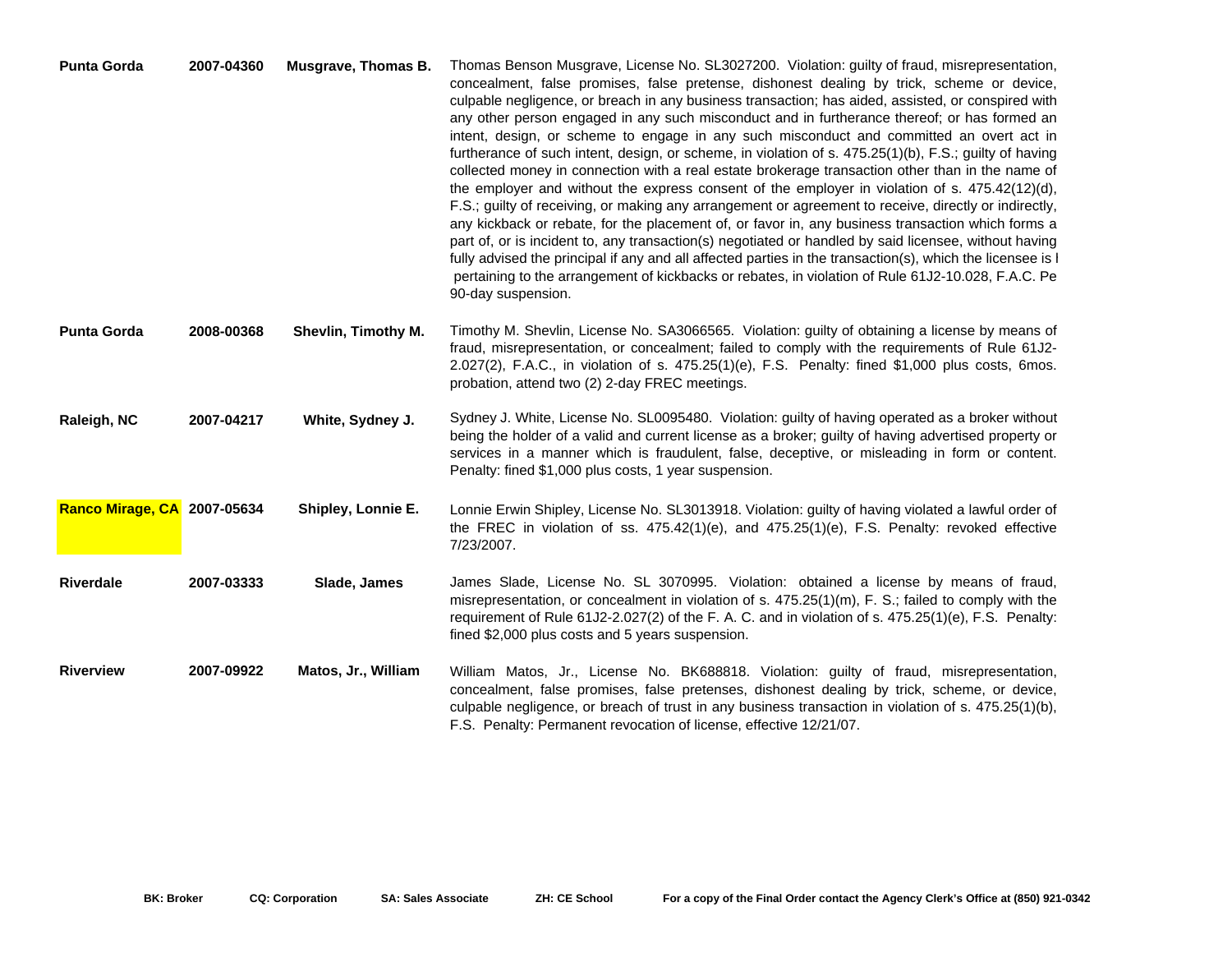| <b>Riverview</b>     | 2007-02144 | Powers, Deora Lynn       | Deora Lynn Powers, License No. SL697117. Violation: guilty of dishonest dealing by trick, scheme<br>or device, culpable negligence, or breach of trust in any business transaction in violation of s.<br>475.25(1)(b), F.S.; guilty of having collected any money in connection with any real estate<br>brokerage transaction except in the name of the employer and with the express consent of the<br>employer and is guilty of commencing or maintaining any action for a commission or<br>compensation agaisnt any person except her registered employer in violation of s. 475.42(1)(d),<br>F.S. Penalty: revoked effective 3/15/07 plus costs.                                                                                                                                                                                                                                       |
|----------------------|------------|--------------------------|--------------------------------------------------------------------------------------------------------------------------------------------------------------------------------------------------------------------------------------------------------------------------------------------------------------------------------------------------------------------------------------------------------------------------------------------------------------------------------------------------------------------------------------------------------------------------------------------------------------------------------------------------------------------------------------------------------------------------------------------------------------------------------------------------------------------------------------------------------------------------------------------|
| <b>Safety Harbor</b> | 2007-09872 | <b>Bandy, Jason Dean</b> | Jason Dean Bandy, License No. SL3169542. Violation: guilty of having been convicted or found<br>guilty of, or entered a plea of nolo contendere to, regardless of adjudication, a crime which<br>involves moral turpitude or fraudulent or dishonest dealing in violation of s. 475.25(1)(f), F.S.<br>Penalty: fined \$500 plus costs, 6 mos. probation, attend one 2-day FREC meeting.                                                                                                                                                                                                                                                                                                                                                                                                                                                                                                    |
| Sanford              | 2007-01418 | Chandler, Frank S.       | Frank Scott Chandler. License No. SL 3028764. Violation: guilty of fraud, misrepresentation,<br>concealment, false promises, false pretenses, dishonest dealing by trick, scheme or device,<br>culpable negligence, or breach of trust in any business transaction in violation of s. 475.25(1)(b),<br>F.S.; guilty of having operated as a broker while licensed as a sales associate in violation of s.<br>475.42(1)(b), F.S. and in violation of s. 475.25(1)(e), F.S.; guilty of aiding, assisting, procuring,<br>employing, or advising any unlicensed person or entity to practice a profession contrary to<br>Chapter 455, 475 or the rules of the Petitioner in violation of s. 455.227(1)(j), F.S. Penalty: fined<br>\$1,000, costs, 6 mos. probation, attend one 2-day FREC meeting.                                                                                             |
| Sanford              | 2007-09378 | Coto, Michael Joseph     | Michael Joseph Coto, License No. SL3060200. Violation: guilty of failing to comply with the<br>requirements of Rule 61J2-2.027(2), of the F.A.C., in violation of s. 475.25(1)(e), F.S., guilty of<br>attempting to obtain, obtaining, or renewing a license to practice a profession by bribery, by<br>fraudulent misrepresentation, or through an error of the department or board in violation of s.<br>455.227(1)(h), F.S. Penalty: fined \$500 plus costs, 6 mos. probation, attend one 2-day FREC<br>meeting.                                                                                                                                                                                                                                                                                                                                                                        |
| Sanford              | 2007-05647 | Saucer, Daniel           | Daniel Saucer, License No. SL3133738. Violation: placed, or caused to be placed, upon the<br>public records of the County, any contract, assignment, deed, will, mortgage, lien, affidavit, or<br>other writing which purports to affect the title of, or encumber, any real property if the same is<br>known to him to be false, void, or not authorized to placed of record or not executed in the form<br>entitling it to be recorded, or the execution or recording whereof has not been authorized by the<br>owner of the property, maliciously or for the purpose of collecting a commission, or to coerce the<br>payment of money to the broker of salesperson or other person, or for any unlawful purpose in<br>violation of ss. $475.42(1)(j)$ and $475.25(1)(a)$ , F.S. Penalty: fined \$500 plus costs, 6 mos.<br>probation, attend one 2-day FREC meeting, 30-day suspension. |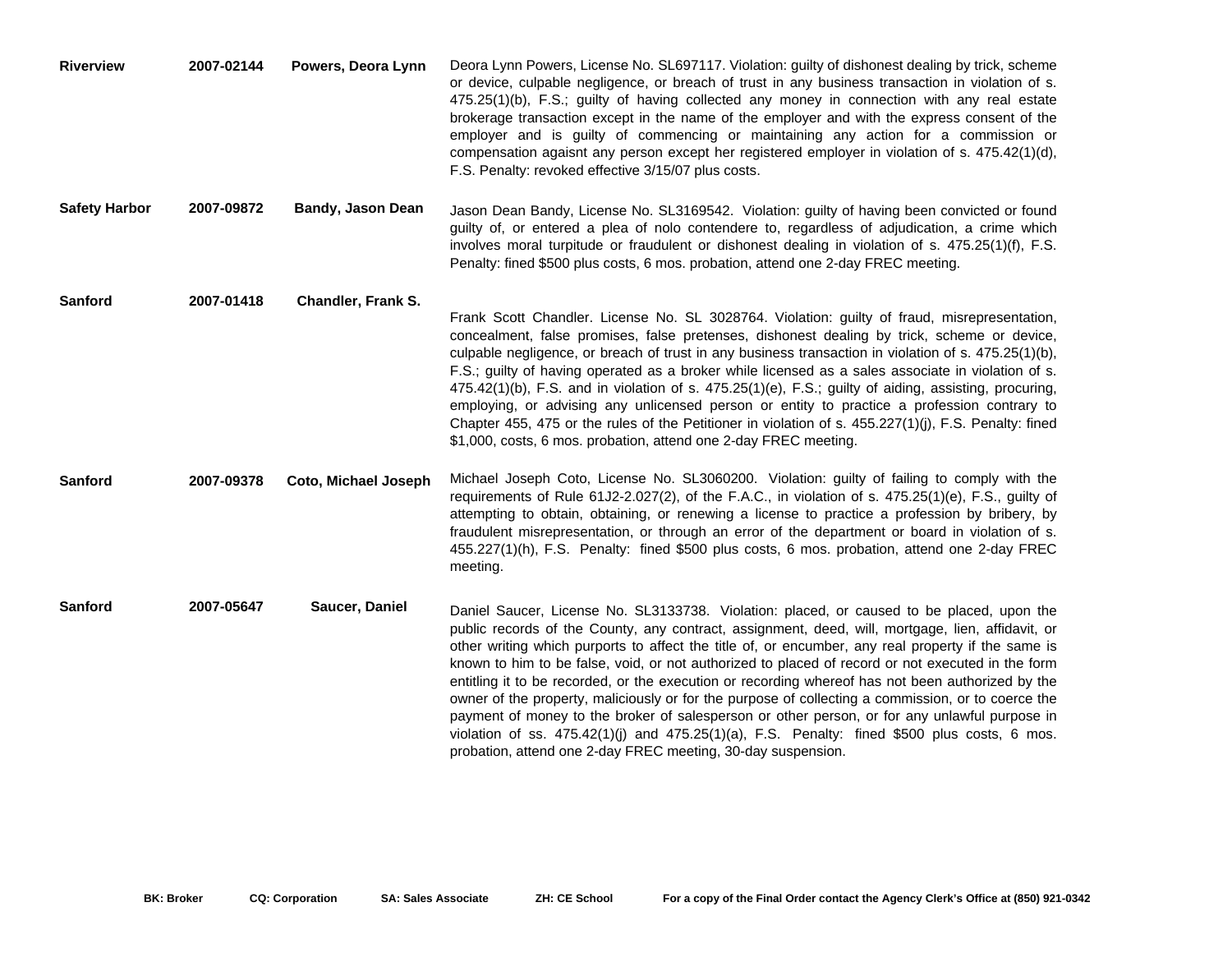| Santa Rosa Bch. | 2007-03377 | <b>Clark, Kirt Wayne and</b><br><b>Access Realty Service,</b><br>Inc. | Kirt Wayne Clark & Access Realty Service, Inc. License Nos. 673792 & 1011372. Violation: guilty<br>of misrepresentation in any business transaction in violation of s. 475.25(1)(b), F.S.; guilty of<br>failure to account or deliver funds in violation of s. 475.25(1)(d)1, F.S.; guilty of failure to provide<br>written notification of the Commission within fifteen business days of the last party's demand and<br>failure to institute one of the settlement procedures as set forth in s. $475.25(1)(d)1$ , F.S., within<br>thirty business days after the last demand in violation of Rule 61J2-10.032(1)(a) of the F.A.C. and<br>in violation of s. 475.25(1)(e), F.S.; guilty of having held funds in an interest bearing escrow<br>account without the prior knowledge or consent of all parties in violation of Rule 61J2-14.014 of<br>the F.A.C. and in violation of s. 475.25(1)(e), F.S.; guilty of failure to maintain trust funds in the<br>real estate brokerage escrow bank account or some other proper depository until disbursement<br>thereof was properly authorized in violation of s. 475.259(1)(k), F.S.; guilty of having obstructed or<br>hindered in any manner the enforcement of<br>Chapter 475, F.S. or the performance of any lawful duty by any person acting under the<br>authority of Chapter 475, F.S. in violation of s. 475.42(1)(i), F.S. and in violation of<br>s. 475.25(1)(e), F.S. Penalty: revoked effective 4/26/07. |
|-----------------|------------|-----------------------------------------------------------------------|-----------------------------------------------------------------------------------------------------------------------------------------------------------------------------------------------------------------------------------------------------------------------------------------------------------------------------------------------------------------------------------------------------------------------------------------------------------------------------------------------------------------------------------------------------------------------------------------------------------------------------------------------------------------------------------------------------------------------------------------------------------------------------------------------------------------------------------------------------------------------------------------------------------------------------------------------------------------------------------------------------------------------------------------------------------------------------------------------------------------------------------------------------------------------------------------------------------------------------------------------------------------------------------------------------------------------------------------------------------------------------------------------------------------------------------------------------------------------|
| <b>Sarasota</b> | 2007-07148 | Berger, Judith Ann                                                    | Judith Ann Berger, License No. SA0671663. Violation: guilty of culpable negligence or beach of<br>trust in a business transaction in violation of s. 475.25(1)(b), F.S. Penalty: fined \$1000 plus costs,<br>attend one 2-day FREC meeting, 3 hour ethics course.                                                                                                                                                                                                                                                                                                                                                                                                                                                                                                                                                                                                                                                                                                                                                                                                                                                                                                                                                                                                                                                                                                                                                                                                     |
| <b>Sarasota</b> | 2007-06428 | <b>Malone, Molly</b>                                                  | Molly Malone, License No. SL3106836. Violation: guilty of having operated as a sales associate<br>for any person not registered as her employer in violation of s. 475.42(1)(b), F.S., in violation of s.<br>475.25(1)(e), F.S., guilty of having collected any money in connection with any real estate<br>brokerage transaction except in the name of the employer and with the express consent of the<br>employer and is guilty of commencing or maintaining any action for a commission or<br>compensation against any person except his registered employer in violation of s. 475.42(1)(d),<br>F.S., in violation of s. 475.25(1)(e), F.S. Penalty: fined \$500 plus costs, 6 mos. probation, attend<br>one 2-day FREC meeting.                                                                                                                                                                                                                                                                                                                                                                                                                                                                                                                                                                                                                                                                                                                                 |
| <b>Sarasota</b> |            | 2007-06434 McClendon, Patricia Bell                                   |                                                                                                                                                                                                                                                                                                                                                                                                                                                                                                                                                                                                                                                                                                                                                                                                                                                                                                                                                                                                                                                                                                                                                                                                                                                                                                                                                                                                                                                                       |
|                 |            |                                                                       | Patricia Bell McClendon, License No. SL3044681. Violation: guilty of failure to immediately place<br>with the registered employer any money, fund, deposit, check or draft entrusted to her as agent of<br>the registered employer in violation of Rule 61J2-14.009, of the F.A.C., and s. 475.25(1)(k), F.S.,<br>in violation of s. 475.25(1)(e), F.S., guilty of having operated as a broker while licensed as a sales<br>associate in violation of s. $475.42(1)(b)9$ , F.S., in violation of s. $475.25(1)(e)$ , F.S., guilty of fraud,<br>misrepresentation, concealment, false promises, false pretenses, dishonest dealing by trick,<br>scheme or device, culpable negligence, or breach of trust in any business transaction in violation<br>of s. 475.25(1)(b), F.S. Penalty: permanent revocation of license eff. 8/16/07, costs of \$627.00                                                                                                                                                                                                                                                                                                                                                                                                                                                                                                                                                                                                                |
| <b>Sarasota</b> | 2007-03392 | <b>McManus, William R.</b>                                            | William R. McManus, License No. SL 3068191; Violation: violation of s. 475.25(1)(m), F.S.<br>Penalty: fined \$1,000 plus costs, 1 year probation, attend one 2-day FREC general meeting.                                                                                                                                                                                                                                                                                                                                                                                                                                                                                                                                                                                                                                                                                                                                                                                                                                                                                                                                                                                                                                                                                                                                                                                                                                                                              |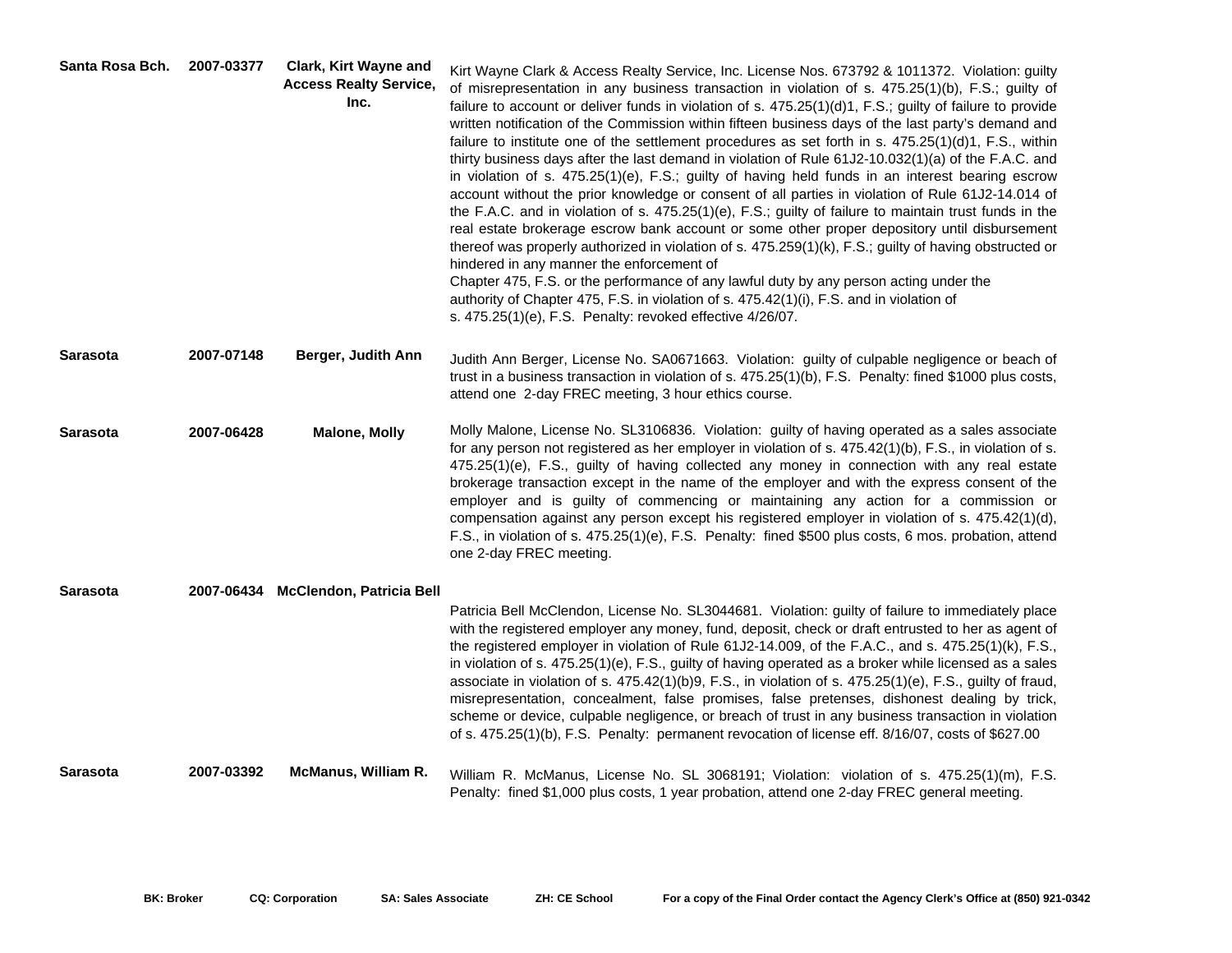| <b>Sarasota</b>      | 2007-04172 | Villanueva, Rafael        | Rafael Villanueva, License No. SL3168549. Violation: guilty of having been convicted or found<br>guilty of, or entered a plea of nolo contendere to, regardless of adjudication, a crime which<br>involves moral turpitude or fraudulent or dishonest dealing. Penalty: fined \$500 plus costs, 6 mos.<br>probation, attend one 2-day FREC meeting.                                                                                                                                                                                                                                                                                                                                                                                                                                                                                                                                                                                                                                                                                     |
|----------------------|------------|---------------------------|-----------------------------------------------------------------------------------------------------------------------------------------------------------------------------------------------------------------------------------------------------------------------------------------------------------------------------------------------------------------------------------------------------------------------------------------------------------------------------------------------------------------------------------------------------------------------------------------------------------------------------------------------------------------------------------------------------------------------------------------------------------------------------------------------------------------------------------------------------------------------------------------------------------------------------------------------------------------------------------------------------------------------------------------|
| <b>Seffner</b>       | 2007-07639 | <b>Scrivens, Lawrence</b> | Lawrence Scrivens, License No. SL3016800. Violation: guilty of having operated as a broker<br>while licensed as a sales associate in violation of s. $475.42(1)(b)$ , F.S., in violation of s.<br>475.25(1)(e), F.S., guilty of aiding, assisting, procuring, employing, or advising any unlicensed<br>person or entity to practice a profession contrary to Chapter 455, 475 or the rules of the Petitioner<br>in violation of s. 455.227(1)(j), F.S., guilty of having collected any money in connection with any<br>real estate brokerage transaction except in the name of the employer and with the express<br>consent of the employer and is guilty of commencing or maintaining any action for a commission<br>or compensation against any person except his registered employer in violation of s.475.42(1)(d),<br>F.S., in violation of s. 475.25(1)(e), F.S. Penalty: fined \$1,000 plus costs, 3 mos. suspension, 2<br>yr. probation, retake the 63 hour Sales Associate licensing class, attend two 2-day FREC<br>meetings. |
| <b>Seminole</b>      | 2008-00677 | Solito, Leabeth Dawn      |                                                                                                                                                                                                                                                                                                                                                                                                                                                                                                                                                                                                                                                                                                                                                                                                                                                                                                                                                                                                                                         |
|                      |            |                           | Leabeth Dawn Solito, License No. SL628946. Violation: guilty of misrepresentation, concealment,<br>dishonest dealing by trick, scheme or device, culpable negligence, or breach of trust in any<br>business transaction in violation of s. 475.25(1)(b), F.S., guilty of failing to make disclosure<br>regarding agency as required by s. 475.258(2), F.S., in violation of s. 475.25(1)(q), F.S. Penalty:<br>Pay investigative costs, attend one 2-day FREC meeting, 6mos. probation, 6mos. suspension                                                                                                                                                                                                                                                                                                                                                                                                                                                                                                                                 |
| <b>Sorrento</b>      | 2007-08394 | <b>Culpepper, Michael</b> | Michael Culpepper, License No. SL3039695. Violation: guilty of having violated a lawful order of<br>the Florida Real Estate Commission in violation of s. 475.42(1)(e), F.S., in violation of s.<br>475.25(1)(e), F.S. Penalty: permanent revocation of license eff. 10/25/07, plus costs.                                                                                                                                                                                                                                                                                                                                                                                                                                                                                                                                                                                                                                                                                                                                              |
| S.W. Ranches         | 2007-04611 | Oram, Marc                | Marc Oram, License No. 574688. Violation: guilty of having employed any person as a sales<br>associate who is not the holder of a valid and current license as a sales associate in violation of s.<br>475.42(1)(e), F.S. and in violation of s. 475.25(1)(e) F.S. Penalty: 6 mos. probation, \$500.00 fine<br>plus costs, attend one 2-day FREC meeting.                                                                                                                                                                                                                                                                                                                                                                                                                                                                                                                                                                                                                                                                               |
| <b>St. Augustine</b> | 2007-09869 | Alligood, Judith          | Judith Alligood, License No. 584311. Violation: guilty of failure to account or deliver funds in<br>violation of s. 475.25(1)(d)1., F.S. Penalty: fined \$1,000 plus costs, 6 mos. probation, attend one<br>2-day FREC meeting.                                                                                                                                                                                                                                                                                                                                                                                                                                                                                                                                                                                                                                                                                                                                                                                                         |
| <b>St. Augustine</b> | 2007-03347 | Hamm, Darlene             | Darlene Hamm, License No. BK 3070242. Violation: obtained a license by means of fraud,<br>misrepresentation, or concealment; failed to comply with the requirement of Rule 61J2-2.027(2) of<br>the F.A.C. Penalty: fined \$750 plus costs, 30-day suspension, 6 mos. probation, attend one 2-<br>day FREC meeting.                                                                                                                                                                                                                                                                                                                                                                                                                                                                                                                                                                                                                                                                                                                      |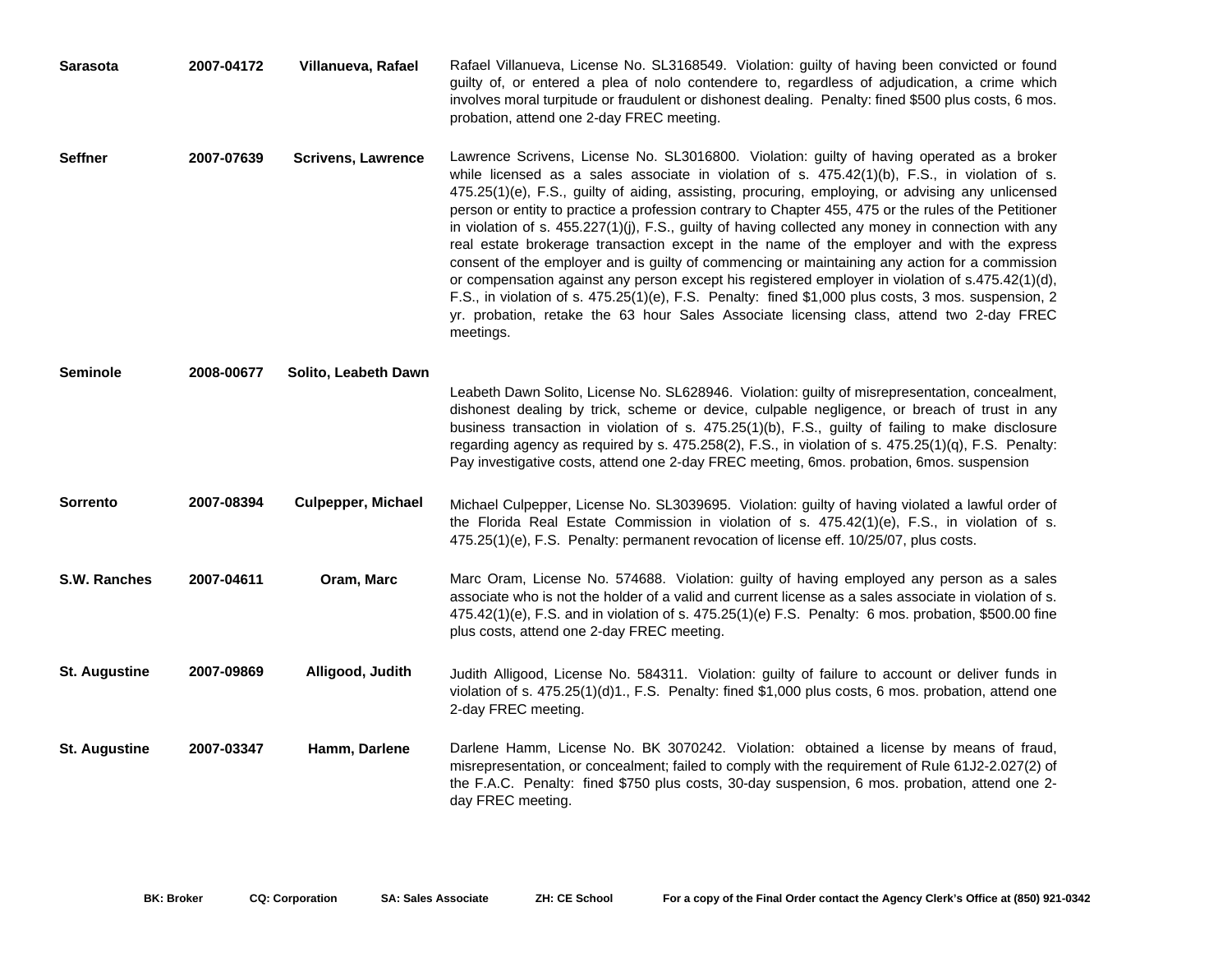| St. Petersburg | 2007-04603 | Houk, Virgil Nelson          | Virgil Nelson Houk, License No. SL547157. Violation: obtained a license by means of fraud,<br>misrepresentation, or concealment in violation of s. 475.25(1)(m), F.S. and failed to comply with<br>the requirements of Rule 61J2-2.027(2), of the F.A.C. and therefore is in violation of s.<br>475.25(1)(e), F.S. Penalty: fined \$250.00 plus costs; 6 mos. probation, attend one 2-day FREC<br>meeting.                                                                                                                                                                                                                                                                                                                                                                                                                                                                                                                                                                                                                                                                    |
|----------------|------------|------------------------------|-------------------------------------------------------------------------------------------------------------------------------------------------------------------------------------------------------------------------------------------------------------------------------------------------------------------------------------------------------------------------------------------------------------------------------------------------------------------------------------------------------------------------------------------------------------------------------------------------------------------------------------------------------------------------------------------------------------------------------------------------------------------------------------------------------------------------------------------------------------------------------------------------------------------------------------------------------------------------------------------------------------------------------------------------------------------------------|
| St. Petersburg | 2008-00341 | Langschwager, Fred<br>Allen  | Fred Allen Langschwager, License No. SL3021414. Violation: guilty of failure to immediately<br>place with the registered employer any money, fund, deposit, check or draft entrusted to him as<br>agent of the registered employer in violation of Rule 61J2-14.009, F.A.C., and s. 475.25(1)(k),<br>F.S., in violation of s. 475.25(1)(e), F.S. Penalty: \$1,000 plus costs, 6mos. suspension, attend<br>two (2) 2-day FREC meetings.                                                                                                                                                                                                                                                                                                                                                                                                                                                                                                                                                                                                                                        |
| St. Petersburg | 2007-05642 | Marie, Allison               | Allison Marie, License No. 3064231. Violation: guilty of aiding, assisting, procuring, employing, or<br>advising any unlicensed person or entity to practice a profession contrary to Chapter 455, 475 or<br>the rules of the Petitioner in violation of s. 455.227(1)(j), F.S.; guilty of having operated as a broker<br>while licensed as a sales associate in violation of ss. $475.42(1)(b)$ , and $475.25(1)(e)$ , F.S.; guilty of<br>having operated as a sales associate without being the holder of a valid and current license in<br>violation of ss. $475.42(1)(a)$ , and $475.25(1)(e)$ , F.S.; guilty of having operated as a broker under a<br>trade name without causing the same to be noted in the records of the Commission and placed on<br>his license or so operate as a member of a partnership or as a corporation or as an officer or<br>manager thereof, without the partnership or corporation being the holder of a valid current<br>registration in violation of ss. 475.42(1)(k), and 475.25(1)(e), F.S. Penalty: revoked eff. 7/23/07,<br>costs. |
| St. Petersburg | 2007-09931 | <b>Travers, Scott Joseph</b> | Scott Joseph Travers, License No. SL707673. Violation: guilty of misrepresentation, dishonest<br>dealing by trick, scheme or device, culpable negligence, or breach of trust in any business<br>transaction in violation of s. 475.25(1)(b), F.S., guilty of making deceptive, untrue, or fraudulent<br>representations in or related to the practice of a profession or employing a trick or scheme in or<br>related to the practice of a profession in violation of s. $455.227(1)(m)$ , F.S., guilty of exercising<br>influence on the client for the purpose of financial gain of the licensee or a third party, in violation<br>of s. 455.227(1)(n), F.S., guilty of failure to account or deliver funds, in violation of s.                                                                                                                                                                                                                                                                                                                                             |

475.25(1)(d)1., F.S. Penalty: Permanent revocation of license effective 12/21/07.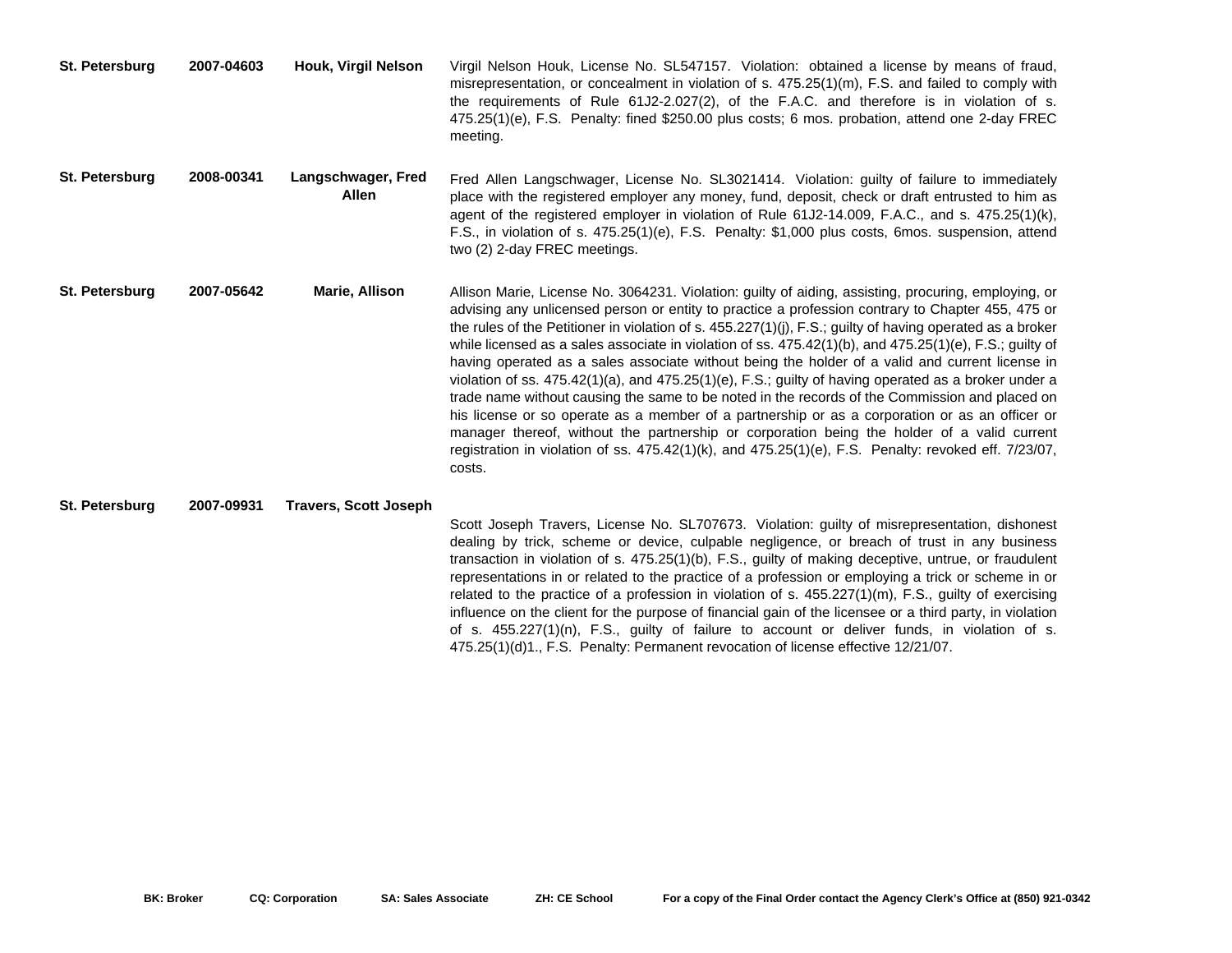| St. Petersburg         | 2007-05638 | Walton, Patricia G.                 | Patricia G. Walton. License No. BK202503. Violation: guilty of having placed, or caused to be<br>placed, upon the public records of the County, any contract, assignment, deed, will, mortgage,<br>lien, affidavit, or other writing which purports to affect the title of, or encumber, any real property if<br>the same is known to him to be false, void, or not authorized to placed of record or not executed in<br>the form entitling it to be recorded, or the execution or recording whereof has not been authorized<br>by the owner of the property, maliciously or for the purpose of collecting a commission, or to<br>coerce the payment of money to the broker or salesperson or other person, or for any unlawful<br>purpose in violation of s. 475.42(1)(j), F.S., in violation of s. 475.25(1)(a), F.S.; guilty of having<br>been convicted of found guilty of, or entered a plea of nolo contendere to, regardless of<br>adjudication, a crime which directly relates to the activities of a licensed real estate sales<br>associate or that involves moral turpitude or fraudulent or dishonest dealing in violation of s.<br>475.25(1)(f), F.S. Penalty: \$1,000 fine plus costs, 6mos probation, 30-day<br>suspension, attend one 2-day FREC meeting. |
|------------------------|------------|-------------------------------------|---------------------------------------------------------------------------------------------------------------------------------------------------------------------------------------------------------------------------------------------------------------------------------------------------------------------------------------------------------------------------------------------------------------------------------------------------------------------------------------------------------------------------------------------------------------------------------------------------------------------------------------------------------------------------------------------------------------------------------------------------------------------------------------------------------------------------------------------------------------------------------------------------------------------------------------------------------------------------------------------------------------------------------------------------------------------------------------------------------------------------------------------------------------------------------------------------------------------------------------------------------------------------|
| <b>Stuart</b>          |            | 2008-00353 Collins, Cheryl Lynn Ann |                                                                                                                                                                                                                                                                                                                                                                                                                                                                                                                                                                                                                                                                                                                                                                                                                                                                                                                                                                                                                                                                                                                                                                                                                                                                           |
|                        |            | Shaw                                | Cheryl Lynn Ann Shaw Collins, License No. SL3045444. Violation: obtained a license by means<br>of fraud, misrepresentation, or concealment in violation of s. 475.25(1)(m), F.S. Guilty of failing to<br>comply with the requirements of Rule 61J2-2.027(2), F.A.C., in violation of s. 472.25(1)(e), F.S.<br>Penalty: fined \$1,000 plus costs, 1yr probation, attend two 2-day FREC meetings.                                                                                                                                                                                                                                                                                                                                                                                                                                                                                                                                                                                                                                                                                                                                                                                                                                                                           |
| <b>Seminole</b>        | 2007-06454 | Bates, David W.                     | David W. Bates, License No. SL3058030. Violation: guilty of failing to comply with the<br>requirements of Rule 61J2-2.027(2), F.A.C. in failing to disclose a criminal offense and in violation<br>of s. 475.25(1)(e), F.S. Penalty: fined \$2,000.00 plus costs, 6 mos. probation, attend one 2-day<br>FREC meeting.                                                                                                                                                                                                                                                                                                                                                                                                                                                                                                                                                                                                                                                                                                                                                                                                                                                                                                                                                     |
| <b>Summerfield</b>     | 2007-04213 | Hyberger, Robert J.                 | Robert Joseph Hyberger, License No. BK3008914. Violation: guilty of fraud, misrepresentation,<br>concealment, false promises, false pretenses, dishonest dealing by trick, scheme or device,<br>culpable negligence, or breach of trust in any business transaction in violation of s. 475.25(1)(b),<br>F.S. Penalty: fined \$1,000 plus costs, 90-day suspension, 6 mos. probation, attend one 2-day<br>FREC meeting.                                                                                                                                                                                                                                                                                                                                                                                                                                                                                                                                                                                                                                                                                                                                                                                                                                                    |
| <b>Summerfield</b>     | 2007-03388 | Kuhn, Marilynn Sue                  | Marilyn Sue Kuhn, SL649344. Violation: violation of ss. 475.42(1)(a) and 475.42(1)(d), F.S.<br>Penalty: fined \$2,000.00 plus costs, 1 yr. probation, attend one 2-day FREC meeting.                                                                                                                                                                                                                                                                                                                                                                                                                                                                                                                                                                                                                                                                                                                                                                                                                                                                                                                                                                                                                                                                                      |
| <b>Sun City Center</b> | 2007-09933 | <b>Welch, Ricky Don</b>             | Ricky Don Welch, License No. SL 531479. Violation: guilty of concealment in any business<br>transaction, and failure to make disclosures regarding agency, in violation of s. 475.25(1)(b), F.S.,<br>and in violation of s. 475.278(2), F.S., and s. 475.25(1)(q), F.S. Penalty: fined \$1,000 plus costs,<br>6 mos. probation, attend two 2-day FREC meetings.                                                                                                                                                                                                                                                                                                                                                                                                                                                                                                                                                                                                                                                                                                                                                                                                                                                                                                           |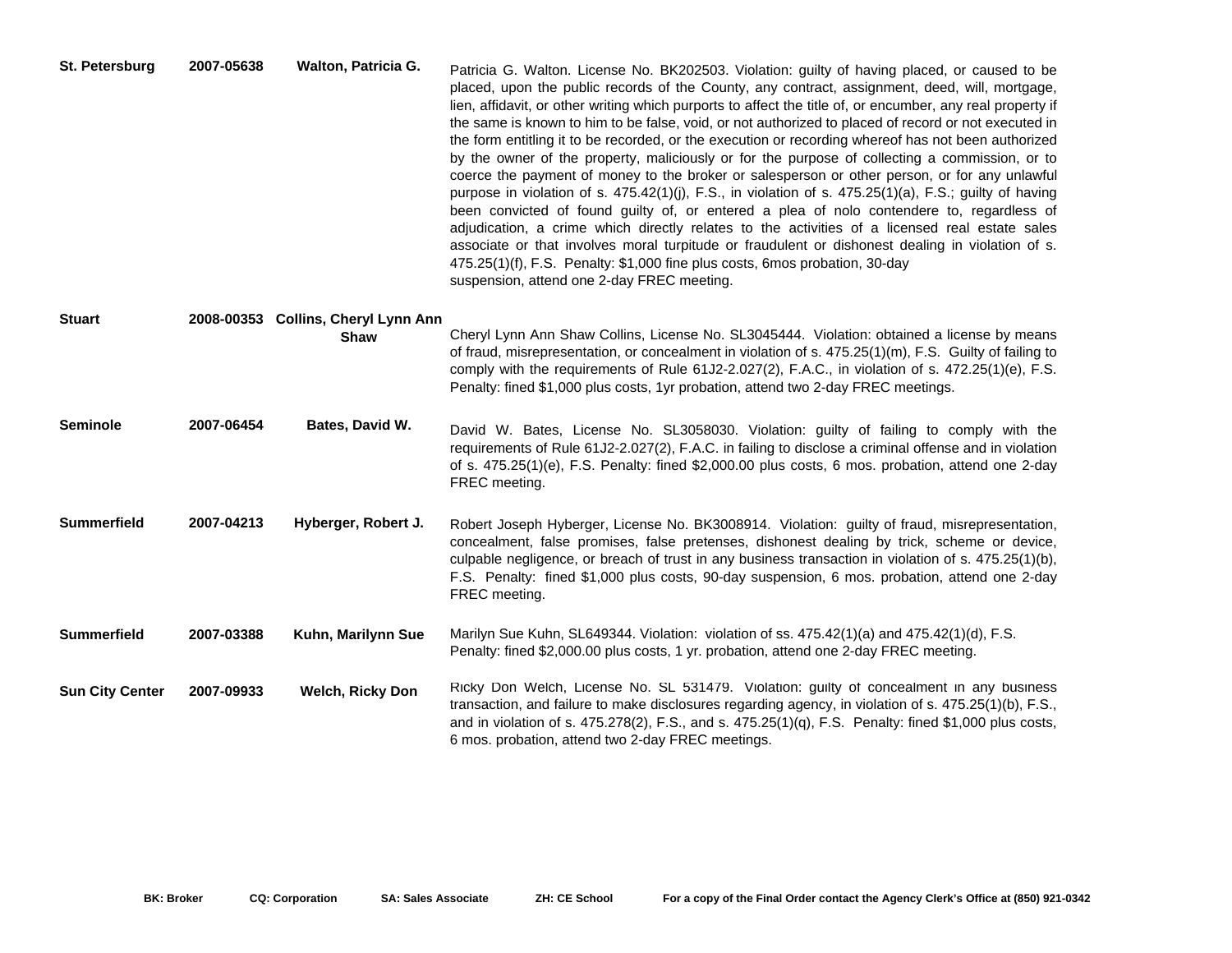## **Tallahassee 2007-09879 Grissom, Rebecca Carol**

| i alialiassee      |            | 2007-03073 GIBSOIII, REDECCA CAIOI | Rebecca Carol Grissom, License No. SL3056487. Violation: guilty of having operated as a broker<br>while licensed as a sales associate, in violation of s. $475.42(1)(b)$ , F.S., in violation of s.<br>$475.25(1)(e)$ , F.S., guilty of having collected any money in connection with any real estate<br>brokerage transaction except in the name of the employer and with the express consent of the<br>employer and is guilty of commencing or maintaining any action for a commission or<br>compensation against any person except his registered employer in violation of s. 475.42(1)(d),<br>F.S., in violation of s. 475.25(1)(e), F.S., guilty of failure to maintain trust funds in the real estate<br>brokerage escrow bank account or some other proper depository until disbursement thereof was<br>properly authorized in violation of s. 475.25(1)(k), F.S., guilty of failure to make disclosure<br>regarding agency as required by s. 475.278(2), F.S., in violation of s. 475.25(1)(q), F.S. Penalty: |
|--------------------|------------|------------------------------------|-----------------------------------------------------------------------------------------------------------------------------------------------------------------------------------------------------------------------------------------------------------------------------------------------------------------------------------------------------------------------------------------------------------------------------------------------------------------------------------------------------------------------------------------------------------------------------------------------------------------------------------------------------------------------------------------------------------------------------------------------------------------------------------------------------------------------------------------------------------------------------------------------------------------------------------------------------------------------------------------------------------------------|
| Tallahassee        |            | 2007-07153 Gustafson, Eric Wendell | fined \$2,000 plus costs, 1yr. suspension, 1yr. probation, attend two 2-day FREC meetings.<br>Eric Wendell Gustafson, License No. BK660866. Voluntary surrender of license for permanent                                                                                                                                                                                                                                                                                                                                                                                                                                                                                                                                                                                                                                                                                                                                                                                                                              |
|                    |            |                                    | revocation eff. 7/16/07.                                                                                                                                                                                                                                                                                                                                                                                                                                                                                                                                                                                                                                                                                                                                                                                                                                                                                                                                                                                              |
| <b>Tallahassee</b> | 2008-00360 | Maxwell, Wayne                     | Wayne Maxwell, License No. SL3095854. Violation: having been convicted or found guilty of, or<br>entered a plea of nolo contendere to, regardless of adjudication, a crime which directly relates to<br>the activities of a licensed broker or sales associate, or involves moral turpitude or fraudulent or<br>dishonest dealing in violation of s. 475.25(1)(f), F.S., guilty of not having informed the FREC in<br>writing within 30 days of having pled guilty or having been convicted of a felony in violation of s.<br>475.25(1)(p), F.S. Penalty: \$1,000 fine plus costs, 1yr probation, 1yr. suspension, attend one 2-<br>day FREC meeting.                                                                                                                                                                                                                                                                                                                                                                 |
| Tamarac            | 2007-03375 | <b>Burkell, Robert A.</b>          | Robert A. Burkell, License No. BK 574749. Violation: guilty of having been convicted or found<br>guilty of, or entered a plea of nolo contendere to, regardless of adjudication, a crime which directly<br>relates to the activities of a licensed real estate sales associate or that involves moral turpitude or<br>fraudulent or dishonest dealing in violation of s. 475.25(1)(f), F. S.; guilty of being confined in a<br>state or federal prison thereby being in violation of s. 475.25(1)(n), F.S. Penalty: revoked<br>effective 4/26/07.                                                                                                                                                                                                                                                                                                                                                                                                                                                                     |
| Tamarac            | 2007-09877 | Crooks, Dudley C.                  | Dudley C. Crooks, License No. BK3030640. Violation: guilty of obtaining a license by means of<br>fraud, misrepresentation, or concealment. Guilty of failing to comply with the requirements.<br>Penalty: fined \$500 plus costs, 6 mos. probation, attend one 2-day FREC meeting.                                                                                                                                                                                                                                                                                                                                                                                                                                                                                                                                                                                                                                                                                                                                    |
| Tamarac            | 2007-01710 | McCleary, George A.                | George Anthony McCleary, License No. 0656935. Violation: obtained a license by means of<br>misrepresentation. Penalty: costs, 6 mos. probation, attend a 7-hour course of continuing<br>education, attend one 2-day FREC meeting.                                                                                                                                                                                                                                                                                                                                                                                                                                                                                                                                                                                                                                                                                                                                                                                     |
|                    |            |                                    |                                                                                                                                                                                                                                                                                                                                                                                                                                                                                                                                                                                                                                                                                                                                                                                                                                                                                                                                                                                                                       |

**Tampa 2007-03372 Acevedo, Porfidio** Porfidio Acevedo, License No. SL 654452; Violation: guilty of not having informed the FREC in writing within 30 days of having pled guilty or having been convicted of <sup>a</sup> felony in violation of s. 475.25(1)(p), F.S.; guilty of having been convicted or found guilty of, or entered <sup>a</sup> plea of nolo contendere to, regardless of adjudication, <sup>a</sup> crime which directly relates to the activities of <sup>a</sup> license real estate associate or that involves moral turpitude or fraudulent or dishonest dealing in violation of s. 475.25(1)(f), F.S. Penalty: revoked effective 4/26/07.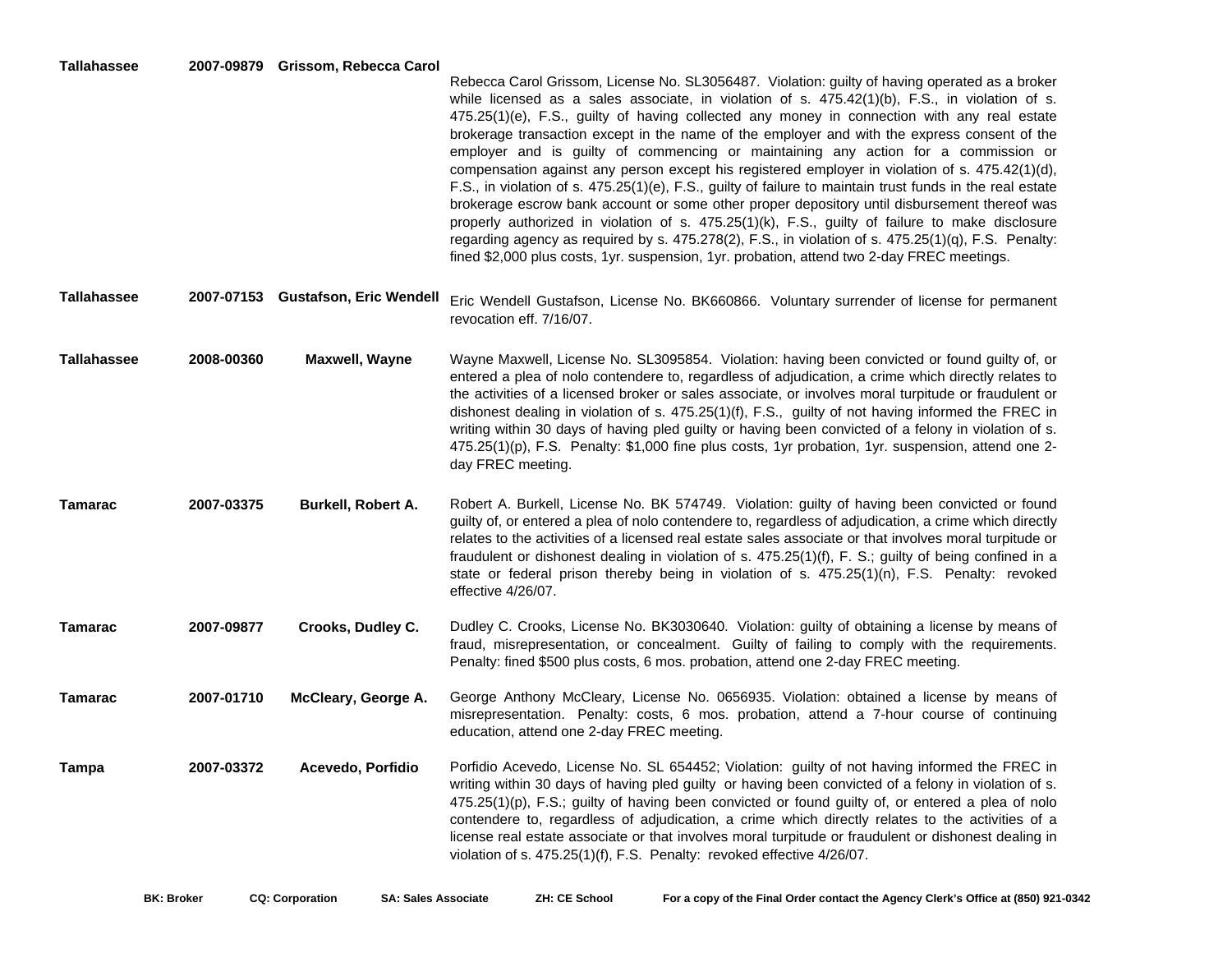| Tampa        | 2007-09372 | Alchikh, Ali             | Ali Alchikh, License No. BK0630254. Violation: guilty of obtaining a license by means of fraud,<br>misrepresentation, or concealment, failed to comply with the requirements of Rule 61J2-2.027(2),<br>of the F.A.C., in violation of s. 475.25(1)(e), F.S. Penalty: fined \$1,000 plus costs, 6 mos.<br>probation, attend one 2-day FREC meeting.                                                                                                                                                                                                                                                                                                                  |
|--------------|------------|--------------------------|---------------------------------------------------------------------------------------------------------------------------------------------------------------------------------------------------------------------------------------------------------------------------------------------------------------------------------------------------------------------------------------------------------------------------------------------------------------------------------------------------------------------------------------------------------------------------------------------------------------------------------------------------------------------|
| <b>Tampa</b> | 2007-09375 | Benedicto, Gustavo J.    | Gustavo J. Benedicto, License No. SL538336. Voluntary surrender of license for permanent<br>revocation eff. 12/4/07.                                                                                                                                                                                                                                                                                                                                                                                                                                                                                                                                                |
| Tampa        | 2007-07149 | Burke, Darlene E.        | Darlene E. Burke, License No. SA0705789. Violation: failed to comply with the duties of the<br>brokerage relationship of s. 475.278, F.S., in violation of s. 475.25(1)(q), F.S. Penalty: fined \$250<br>plus costs, attend one 2-day FREC meeting.                                                                                                                                                                                                                                                                                                                                                                                                                 |
| Tampa        | 2007-06417 | <b>Castillo, Enrique</b> | Enrique Castillo, License No. BK701039, 3181101, 3169161, 3166323. Violation: guilty of aiding,<br>assisting, procuring, employing, or advising any unlicensed person or entity to practice a<br>profession contrary to Chapter 455, 475 or the rules of the Petitioner in violation of s.<br>455.227(1)(j), F.S. Penalty: fined \$165.00 in costs, permanent revocation of license eff. 8/16/07.                                                                                                                                                                                                                                                                   |
| <b>Tampa</b> | 2007-06425 | Kral, Jeremy M.          | Jeremy M. Kral, License No. SL3078271. Violation: guilty of failing to disclose disorderly conduct<br>and violation of probation on the application, therefore failing to comply with the requirements of<br>Rule 61J2-2.027(2), of the F.A.C., in violation of s. 475.25(1)(e), F.S. Penalty: fined \$1,000 plus<br>costs, 6 mos. probation, attend two 2-day FREC meetings.                                                                                                                                                                                                                                                                                       |
| Tampa        | 2007-02138 | <b>McKee, Nan Burton</b> | Nan Burton McKee, License No. SL 632992. Violation: guilty of having been convicted or found<br>guilty of, or entered a plea of nolo contendere to, regardless of adjudication, a crime which<br>involves moral turpitude or fraudulent or dishonest dealing in violation of s. 475.25(1)(f), F.S.;<br>guilty of being confined in a state or federal prison thereby being in violation of s. 475.25(1)(n),<br>F.S.; and guilty of not having informed the FREC in writing within thirty days of having pled guilty<br>or having been convicted of a felony and, therefore, in violation of s. $475.25(1)(p)$ , F.S. Penalty:<br>revoked effective. 3/15/07, costs. |
| Tampa        |            | Group, Inc.              | 2007-06417 Nexus Tampa Real Estate Nexus Tampa Real Estate Group, Inc., License No. CQ1023690. Violation: guilty of aiding,<br>assisting, procuring, employing, or advising any unlicensed person or entity to practice a<br>profession contrary to Chapter 455, 475 or the rules of the Petitioner in violation of s.<br>455.227(1)(j), F.S. Penalty: permanent revocation of license eff. 8/16/07.                                                                                                                                                                                                                                                                |
| Tampa        | 2007-05633 | Sgroi, Linda Sue         | Linda Sue Sgroi, License No. SL3063696. Violation: obtained a license be means of fraud,<br>misrepresentation, or concealment in violation of s. 475.25(1)(m), F.S.; failed to comply with the<br>requirements of Rule 61J2-2.027(2) of the F.A.C. and in violation of s. 475.25(1)(e), F.S. Penalty:<br>fined \$2,000 plus costs, 6 mos. probation, attend two 2-day FREC meetings, 30-day suspension.                                                                                                                                                                                                                                                             |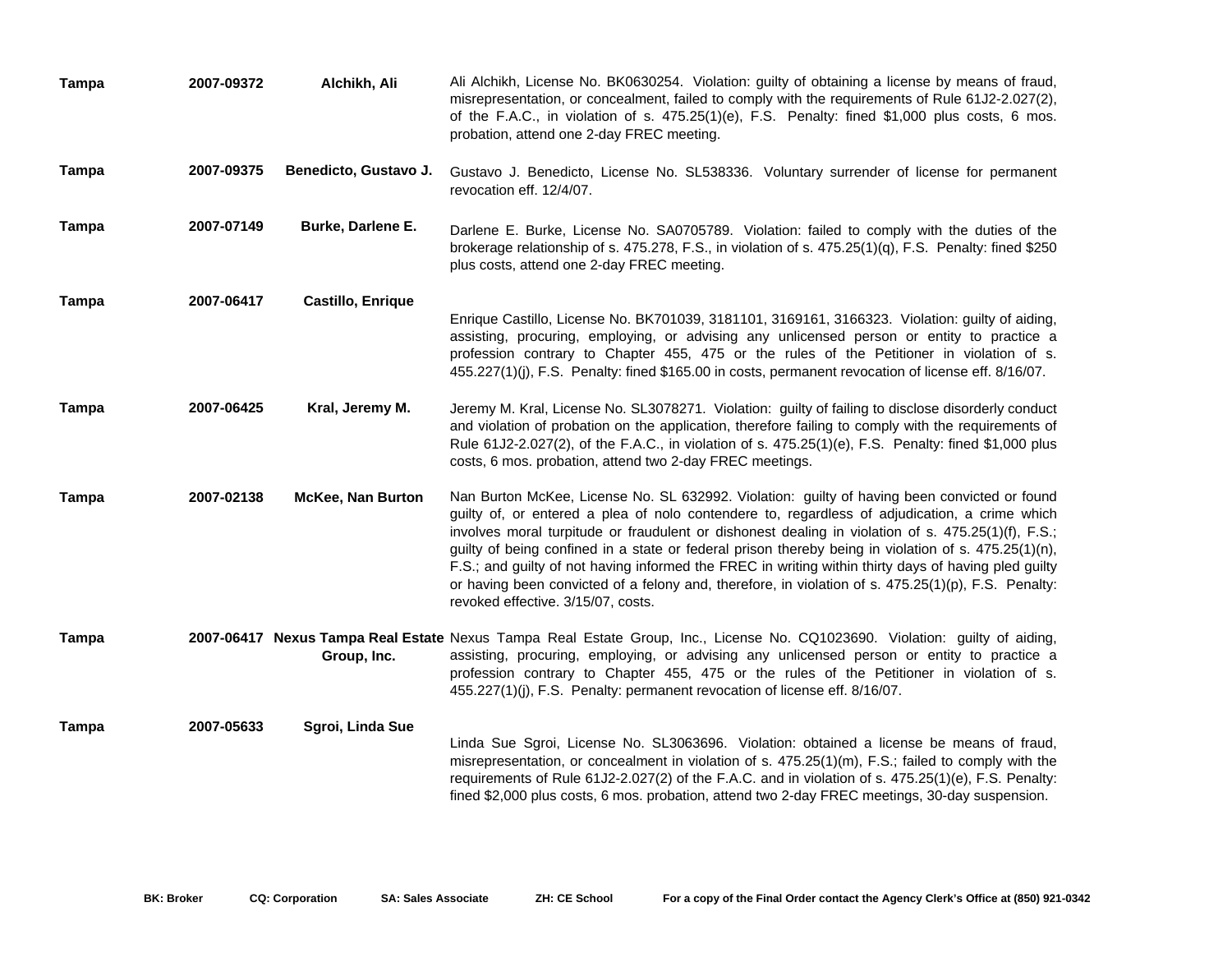| <b>Tampa</b>          | 2007-07157 | Solson, Ronen               | Ronen Solson, License No. SL3055955. Violation: guilty of failing to comply with the<br>requirements of Rule 61J2-2.027(2), of the F.A.C., in violation of s. 475.25(1)(e), F.S. Penalty:<br>fined \$1,000 plus costs, 1 yr. probation, attend one 2-day FREC meeting.                                                                                                                                                                                                                                                                                                                                                                                                                                                                                                                                                                                                                                                                                                                |
|-----------------------|------------|-----------------------------|---------------------------------------------------------------------------------------------------------------------------------------------------------------------------------------------------------------------------------------------------------------------------------------------------------------------------------------------------------------------------------------------------------------------------------------------------------------------------------------------------------------------------------------------------------------------------------------------------------------------------------------------------------------------------------------------------------------------------------------------------------------------------------------------------------------------------------------------------------------------------------------------------------------------------------------------------------------------------------------|
| <b>Tampa</b>          | 2007-06392 | <b>Thomas, Shana Denell</b> | Shana Denell Thomas, License No. SL3082683. Violation: guilty of having obtained a license by<br>means of fraud, misrepresentation, or concealment in violation of s. 475.25(1)(m), F.S., guilty of<br>having failed to comply with the requirements of Rule 61J2-2.027(2), of the F.A.C., in violation of<br>s. 475.25(1)(e), F.S. Penalty: fined \$1,000 plus costs, 1 yr. probation, attend one 2-day FREC<br>meeting.                                                                                                                                                                                                                                                                                                                                                                                                                                                                                                                                                             |
| <b>Tarpon Springs</b> | 2007-02143 | Papas, Fofi A.              | Fofi A. Papas, License No. BK 338878. Violation: guilty of having been convicted or found guilty<br>of, or entered a plea of nolo contendere to, regardless of adjudication, a crime which directly<br>relates to the activities of a licensed real estate sales associate or that involves moral turpitude or<br>fraudulent or dishonest dealing in violation of s. 475.25(1)(f), F. S. Penalty: fined \$1,000 plus<br>costs, 3 yrs. suspension, attend one 2-day FREC meeting.                                                                                                                                                                                                                                                                                                                                                                                                                                                                                                      |
| Texas                 | 2007-03381 | Piecynski, Dennis C.        | Dennis Chester Piecynski, License No. SL 3031945; revoked effective 3/20/07; voluntary<br>surrender of license for permanent revocation.                                                                                                                                                                                                                                                                                                                                                                                                                                                                                                                                                                                                                                                                                                                                                                                                                                              |
| <b>The Villages</b>   | 2007-05639 |                             | Yarborough, Steven K. Steven K. Yarborough, License No. SL688798. Violation: guilty of having operated as a sales<br>associate without being the holder of a valid and current license as a sales associate in violation<br>of s. 475.42(1)(a), F.S. Penalty: fined \$500 plus costs, 6 mos. probation, attend one 2-day FREC<br>meeting, 90 days suspension.                                                                                                                                                                                                                                                                                                                                                                                                                                                                                                                                                                                                                         |
| Tonawanda, NY         | 2007-03336 | Wendel, Timothy M.          | Timothy Michael Wendel, License No. SL 700703. Violation: obtained a license by means of<br>fraud, misrepresentation, or concealment in violation of s. 475.25(1)(m), F.S.; failed to comply with<br>the requirement of Rule $61J2-2.027(2)$ of the F.A.C. and in violation of s. $475.25(1)(e)$ , F.S.<br>Penalty: fined \$2,000 plus costs, attend two 2-day FREC meetings and 1 yr. suspension.                                                                                                                                                                                                                                                                                                                                                                                                                                                                                                                                                                                    |
| <b>Vero Beach</b>     | 2007-04211 | Broocke, William N.         | William Nathan Broocke, License No. SL3055699. Violation: guilty of having violated a lawful<br>order of the FREC. Penalty: costs.                                                                                                                                                                                                                                                                                                                                                                                                                                                                                                                                                                                                                                                                                                                                                                                                                                                    |
| <b>Vero Beach</b>     | 2007-06393 | Neira, Michelle Mary        | Michelle Mary Neira, License No. SL3047796. Violation: guilty of having placed, or caused to be<br>placed, upon the public records of the County, any contract, assignment, deed, will, mortgage,<br>lien, affidavit, or other writing which purports to affect the title of, or encumber, any real property if<br>the same is known to her to be false, void, or not authorized to be placed of record or not<br>executed in the form entitling it to be recorded, or the execution or recording whereof has not<br>been authorized by the owner of the property, maliciously or for the purpose of collecting a<br>commission, or to coerce the payment of money to the broker or salesperson or other person, or<br>for any unlawful purpose in violation of s. $475.25(1)(i)$ , F.S., in violation of s. $475.42(1)(j)$ , F.S., in<br>violation of s. 475.25(1)(a), F.S. Penalty: fined \$1,000 plus costs, 5 yr. suspension, 5 yr.<br>probation, attend two 2-day FREC meetings. |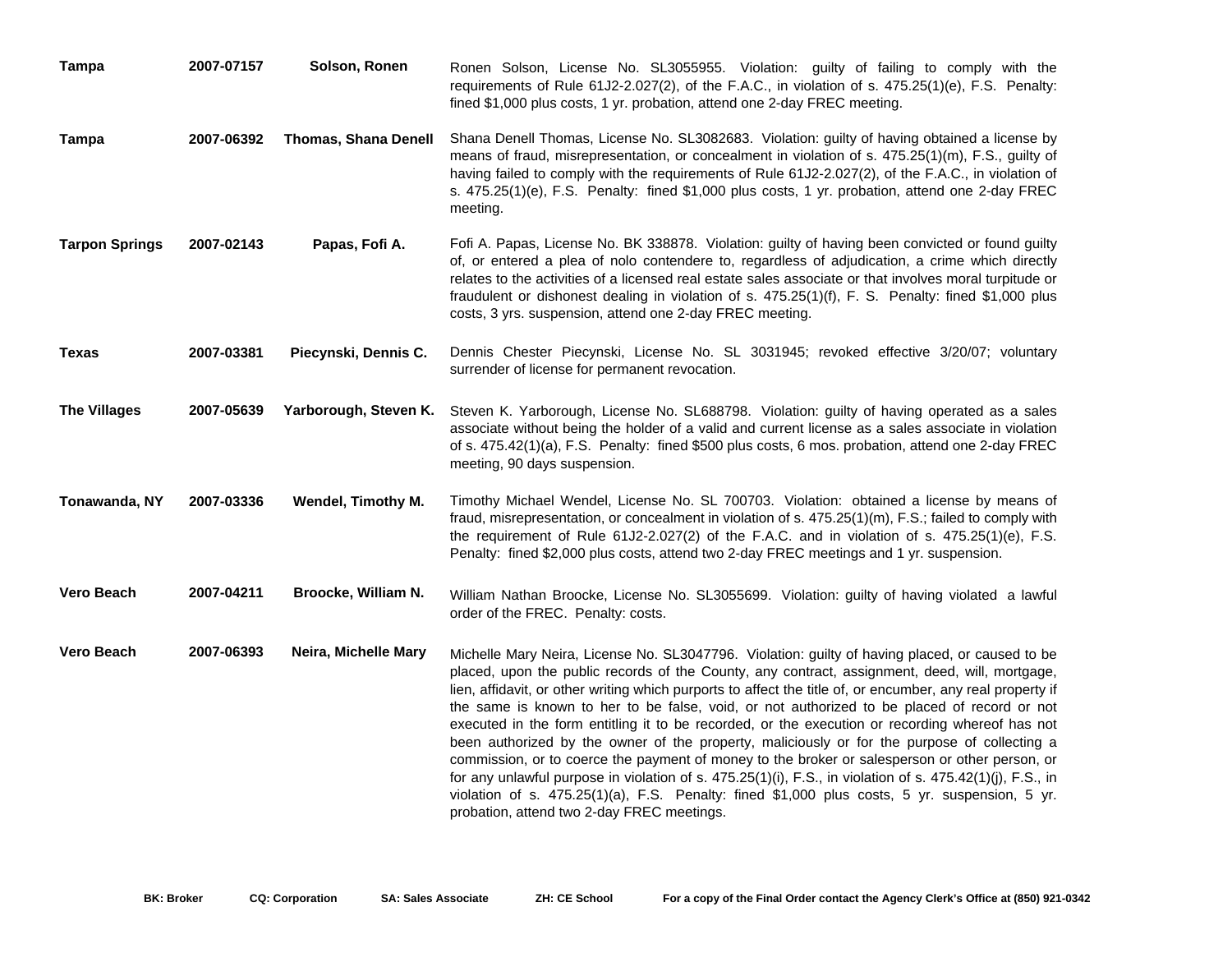| Vero Beach          | 2007-05636 | Trage, Dennis A.              | Dennis A. Trage, License No. BK575099. Violation: violation of s. 475.25(1)(h), F.S. sharing<br>compensation with a person not properly licensed. Penalty: fined \$500 plus costs, attend two 2-<br>day FREC meetings.                                                                                                                                                                                                                                                                                                                                                                                                                                                                                                                                                                                                                                                                                                                                                          |
|---------------------|------------|-------------------------------|---------------------------------------------------------------------------------------------------------------------------------------------------------------------------------------------------------------------------------------------------------------------------------------------------------------------------------------------------------------------------------------------------------------------------------------------------------------------------------------------------------------------------------------------------------------------------------------------------------------------------------------------------------------------------------------------------------------------------------------------------------------------------------------------------------------------------------------------------------------------------------------------------------------------------------------------------------------------------------|
| Wellington          | 2007-04175 | Vivas, Rosie M.               | Rosie M. Vivas, License No. SL3052361. Voluntary surrender of license for permanent revocation<br>eff. 4/17/07.                                                                                                                                                                                                                                                                                                                                                                                                                                                                                                                                                                                                                                                                                                                                                                                                                                                                 |
| Weston              | 2007-09920 | Lopez, Jacqueline             | Jacqueline Lopez, License No. SL659261. Violation: guilty of violating a lawful order of FREC, in<br>violation of s. 475.42(1)(e), F.S. Penalty: pay costs, 6 mos. probation, 3yr. Suspension.                                                                                                                                                                                                                                                                                                                                                                                                                                                                                                                                                                                                                                                                                                                                                                                  |
| West Palm Bch.      | 2007-06413 | <b>Allison, Robert James</b>  | Robert James Allison, License No. SL3065000. Violation: guilty of obtaining a license by means<br>of fraud, misrepresentation, or concealment in violation of s. 475.25(1)(m), F.S., failed to comply<br>with the requirements of Rule 61J2-2.027(2), of the F.A.C., in violation of s. 475.25(1)(e), F.S.<br>Penalty: fined \$2,000 plus costs, 1 yr. probation, attend two 2-day FREC meetings.                                                                                                                                                                                                                                                                                                                                                                                                                                                                                                                                                                               |
| West Palm Bch.      | 2007-01417 | <b>Carpenter, Christopher</b> | Carpenter, Christopher M. License No. SL680718. Violation: guilty of fraud, misrepresentation,<br>concealment, false promises, false pretenses, dishonest dealing by trick, scheme or device,<br>culpable negligence, or breach of trust in any business transaction in violation of s. 475.25(1)(b),<br>F.S., guilty of failure to account or deliver funds in violation of s. 475.25(1)(d)1, F.S., guilty of<br>having operated as a broker while licensed as a sales associate in violation of ss. 475.42(1)(b),<br>and 475.25(1)(e), F.S., guilty of having collected any money in connection with any real estate<br>brokerage transaction except in the name of the employer and with express consent of the<br>employer and is guilty of commencing or maintaining any action for a commission or<br>compensation against any person except his registered employer in violation of ss. 475.42(1)(d)<br>and 475.25(1)(e), F.S. Penalty: revoked eff. 2/20/07 plus costs. |
| West Palm Bch.      | 2007-08400 | Haulotte, Kristopher J.       | Kristopher J. Haulotte, License No. SL3024065. Violation: guilty of obtaining a license by means<br>of fraud, misrepresentation, or concealment in violation of s. 475.25(1)(m), F.S., failed to comply<br>with the requirements of Rule 61J2-2.027(2), of the F.A.C., in violation of s. $475.25(1)(e)$ , F.S.<br>Penalty: permanent revocation of license eff. 10/25/07.                                                                                                                                                                                                                                                                                                                                                                                                                                                                                                                                                                                                      |
| Windermere          | 2007-05649 | Small, Yolanda D.             | Yolanda D. Small, License No. SL3061179. Violation: obtained a license by means of fraud,<br>misrepresentation, or concealment in violation of s. 475.25(1)(m), F.S. and failed to comply with<br>the requirements of Rule 61J2-2.027(2) of the F.A.C. and s. 475.25(1)(e), F.S. Penalty: revoked<br>eff. 7/23/07 and \$1,000 fine.                                                                                                                                                                                                                                                                                                                                                                                                                                                                                                                                                                                                                                             |
| <b>Winter Haven</b> | 2007-07633 | Baxter, Estes G.              | Estes G. Baxter, License No. SL3012774. Violation: guilty of obtaining a license by means of<br>fraud, misrepresentation, or concealment in violation of s. 475.25(1)(m), F.S., guilty of failure to<br>comply with the continuing education requirements of Rule 61J2-3.009, of the F.A.C., in violation<br>of s. 475.25(1)(e), F.S. Penalty: fined \$1,500 plus costs, 1 yr. probation, attend two 2-day FREC<br>meetings.                                                                                                                                                                                                                                                                                                                                                                                                                                                                                                                                                    |